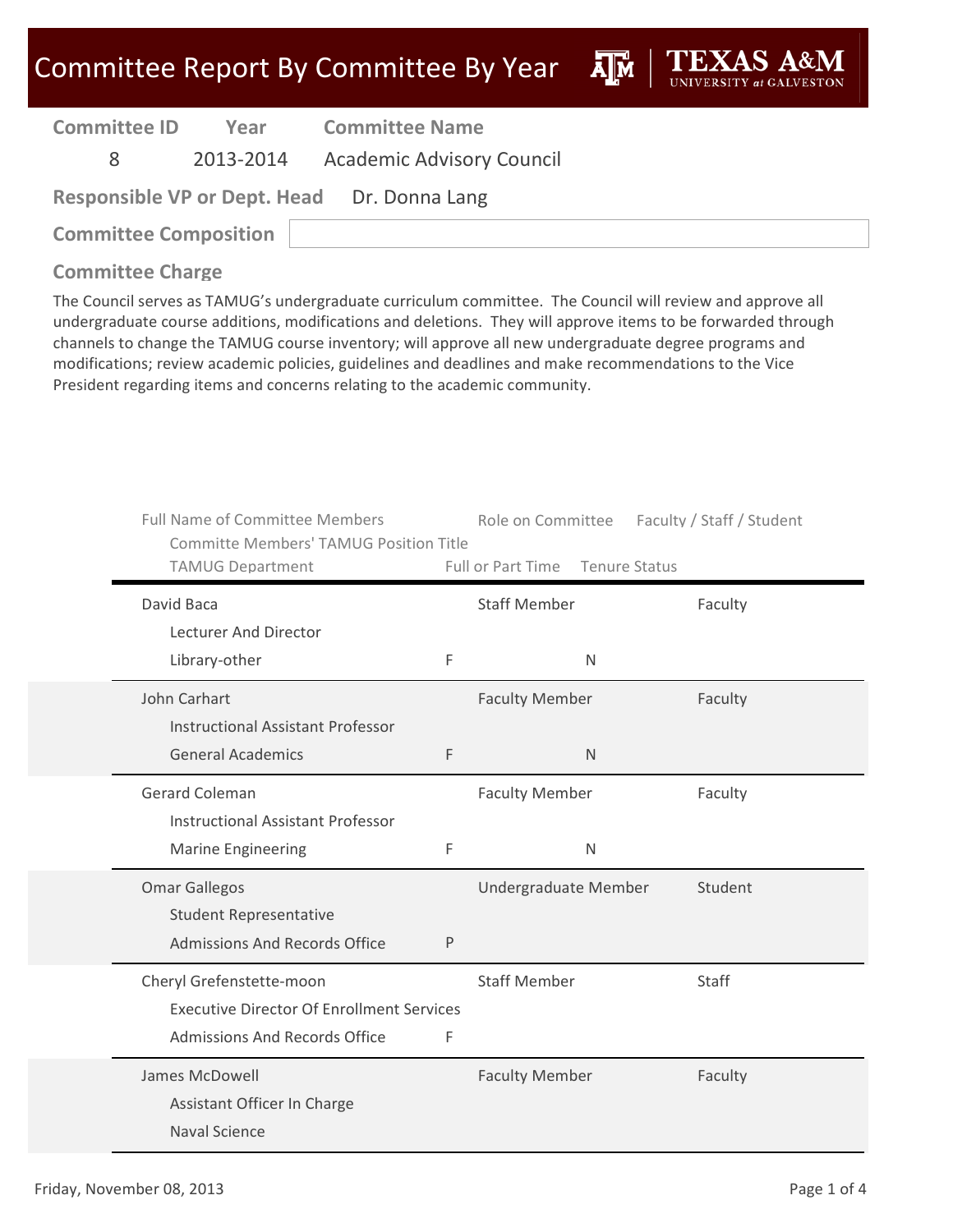| <b>Committee ID</b>          | Year | <b>Committee Name</b>                       |
|------------------------------|------|---------------------------------------------|
| 8                            |      | 2013-2014 Academic Advisory Council         |
|                              |      | Responsible VP or Dept. Head Dr. Donna Lang |
| <b>Committee Composition</b> |      |                                             |
|                              |      |                                             |

| Glenn Jones                              |             | <b>Faculty Member</b> | Faculty |
|------------------------------------------|-------------|-----------------------|---------|
| Professor                                |             |                       |         |
| <b>Marine Sciences</b>                   | F           | Υ                     |         |
| Nicole Kinslow                           |             | Ex Officio            | Staff   |
| Director                                 |             |                       |         |
| Research Management                      | F           |                       |         |
| Susan Knock                              |             | <b>Faculty Member</b> | Faculty |
| <b>Instructional Assistant Professor</b> |             |                       |         |
| <b>Marine Sciences</b>                   | $\mathsf F$ | $\mathsf{N}$          |         |
| <b>Kris Knox</b>                         |             | <b>Faculty Member</b> | Faculty |
| <b>Instructional Assistant Professor</b> |             |                       |         |
| Maritime Administration                  | $\mathsf F$ | $\mathsf{N}$          |         |
| John Kovacevich                          |             | <b>Staff Member</b>   | Staff   |
| Director, Information Services           |             |                       |         |
| Assoc. Campus Dean - Academics           | $\mathsf F$ | $\mathsf{N}$          |         |
| Donna Lang                               |             | Chair                 | Staff   |
| Vice President For Academic Affairs      |             |                       |         |
| <b>Admissions And Records Office</b>     | F           | N                     |         |
| David Lawhon                             |             | Ex Officio            | Faculty |
| <b>Instructional Assistant Professor</b> |             |                       |         |
| <b>General Academics</b>                 | F           | N                     |         |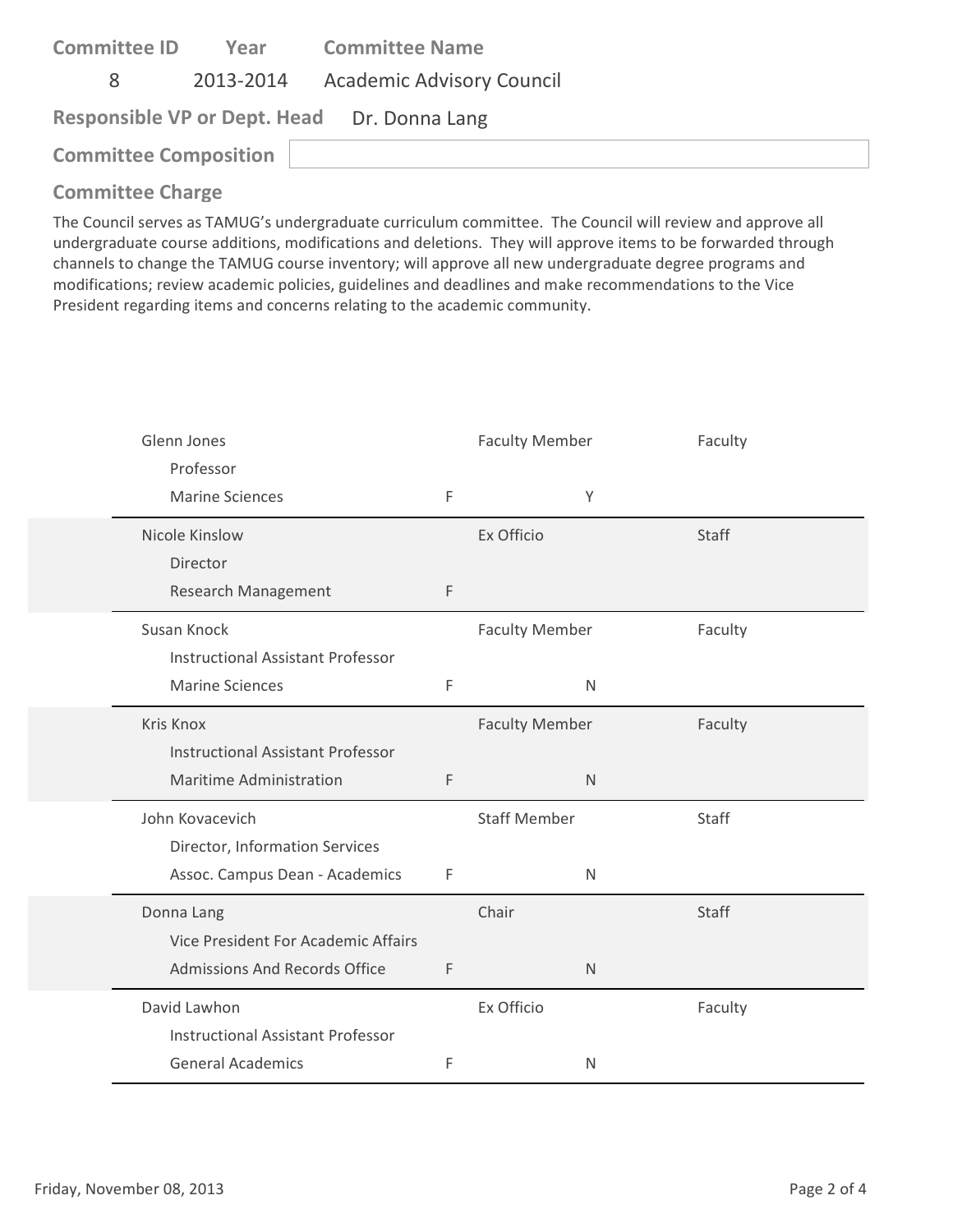| <b>Committee ID</b>          | Year | <b>Committee Name</b>                       |
|------------------------------|------|---------------------------------------------|
| 8                            |      | 2013-2014 Academic Advisory Council         |
|                              |      | Responsible VP or Dept. Head Dr. Donna Lang |
| <b>Committee Composition</b> |      |                                             |
|                              |      |                                             |

| Jennifer Lee<br><b>Student Representative</b> |              | Undergraduate Member  | Student |
|-----------------------------------------------|--------------|-----------------------|---------|
| <b>Student Health Services</b>                | $\mathsf{P}$ |                       |         |
| Melanie Lesko                                 |              | <b>Faculty Member</b> | Faculty |
| <b>Instructional Assistant Professor</b>      |              |                       |         |
| <b>Marine Sciences</b>                        | F            | $\mathsf{N}$          |         |
| Patrick Louchouarn                            |              | <b>Faculty Member</b> | Faculty |
| Professor And Head                            |              |                       |         |
| <b>Marine Sciences</b>                        | F            | Y                     |         |
| Richard Mallahan                              |              | <b>Staff Member</b>   | Staff   |
| Deputy Superintendent And Chief Of Staff      |              |                       |         |
| Ship Operations                               | $\mathsf F$  |                       |         |
| Joan Mileski                                  |              | <b>Faculty Member</b> | Faculty |
| Associate Professor                           |              |                       |         |
| <b>Maritime Administration</b>                | F            | Y                     |         |
| <b>Christopher Norris</b>                     |              | <b>Faculty Member</b> | Faculty |
| Faculty                                       |              |                       |         |
| <b>Naval Science</b>                          | F            |                       |         |
| Antonietta Quigg                              |              | <b>Faculty Member</b> | Faculty |
| <b>Associate Vice President</b>               |              |                       |         |
| <b>Marine Biology</b>                         | F            | Y                     |         |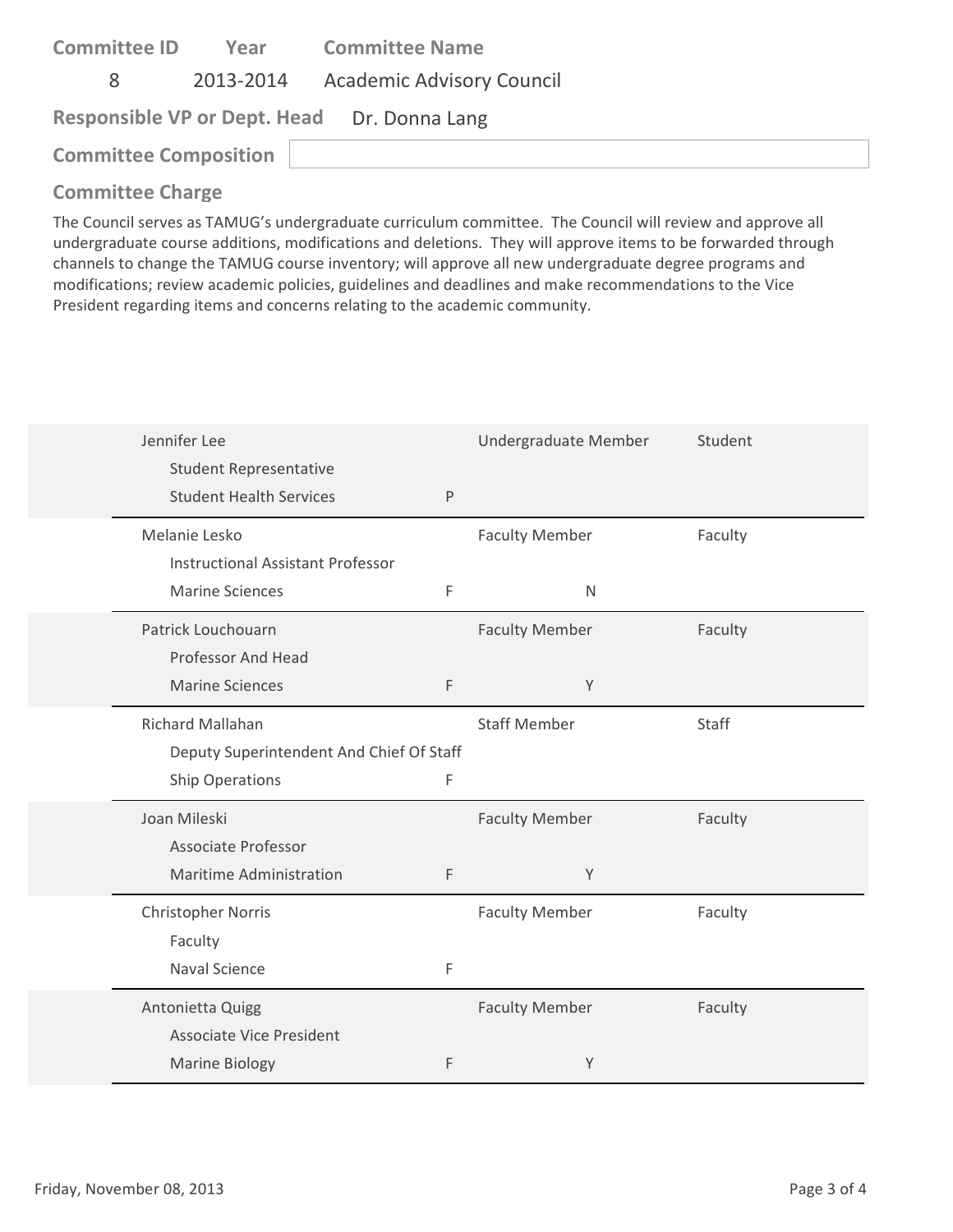| <b>Committee ID</b>          | Year | <b>Committee Name</b>                       |  |
|------------------------------|------|---------------------------------------------|--|
| 8                            |      | 2013-2014 Academic Advisory Council         |  |
|                              |      | Responsible VP or Dept. Head Dr. Donna Lang |  |
| <b>Committee Composition</b> |      |                                             |  |

| John Schwarz                      |   | <b>Faculty Member</b> | Faculty |
|-----------------------------------|---|-----------------------|---------|
| Professor And Head                |   |                       |         |
| Marine Biology                    | F | Υ                     |         |
| John Sweetman                     |   | Ex Officio            | Faculty |
| Associate Professor               |   |                       |         |
| Maritime Systems Engineering      | F | P                     |         |
| Amanda Wood                       |   | <b>Faculty Member</b> | Faculty |
| Instructional Assistant Professor |   |                       |         |
| Maritime Systems Engineering      | F | N                     |         |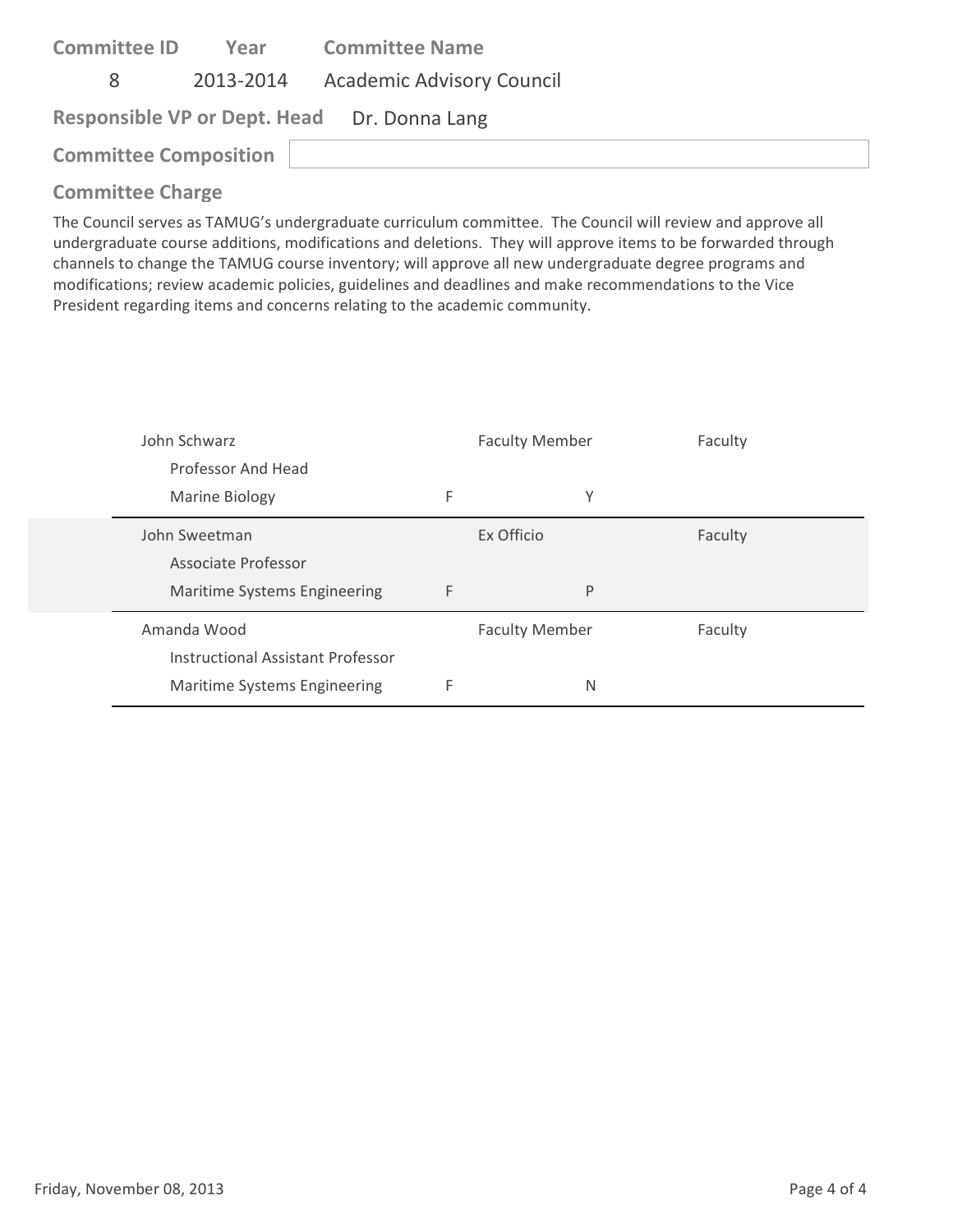| Committee Report By Committee By Year |
|---------------------------------------|
|---------------------------------------|

| <b>Committee ID</b>          | Year | <b>Committee Name</b>                                                 |
|------------------------------|------|-----------------------------------------------------------------------|
| 11                           |      | 2013-2014 Administrative Hearing Officers for Student Conduct Proceed |
|                              |      | Responsible VP or Dept. Head Mr. Todd Sutherland                      |
| <b>Committee Composition</b> |      |                                                                       |

|   | Role on Committee     | Faculty / Staff / Student                                                                                                                |
|---|-----------------------|------------------------------------------------------------------------------------------------------------------------------------------|
|   | <b>Faculty Member</b> | Faculty                                                                                                                                  |
|   |                       |                                                                                                                                          |
| F | $\mathsf{N}$          |                                                                                                                                          |
|   | <b>Staff Member</b>   | Staff                                                                                                                                    |
|   |                       |                                                                                                                                          |
| F |                       |                                                                                                                                          |
|   | <b>Faculty Member</b> | Faculty                                                                                                                                  |
|   |                       |                                                                                                                                          |
| F | N                     |                                                                                                                                          |
|   | <b>Staff Member</b>   | Staff                                                                                                                                    |
|   |                       |                                                                                                                                          |
| F |                       |                                                                                                                                          |
|   | <b>Staff Member</b>   | Staff                                                                                                                                    |
|   |                       |                                                                                                                                          |
| F |                       |                                                                                                                                          |
|   | Undergraduate Member  | Student                                                                                                                                  |
|   |                       |                                                                                                                                          |
|   |                       | <b>Committe Members' TAMUG Position Title</b><br>Full or Part Time<br><b>Tenure Status</b><br>Director Of Counseling And Career Services |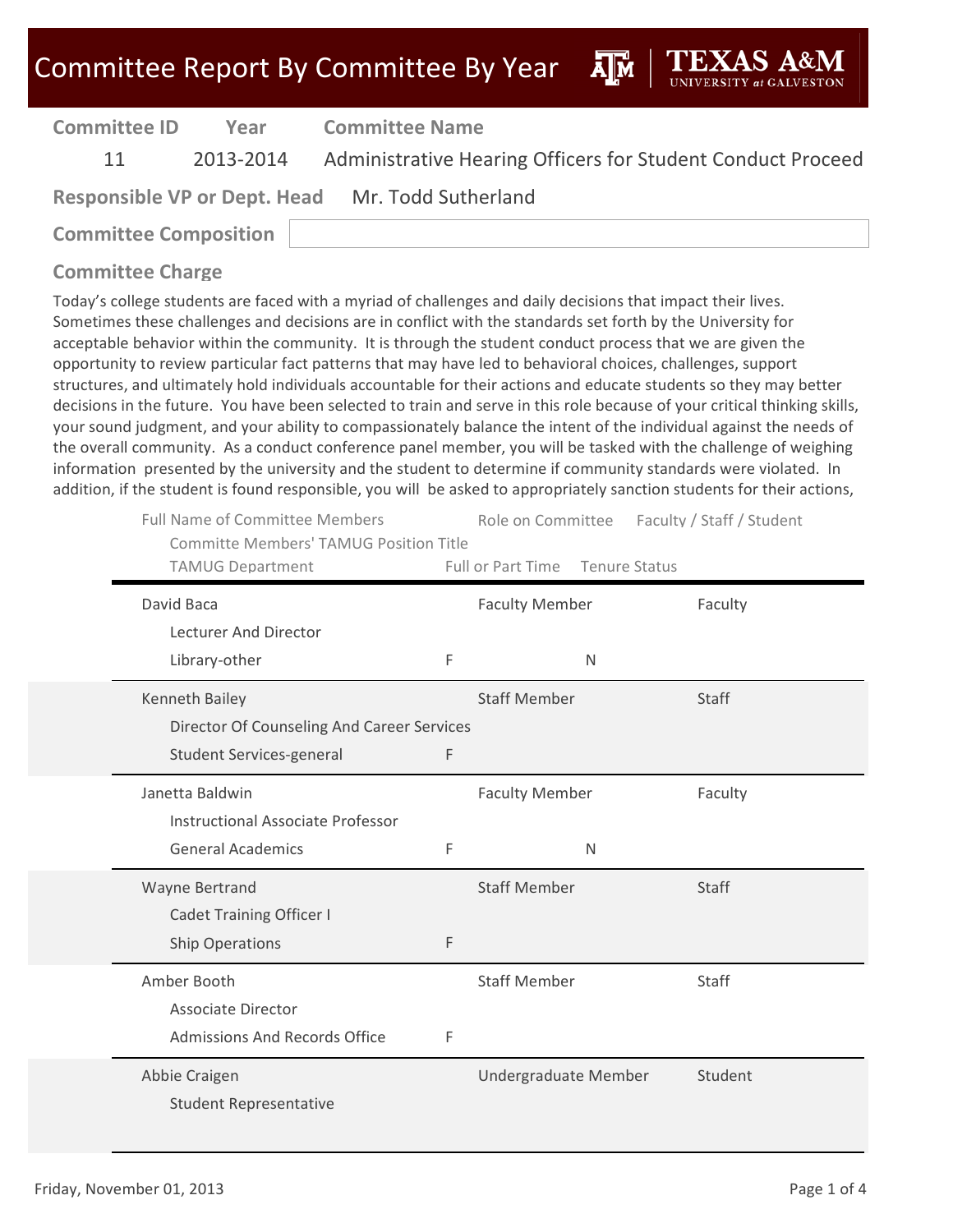| <b>Committee ID</b>          | Year      | <b>Committee Name</b>                                       |
|------------------------------|-----------|-------------------------------------------------------------|
| 11                           | 2013-2014 | Administrative Hearing Officers for Student Conduct Proceed |
|                              |           | Responsible VP or Dept. Head Mr. Todd Sutherland            |
| <b>Committee Composition</b> |           |                                                             |

| Reese Creppon                        |              | Undergraduate Member | Student |
|--------------------------------------|--------------|----------------------|---------|
| <b>Student Representative</b>        |              |                      |         |
| <b>Admissions And Records Office</b> | P            |                      |         |
| Alexander Crouse                     |              | <b>Staff Member</b>  | Staff   |
| Student Development Specialist Ii    |              |                      |         |
| <b>Student Activities</b>            | $\mathsf F$  |                      |         |
| James Earley                         |              | Undergraduate Member | Student |
| <b>Student Representative</b>        |              |                      |         |
| <b>Food Services</b>                 | $\mathsf{P}$ |                      |         |
| <b>Taylor Farrell</b>                |              | Undergraduate Member | Student |
| <b>Student Representative</b>        |              |                      |         |
| <b>General Academics</b>             | $\mathsf{P}$ |                      |         |
| Shannon Fordyce                      |              | <b>Staff Member</b>  | Staff   |
| <b>Associate Director</b>            |              |                      |         |
| <b>Student Affairs</b>               | F            |                      |         |
| <b>Edward Germany</b>                |              | Undergraduate Member | Student |
| <b>Student Representative</b>        |              |                      |         |
| <b>Marine Sciences</b>               | $\mathsf{P}$ |                      |         |
| Miranda Giroir                       |              | Undergraduate Member | Student |
| <b>Student Representative</b>        |              |                      |         |
| Library-other                        | $\mathsf{P}$ |                      |         |
|                                      |              |                      |         |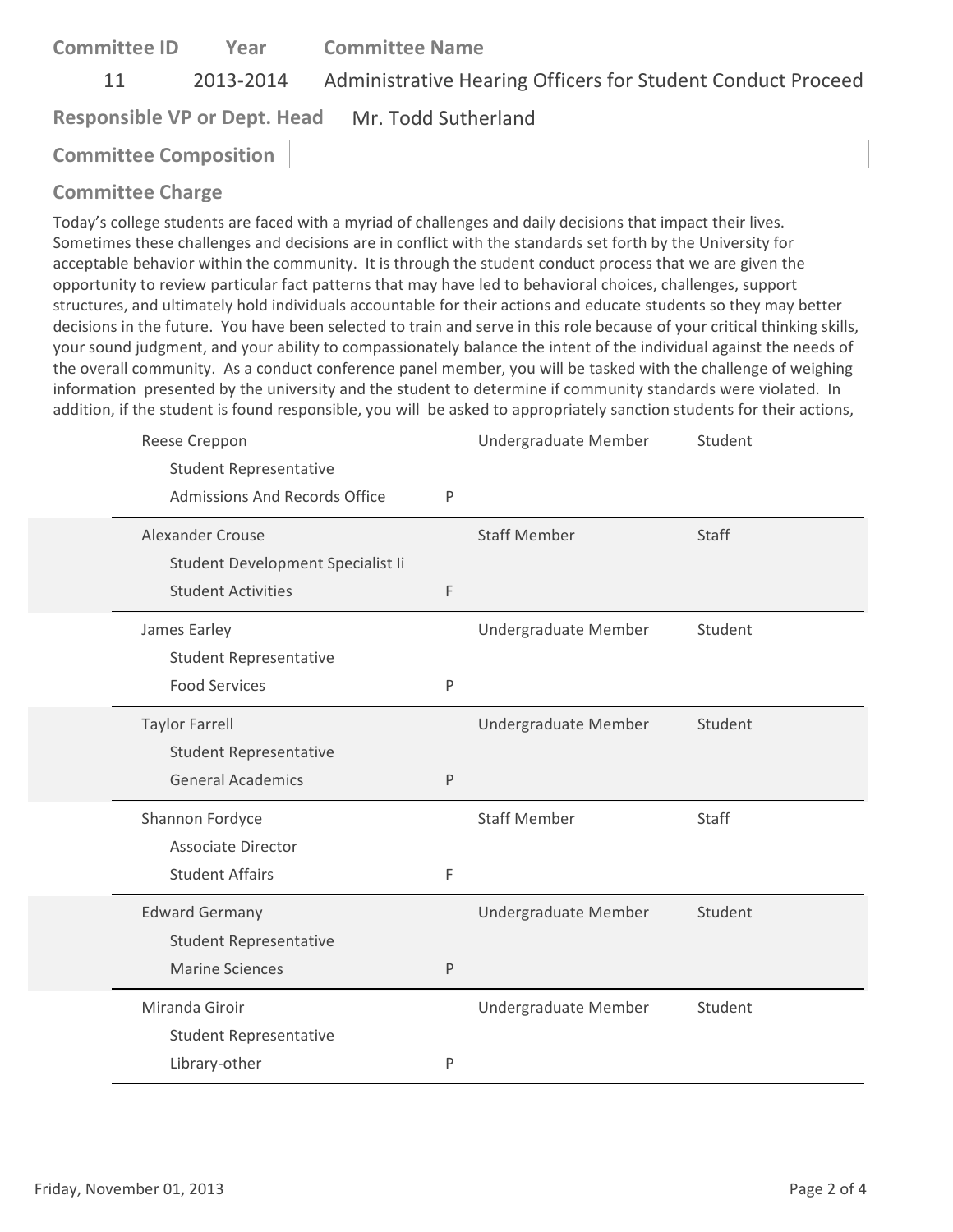| <b>Committee ID</b>          | Year | <b>Committee Name</b>                                                 |
|------------------------------|------|-----------------------------------------------------------------------|
| 11                           |      | 2013-2014 Administrative Hearing Officers for Student Conduct Proceed |
|                              |      | Responsible VP or Dept. Head Mr. Todd Sutherland                      |
| <b>Committee Composition</b> |      |                                                                       |
|                              |      |                                                                       |

| Joseph Hoff                              |   | <b>Staff Member</b>   | Staff   |
|------------------------------------------|---|-----------------------|---------|
| <b>Assistant Director</b>                |   |                       |         |
| <b>Student Activities</b>                | F |                       |         |
| Amie Hufton                              |   | <b>Faculty Member</b> | Faculty |
| <b>Instructional Assistant Professor</b> |   |                       |         |
| <b>General Academics</b>                 | F | $\mathsf{N}$          |         |
| Julia Hunt                               |   | Undergraduate Member  | Student |
| <b>Student Representative</b>            |   |                       |         |
|                                          |   |                       |         |
| Thomas Ibrom                             |   | Undergraduate Member  | Student |
| <b>Student Representative</b>            |   |                       |         |
|                                          |   |                       |         |
| Christopher Ketay                        |   | Undergraduate Member  | Student |
| <b>Student Representative</b>            |   |                       |         |
|                                          |   |                       |         |
| <b>Richard Mallahan</b>                  |   | <b>Staff Member</b>   | Staff   |
| Deputy Superintendent And Chief Of Staff |   |                       |         |
| Ship Operations                          | F |                       |         |
| Shana Marcon                             |   | <b>Staff Member</b>   | Staff   |
| <b>Assistant Director</b>                |   |                       |         |
| Admissions And Records Office            | F |                       |         |
|                                          |   |                       |         |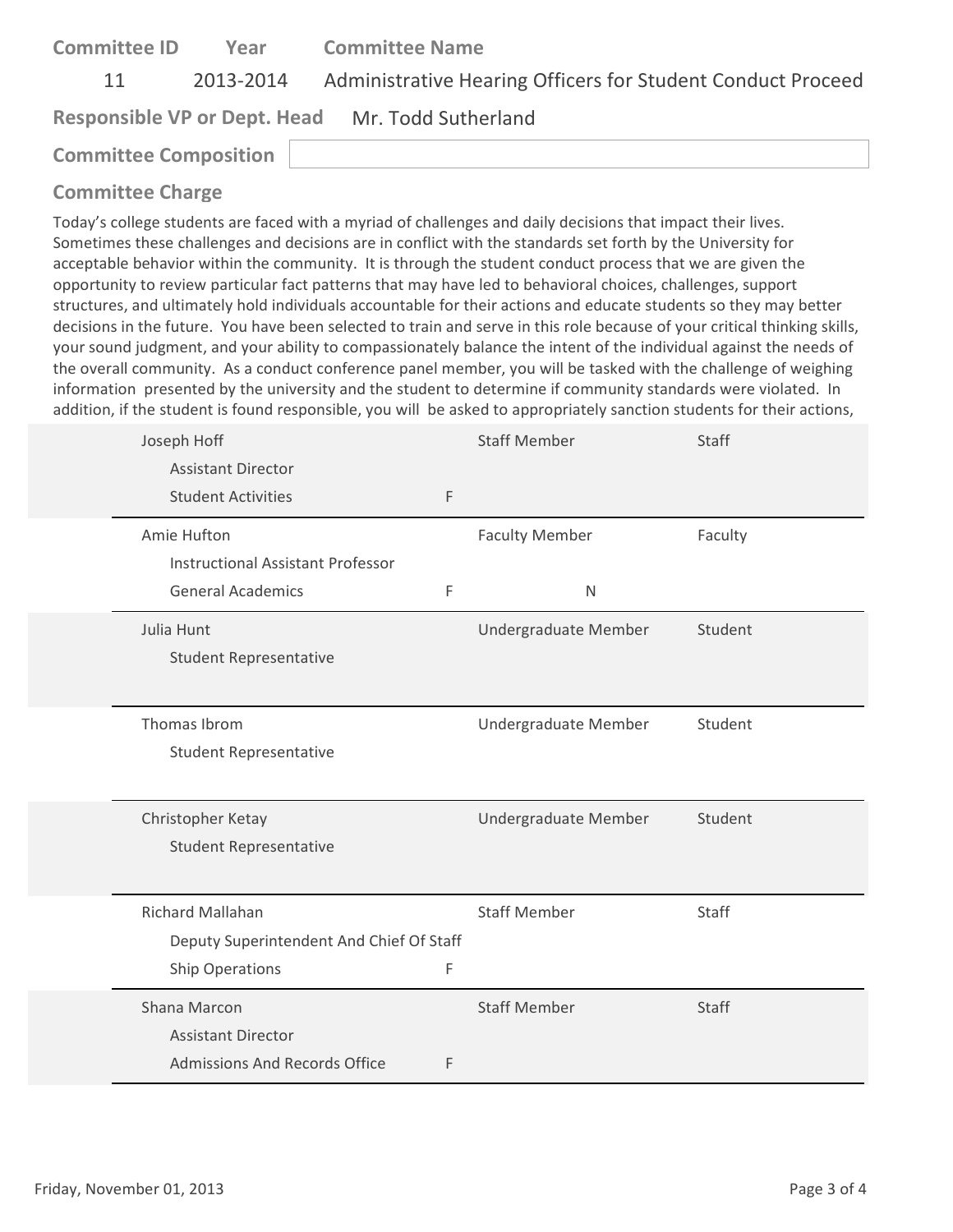| <b>Committee ID</b>          | Year      | <b>Committee Name</b>                                       |
|------------------------------|-----------|-------------------------------------------------------------|
| 11                           | 2013-2014 | Administrative Hearing Officers for Student Conduct Proceed |
|                              |           | Responsible VP or Dept. Head Mr. Todd Sutherland            |
| <b>Committee Composition</b> |           |                                                             |

| Anna Nevitt                              |   | Undergraduate Member  | Student      |
|------------------------------------------|---|-----------------------|--------------|
| <b>Student Representative</b>            |   |                       |              |
| <b>Admissions And Records Office</b>     | P |                       |              |
| Laurissa Noack                           |   | <b>Staff Member</b>   | Student      |
| <b>Student Representative</b>            |   |                       |              |
| Academic Enhancement                     | F | $\mathsf{N}$          |              |
| Amanda Perez                             |   | Undergraduate Member  | Student      |
| <b>Student Representative</b>            |   |                       |              |
| <b>Student Activities</b>                | P |                       |              |
|                                          |   |                       |              |
| <b>Allan Post</b>                        |   | <b>Staff Member</b>   | <b>Staff</b> |
| Director Of Waterfront Operations        |   |                       |              |
| <b>Campus Dean's Office</b>              | F |                       |              |
| <b>Grace Townsend</b>                    |   | <b>Faculty Member</b> | Faculty      |
| <b>Instructional Assistant Professor</b> |   |                       |              |
| <b>Marine Sciences</b>                   | F | N                     |              |
| Andrew Wyers                             |   | Undergraduate Member  | Student      |
| <b>Student Representative</b>            |   |                       |              |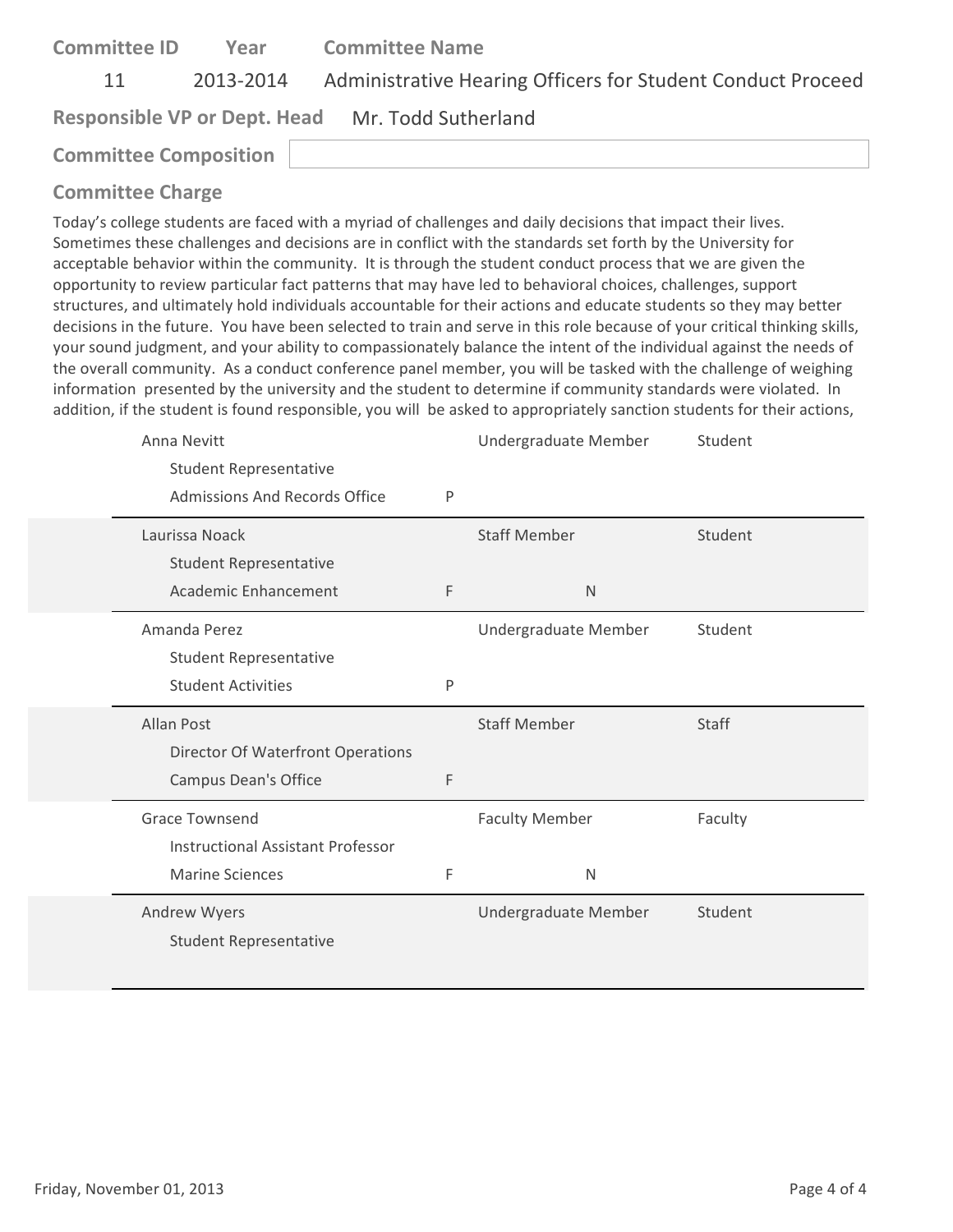ĀlĀ

| <b>Committee ID</b> |
|---------------------|
|---------------------|

**Year Committee Name**

12 2013‐2014 Assessment Council

| <b>Responsible VP or Dept. Head</b> | Dr. Donna Lang |
|-------------------------------------|----------------|
|-------------------------------------|----------------|

**Committee Composition**

### **Committee Charge**

| <b>Full Name of Committee Members</b><br><b>Committe Members' TAMUG Position Title</b><br><b>TAMUG Department</b> |   | Role on Committee<br>Full or Part Time | <b>Tenure Status</b> | Faculty / Staff / Student |
|-------------------------------------------------------------------------------------------------------------------|---|----------------------------------------|----------------------|---------------------------|
| David Baca                                                                                                        |   | <b>Faculty Member</b>                  |                      | Faculty                   |
| Lecturer And Director<br>Library-other                                                                            | F |                                        | $\mathsf{N}$         |                           |
| Kenneth Bailey<br>Director Of Counseling And Career Services                                                      |   | <b>Staff Member</b>                    |                      | Staff                     |
| <b>Student Services-general</b>                                                                                   | F |                                        |                      |                           |
| Jeffrey Boyer<br><b>Executive Director Of Human Resources</b><br>Vp Of Administration                             | F | <b>Staff Member</b>                    |                      | Staff                     |
| <b>Vernon Camus</b><br><b>Business Coordinator lii</b><br><b>Physical Plant Support Services</b>                  | F | <b>Staff Member</b>                    |                      | Staff                     |
| Cheryl Grefenstette-moon<br><b>Executive Director Of Enrollment Services</b><br>Admissions And Records Office     | F | <b>Staff Member</b>                    |                      | Staff                     |
| Will Heidel<br>Director<br><b>Facility Services</b>                                                               | F | <b>Staff Member</b>                    |                      | <b>Staff</b>              |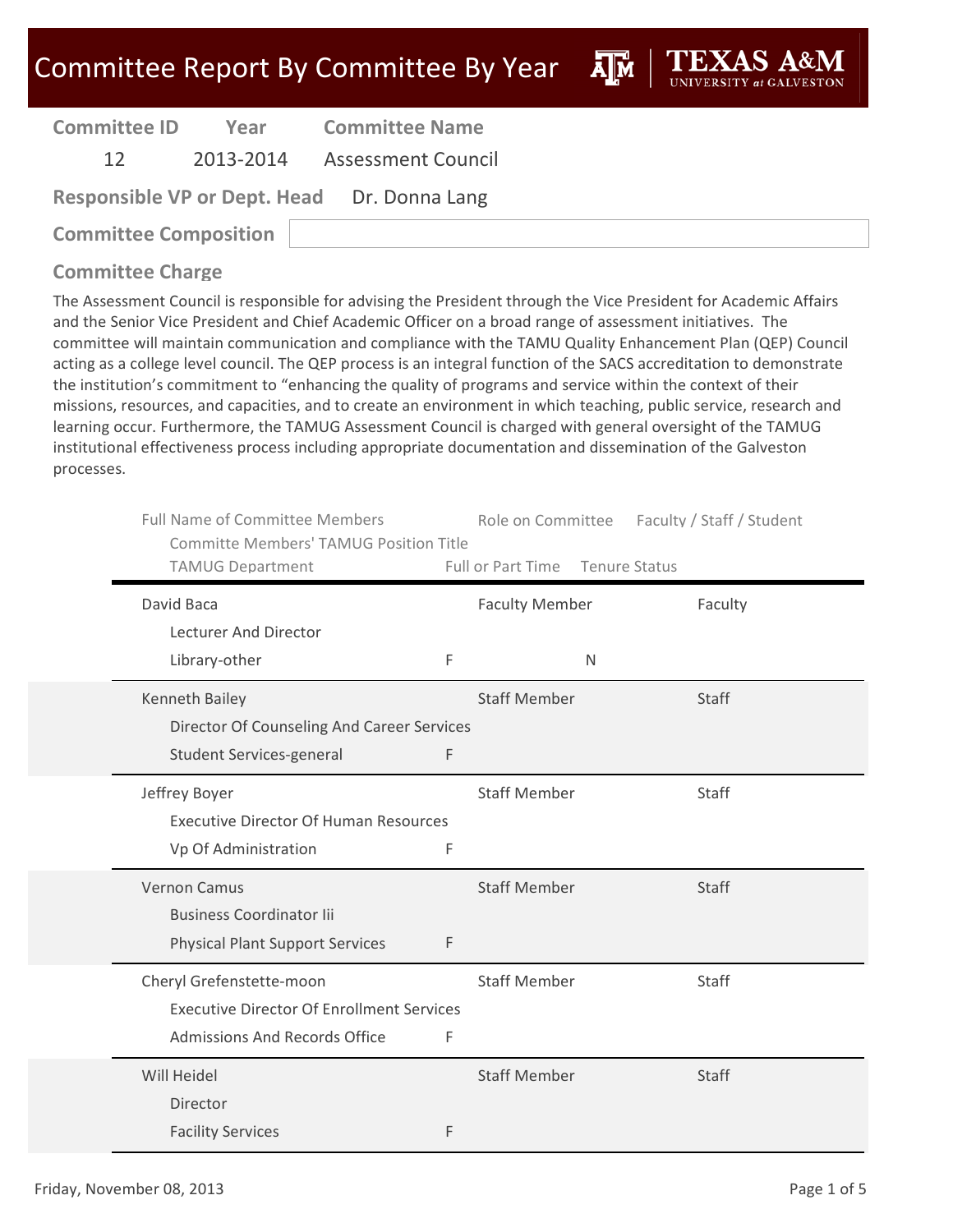| <b>Committee ID</b>          | Year | <b>Committee Name</b>                       |  |
|------------------------------|------|---------------------------------------------|--|
| 12                           |      | 2013-2014 Assessment Council                |  |
|                              |      | Responsible VP or Dept. Head Dr. Donna Lang |  |
| <b>Committee Composition</b> |      |                                             |  |

| Glenn Jones<br>Professor                 |             | <b>Faculty Member</b> | Faculty |
|------------------------------------------|-------------|-----------------------|---------|
| <b>Marine Sciences</b>                   | $\mathsf F$ | Y                     |         |
| Nicole Kinslow                           |             | <b>Staff Member</b>   | Staff   |
| Director                                 |             |                       |         |
| Research Management                      | $\mathsf F$ |                       |         |
| Susan Knock                              |             | <b>Faculty Member</b> | Faculty |
| <b>Instructional Assistant Professor</b> |             |                       |         |
| <b>Marine Sciences</b>                   | F           | N                     |         |
| John Kovacevich                          |             | <b>Staff Member</b>   | Staff   |
| Director, Information Services           |             |                       |         |
| Assoc. Campus Dean - Academics           | F           | $\mathsf{N}$          |         |
| Donna Lang                               |             | <b>Staff Member</b>   | Staff   |
| Vice President For Academic Affairs      |             |                       |         |
| <b>Admissions And Records Office</b>     | F           | N                     |         |
| David Lawhon                             |             | <b>Faculty Member</b> | Faculty |
| <b>Instructional Assistant Professor</b> |             |                       |         |
| <b>General Academics</b>                 | F           | $\mathsf{N}$          |         |
| Susan Lee                                |             | <b>Staff Member</b>   | Staff   |
| <b>Vice President For Finance</b>        |             |                       |         |
| <b>Campus Dean's Office</b>              | F           |                       |         |
|                                          |             |                       |         |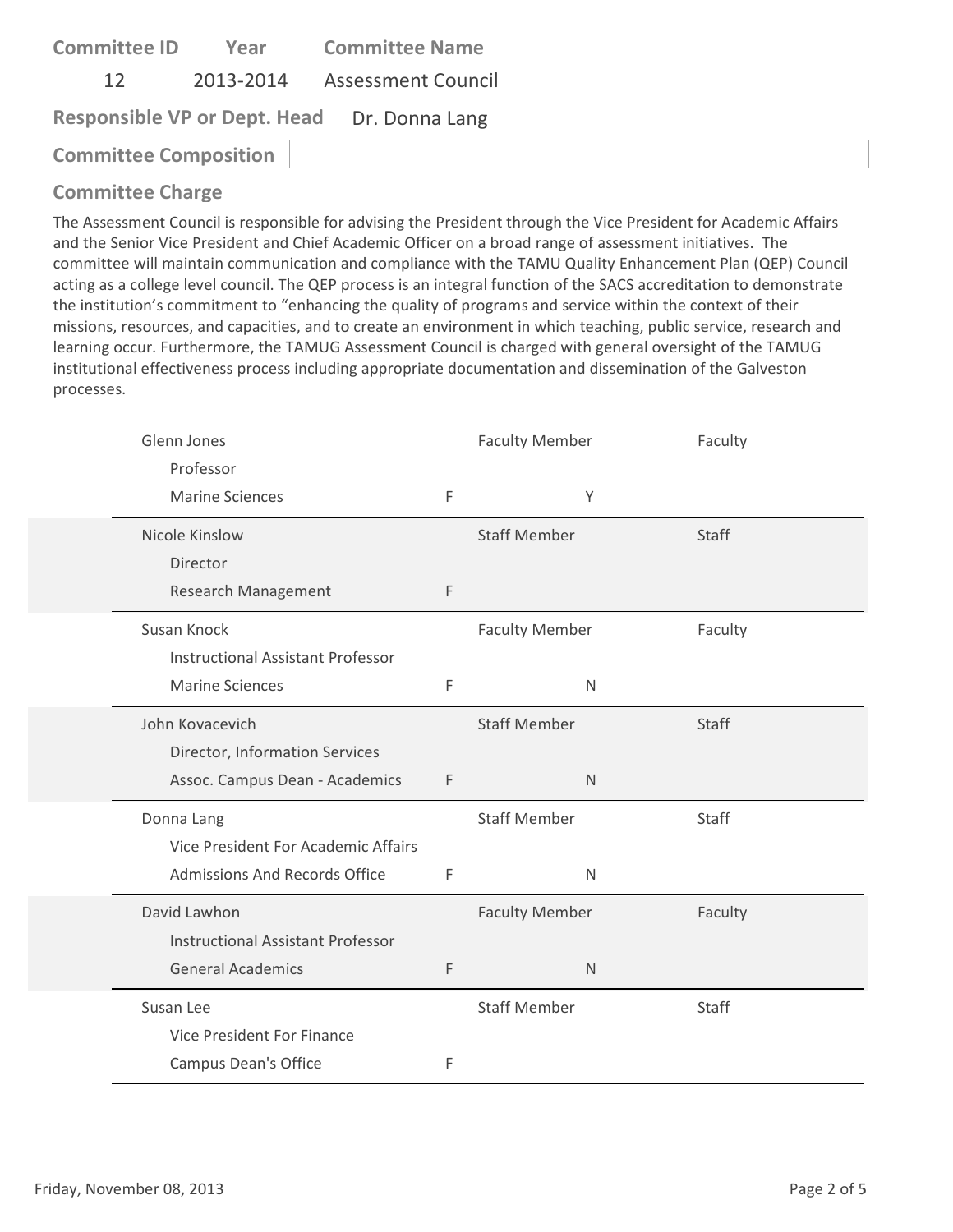| <b>Committee ID</b><br>Year                 | <b>Committee Name</b> |
|---------------------------------------------|-----------------------|
| 2013-2014 Assessment Council<br>12          |                       |
| Responsible VP or Dept. Head Dr. Donna Lang |                       |
| <b>Committee Composition</b>                |                       |

| Melanie Lesko | <b>Instructional Assistant Professor</b> |   | <b>Faculty Member</b> |              | Faculty |
|---------------|------------------------------------------|---|-----------------------|--------------|---------|
|               | <b>Marine Sciences</b>                   | F |                       | $\mathsf{N}$ |         |
|               | Patrick Louchouarn                       |   | <b>Faculty Member</b> |              | Faculty |
|               | Professor And Head                       |   |                       |              |         |
|               | <b>Marine Sciences</b>                   | F |                       | Y            |         |
|               | Richard Mallahan                         |   | <b>Staff Member</b>   |              | Staff   |
|               | Deputy Superintendent And Chief Of Staff |   |                       |              |         |
|               | <b>Ship Operations</b>                   | F |                       |              |         |
| Samuel Mark   |                                          |   | <b>Faculty Member</b> |              | Faculty |
|               | Professor                                |   |                       |              |         |
|               | <b>General Academics</b>                 | F |                       | Υ            |         |
|               | <b>Christopher Marshall</b>              |   | <b>Faculty Member</b> |              | Faculty |
|               | Associate Professor                      |   |                       |              |         |
|               | <b>Marine Biology</b>                    | F |                       | Y            |         |
|               | Anthony Martinez                         |   | <b>Staff Member</b>   |              | Staff   |
|               | University Police Chief                  |   |                       |              |         |
|               | <b>Physical Plant Campus Security</b>    | F |                       |              |         |
| Joan Mileski  |                                          |   | Chair                 |              | Faculty |
|               | <b>Associate Professor</b>               |   |                       |              |         |
|               | Maritime Administration                  | F |                       | Y            |         |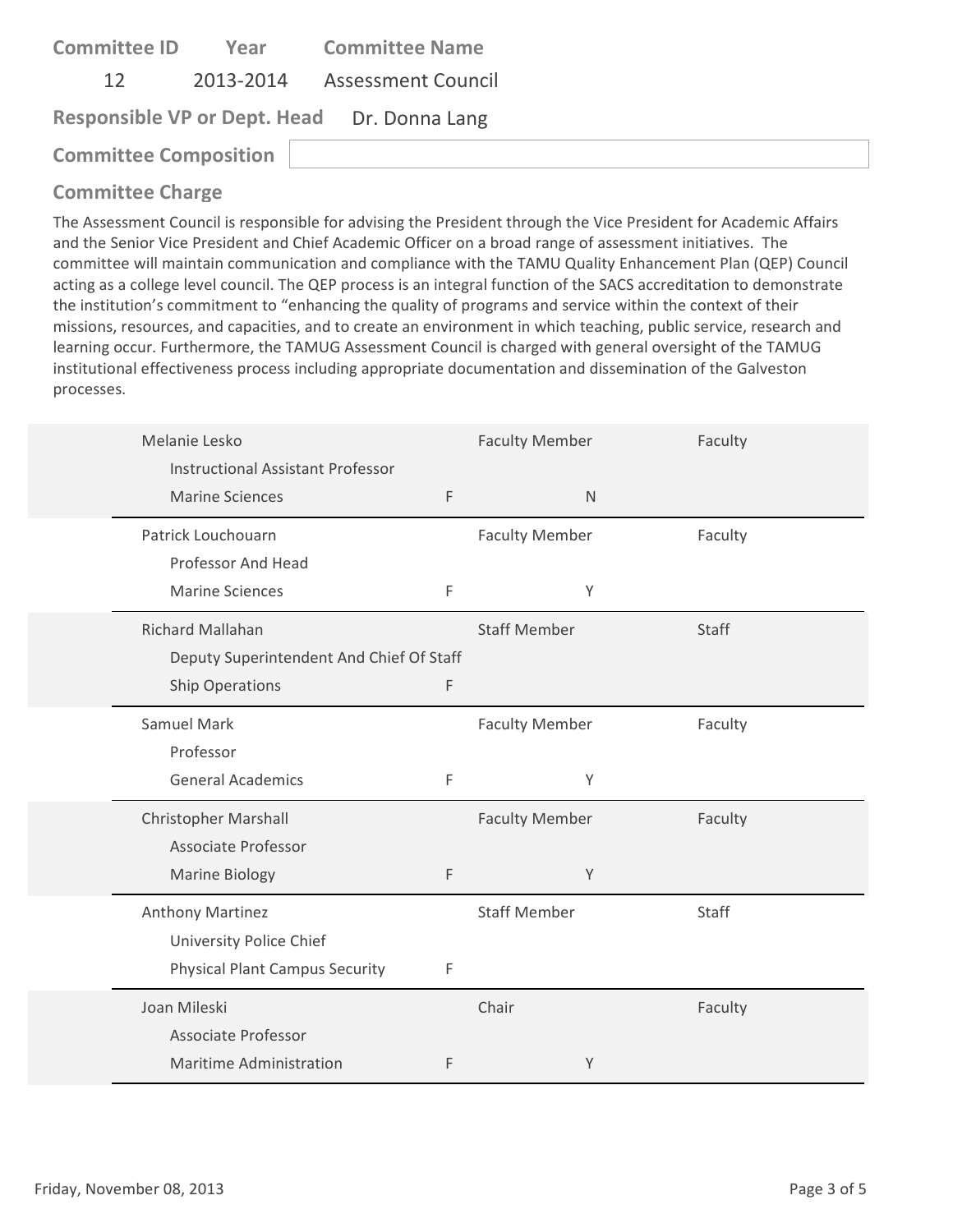| <b>Committee ID</b>          | Year | <b>Committee Name</b>                       |  |
|------------------------------|------|---------------------------------------------|--|
| 12                           |      | 2013-2014 Assessment Council                |  |
|                              |      | Responsible VP or Dept. Head Dr. Donna Lang |  |
| <b>Committee Composition</b> |      |                                             |  |

| Frederic Pearl                                  |             | <b>Faculty Member</b> |              | Faculty |
|-------------------------------------------------|-------------|-----------------------|--------------|---------|
| Associate Professor<br><b>General Academics</b> | $\mathsf F$ |                       | Y            |         |
| Allan Post                                      |             | <b>Staff Member</b>   |              | Staff   |
| <b>Director Of Waterfront Operations</b>        |             |                       |              |         |
| <b>Campus Dean's Office</b>                     | F           |                       |              |         |
| Noed Revilla                                    |             | <b>Staff Member</b>   |              | Staff   |
| <b>Master Police Officer</b>                    |             |                       |              |         |
| <b>Physical Plant Campus Security</b>           | F           |                       |              |         |
| <b>Holly Richards</b>                           |             | <b>Staff Member</b>   |              | Staff   |
| Senior Academic Advisor I                       |             |                       |              |         |
| Research Management                             | F           |                       |              |         |
| Augusta Roth                                    |             | <b>Faculty Member</b> |              | Faculty |
| <b>Assistant Professor Of The Practice</b>      |             |                       |              |         |
| Ship Operations                                 | F           |                       | $\mathsf{N}$ |         |
| Juan Sanchez                                    |             | <b>Staff Member</b>   |              | Staff   |
| Director                                        |             |                       |              |         |
| Admissions And Records Office                   | F           |                       |              |         |
| <b>Grant Shallenberger</b>                      |             | <b>Staff Member</b>   |              | Staff   |
| <b>Associate Vice President</b>                 |             |                       |              |         |
| <b>Student Affairs</b>                          | F           |                       | $\mathsf{N}$ |         |
|                                                 |             |                       |              |         |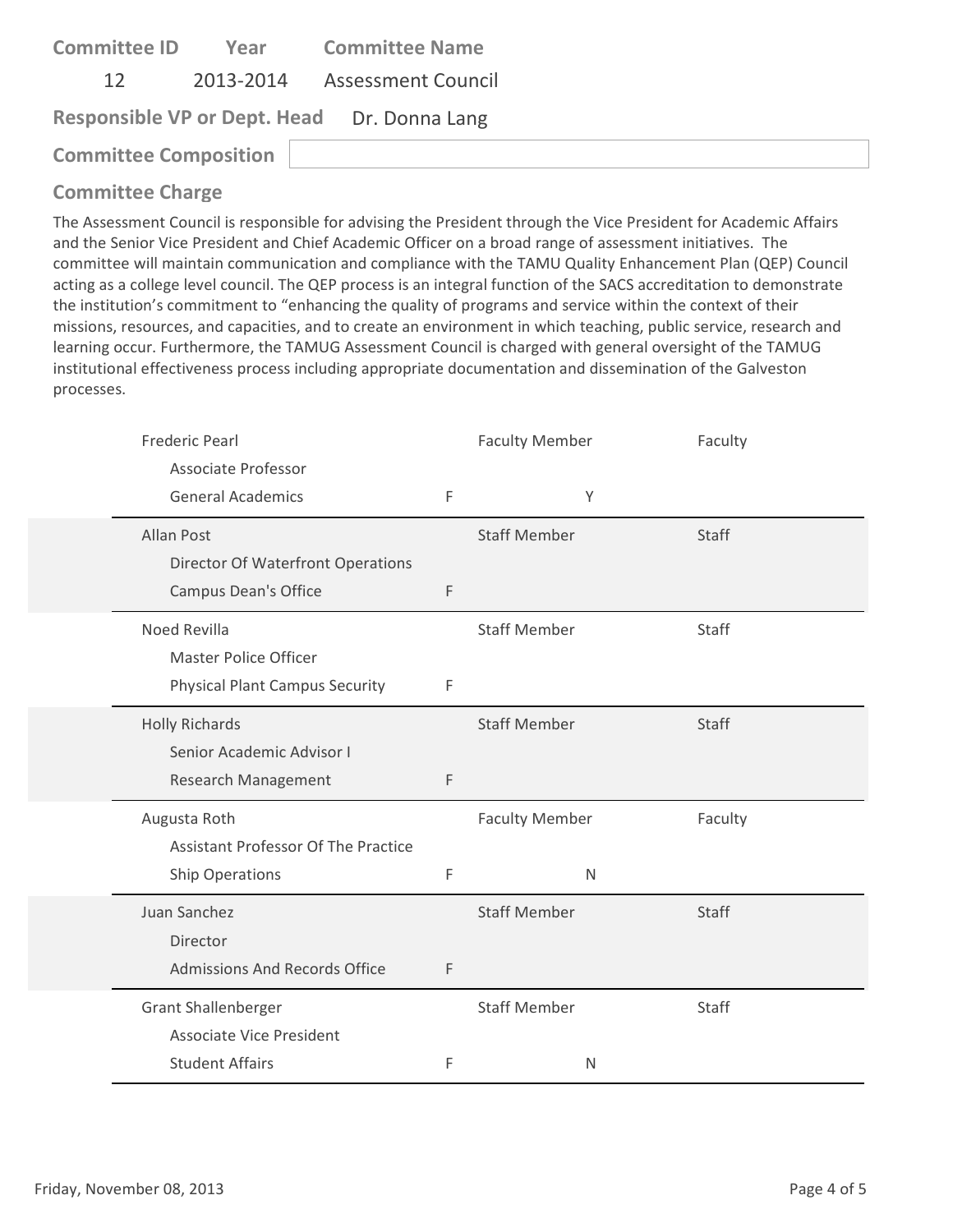| <b>Committee ID</b>          | Year | <b>Committee Name</b>                       |  |
|------------------------------|------|---------------------------------------------|--|
| 12                           |      | 2013-2014 Assessment Council                |  |
|                              |      | Responsible VP or Dept. Head Dr. Donna Lang |  |
| <b>Committee Composition</b> |      |                                             |  |

| <b>Todd Sutherland</b>           |   | <b>Staff Member</b>   | <b>Staff</b> |
|----------------------------------|---|-----------------------|--------------|
| <b>Assistant Vice President</b>  |   |                       |              |
| <b>Campus Dean's Office</b>      | F |                       |              |
| John Sweetman                    |   | <b>Faculty Member</b> | Faculty      |
| Associate Professor              |   |                       |              |
| Maritime Systems Engineering     | F | P                     |              |
|                                  |   |                       |              |
| David Watson                     |   | <b>Staff Member</b>   | <b>Staff</b> |
| Safety Coordinator               |   |                       |              |
| Vp Of Administration             | F |                       |              |
| Gene Widder                      |   | <b>Staff Member</b>   | <b>Staff</b> |
| Director Of Bookstore Operations |   |                       |              |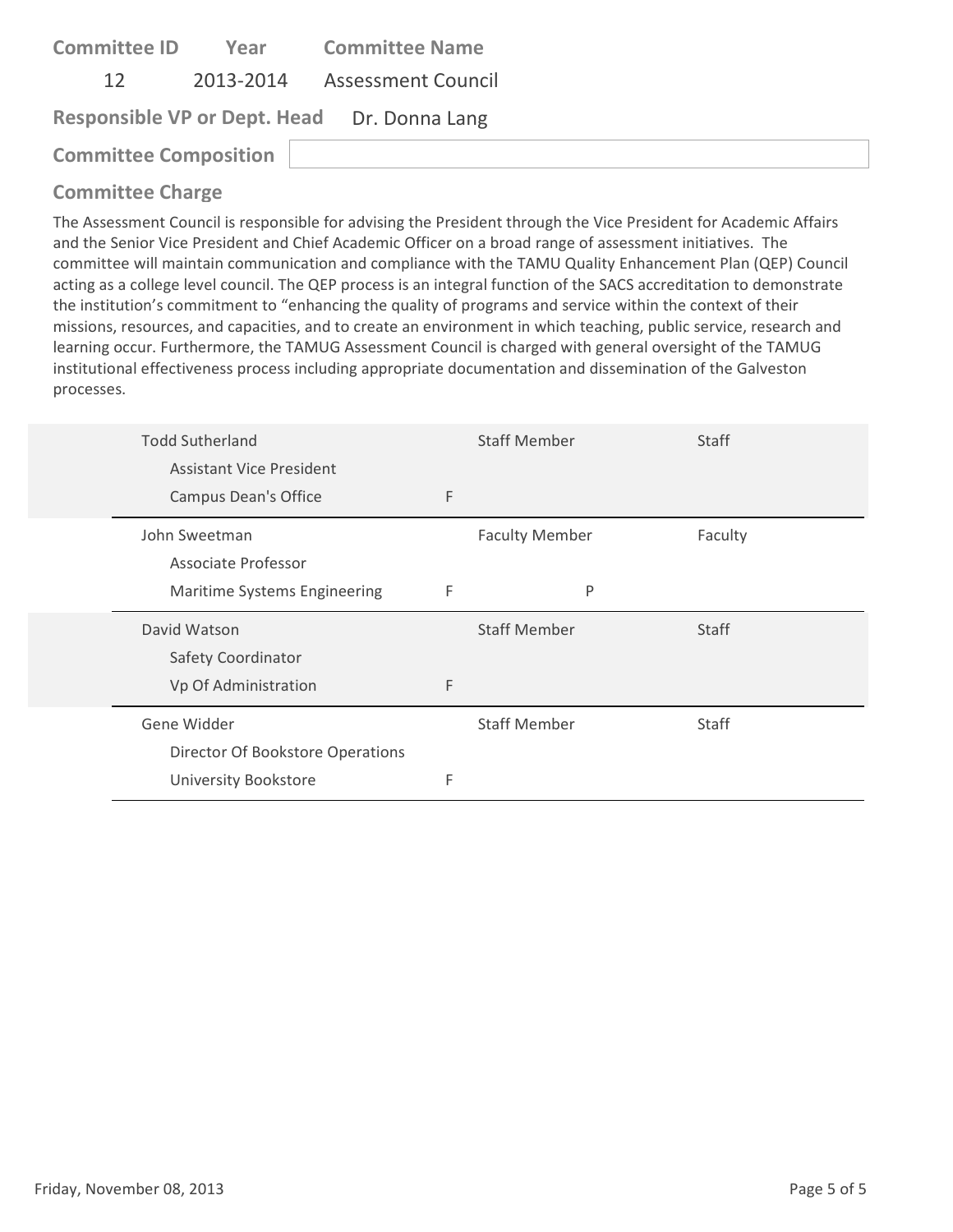**A**<sub>M</sub>

| <b>Committee ID</b> | Year | <b>Committee Name</b>                                |
|---------------------|------|------------------------------------------------------|
| 13                  |      | 2013-2014 Campus Energy Conservation Committee       |
|                     |      | Responsible VP or Dept. Head Mr. Grant Shallenberger |

**Committee Composition**

**Committee Charge**

The Committee will promote awareness of the importance of energy conservation and energy resource management; implement a campaign for conservation; educate and inform faculty, students and staff regarding the benefits of conservation and specific ways each individual and department can contribute to the cause.

| <b>Full Name of Committee Members</b><br><b>Committe Members' TAMUG Position Title</b> |   | Role on Committee     | Faculty / Staff / Student |
|----------------------------------------------------------------------------------------|---|-----------------------|---------------------------|
| <b>TAMUG Department</b>                                                                |   | Full or Part Time     | Tenure Status             |
| Leslie Clark                                                                           |   | Member                | Staff                     |
| <b>Business Coordinator li</b>                                                         |   |                       |                           |
| <b>Physical Plant Support Services</b>                                                 | F | N                     |                           |
| Neil Golemo                                                                            |   | Member                | Staff                     |
| <b>Assistant Director</b>                                                              |   |                       |                           |
| <b>Student Activities</b>                                                              | F |                       |                           |
| Will Heidel                                                                            |   | Chair                 | Staff                     |
| Director                                                                               |   |                       |                           |
| Vp Of Administration                                                                   | F |                       |                           |
| Susan Lee                                                                              |   | Member                | Staff                     |
| Vice President For Finance                                                             |   |                       |                           |
| <b>Campus Dean's Office</b>                                                            | F |                       |                           |
| <b>Christopher Marshall</b>                                                            |   | <b>Faculty Member</b> | Faculty                   |
| Associate Professor                                                                    |   |                       |                           |
| <b>Marine Biology</b>                                                                  | F | Υ                     |                           |
| <b>Allan Post</b>                                                                      |   | <b>Staff Member</b>   | <b>Staff</b>              |
| Director Of Waterfront Operations                                                      |   |                       |                           |
| <b>Campus Dean's Office</b>                                                            | F |                       |                           |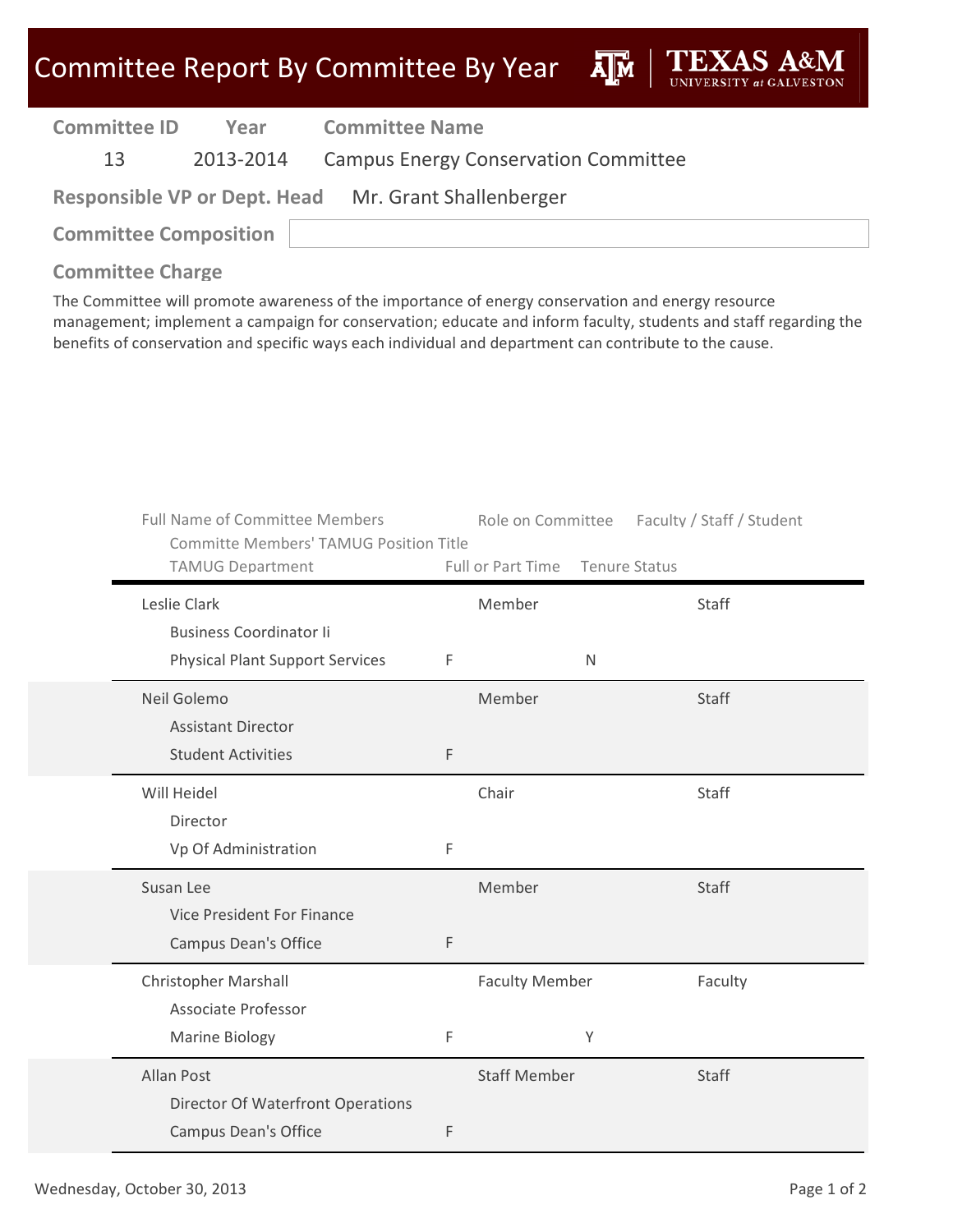| <b>Committee ID</b>          | Year      | <b>Committee Name</b>                                |
|------------------------------|-----------|------------------------------------------------------|
| 13                           | 2013-2014 | <b>Campus Energy Conservation Committee</b>          |
|                              |           | Responsible VP or Dept. Head Mr. Grant Shallenberger |
| <b>Committee Composition</b> |           |                                                      |
| <b>Committee Charge</b>      |           |                                                      |

The Committee will promote awareness of the importance of energy conservation and energy resource management; implement a campaign for conservation; educate and inform faculty, students and staff regarding the benefits of conservation and specific ways each individual and department can contribute to the cause.

| <b>Grant Shallenberger</b> | Member | Staff |
|----------------------------|--------|-------|
| Associate Vice President   |        |       |
| <b>Student Affairs</b>     | н.     |       |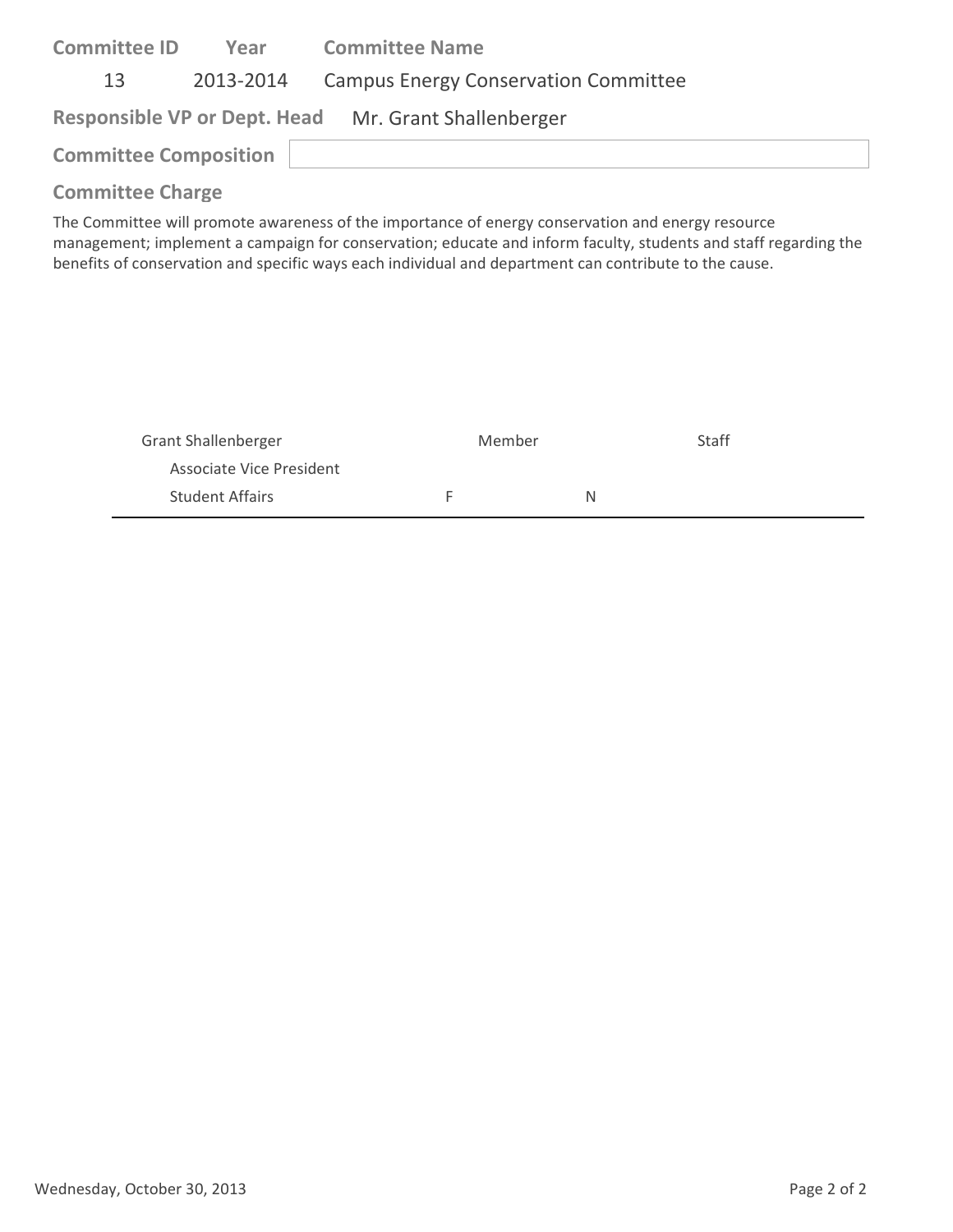| <b>Committee ID</b>          | Year | <b>Committee Name</b>                               |
|------------------------------|------|-----------------------------------------------------|
| 14                           |      | 2013-2014 Commencement Committee                    |
|                              |      | Responsible VP or Dept. Head Dr. Patrick Louchouarn |
| <b>Committee Composition</b> |      |                                                     |
|                              |      |                                                     |

### **Committee Charge**

The Committee is responsible for coordinating and staging the fall, spring and summer commencements.

| <b>Full Name of Committee Members</b><br>Committe Members' TAMUG Position Title<br><b>TAMUG Department</b> |   | Role on Committee Faculty / Staff / Student<br>Full or Part Time Tenure Status |         |
|------------------------------------------------------------------------------------------------------------|---|--------------------------------------------------------------------------------|---------|
| Kenneth Bailey                                                                                             |   | <b>Staff Member</b>                                                            | Staff   |
| Director Of Counseling And Career Services<br>Student Services-general                                     | F |                                                                                |         |
| Cari Bishop<br><b>Assistant To Vice President</b>                                                          |   | <b>Staff Member</b>                                                            | Staff   |
| Campus Dean's Office                                                                                       | F |                                                                                |         |
| Amber Booth<br><b>Associate Director</b>                                                                   |   | <b>Staff Member</b>                                                            | Staff   |
| <b>Admissions And Records Office</b>                                                                       | F |                                                                                |         |
| Shannon Fordyce<br><b>Associate Director</b>                                                               |   | <b>Staff Member</b>                                                            | Staff   |
| <b>Student Affairs</b>                                                                                     | F |                                                                                |         |
| Amie Hufton<br><b>Instructional Assistant Professor</b>                                                    |   | Co-Chair                                                                       | Faculty |
| <b>General Academics</b>                                                                                   | F | $\mathsf{N}$                                                                   |         |
| John Merritt                                                                                               |   | <b>Staff Member</b>                                                            | Staff   |
| <b>Director Of Student Relations</b>                                                                       |   |                                                                                |         |
| <b>Student Relations</b>                                                                                   | F | $\mathsf{N}$                                                                   |         |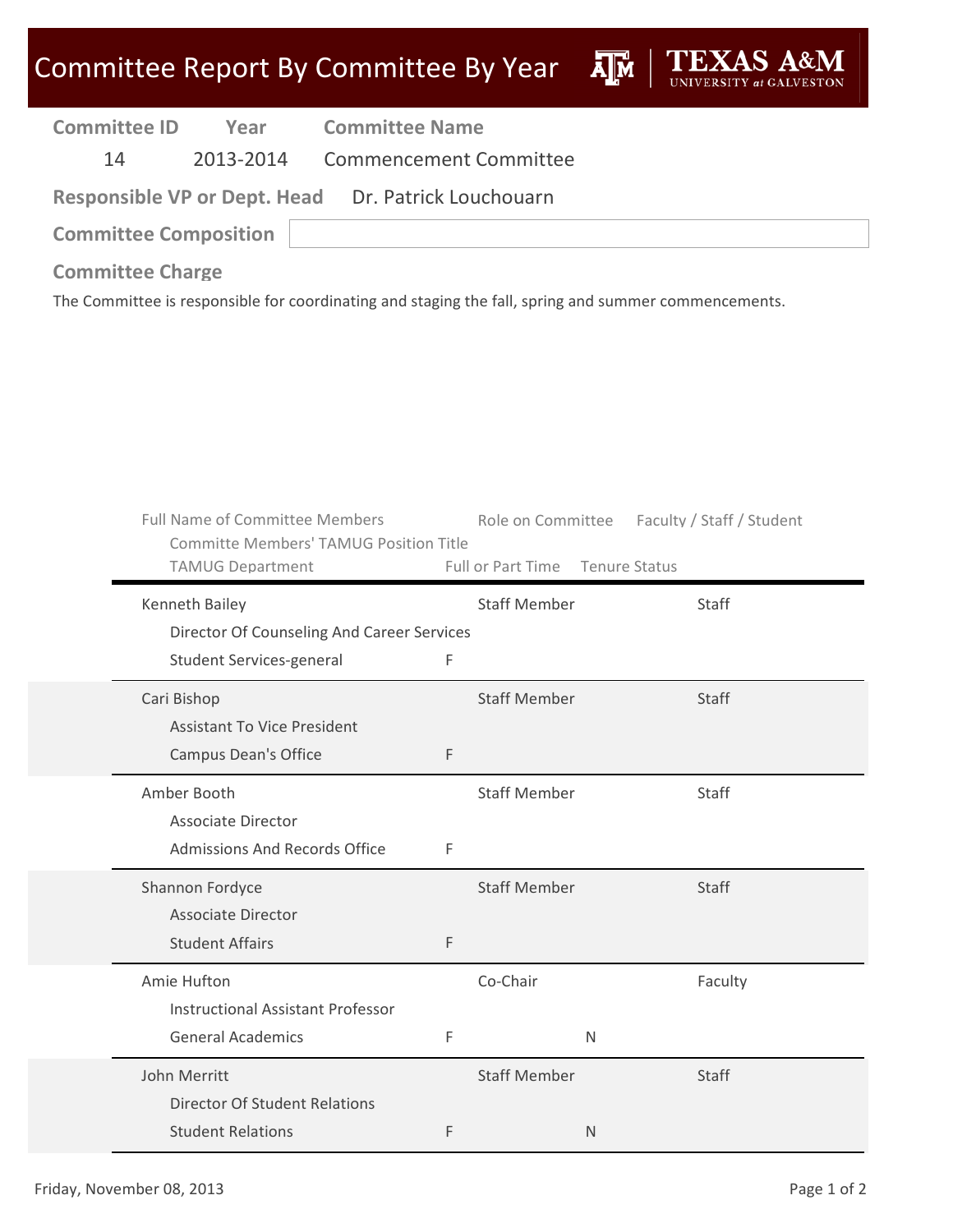| <b>Committee ID</b>          | Year | <b>Committee Name</b>                               |
|------------------------------|------|-----------------------------------------------------|
| 14                           |      | 2013-2014 Commencement Committee                    |
|                              |      | Responsible VP or Dept. Head Dr. Patrick Louchouarn |
| <b>Committee Composition</b> |      |                                                     |
| <b>Committee Charge</b>      |      |                                                     |

The Committee is responsible for coordinating and staging the fall, spring and summer commencements.

| <b>Traci Morris</b>                  |   | <b>Staff Member</b>  |              | Staff        |
|--------------------------------------|---|----------------------|--------------|--------------|
| <b>Business Coordinator lii</b>      |   |                      |              |              |
| Campus Dean's Office                 | F |                      |              |              |
| Heidi Sachtleben                     |   | Undergraduate Member |              | Student      |
| <b>Student Representative</b>        |   |                      |              |              |
| <b>Marine Sciences</b>               | P |                      |              |              |
| Susan Stakes                         |   | <b>Staff Member</b>  |              | Staff        |
| <b>Customer Service Associate</b>    |   |                      |              |              |
| <b>Admissions And Records Office</b> | F |                      |              |              |
| Kathey Walker                        |   | Co-Chair             |              | Staff        |
| Senior Administrative Coordinator    |   |                      |              |              |
| Campus Dean's Office                 | F |                      | $\mathsf{N}$ |              |
| Robert Wright                        |   | <b>Staff Member</b>  |              | <b>Staff</b> |
| <b>Executive Director</b>            |   |                      |              |              |
| Campus Dean's Office                 | F |                      | N            |              |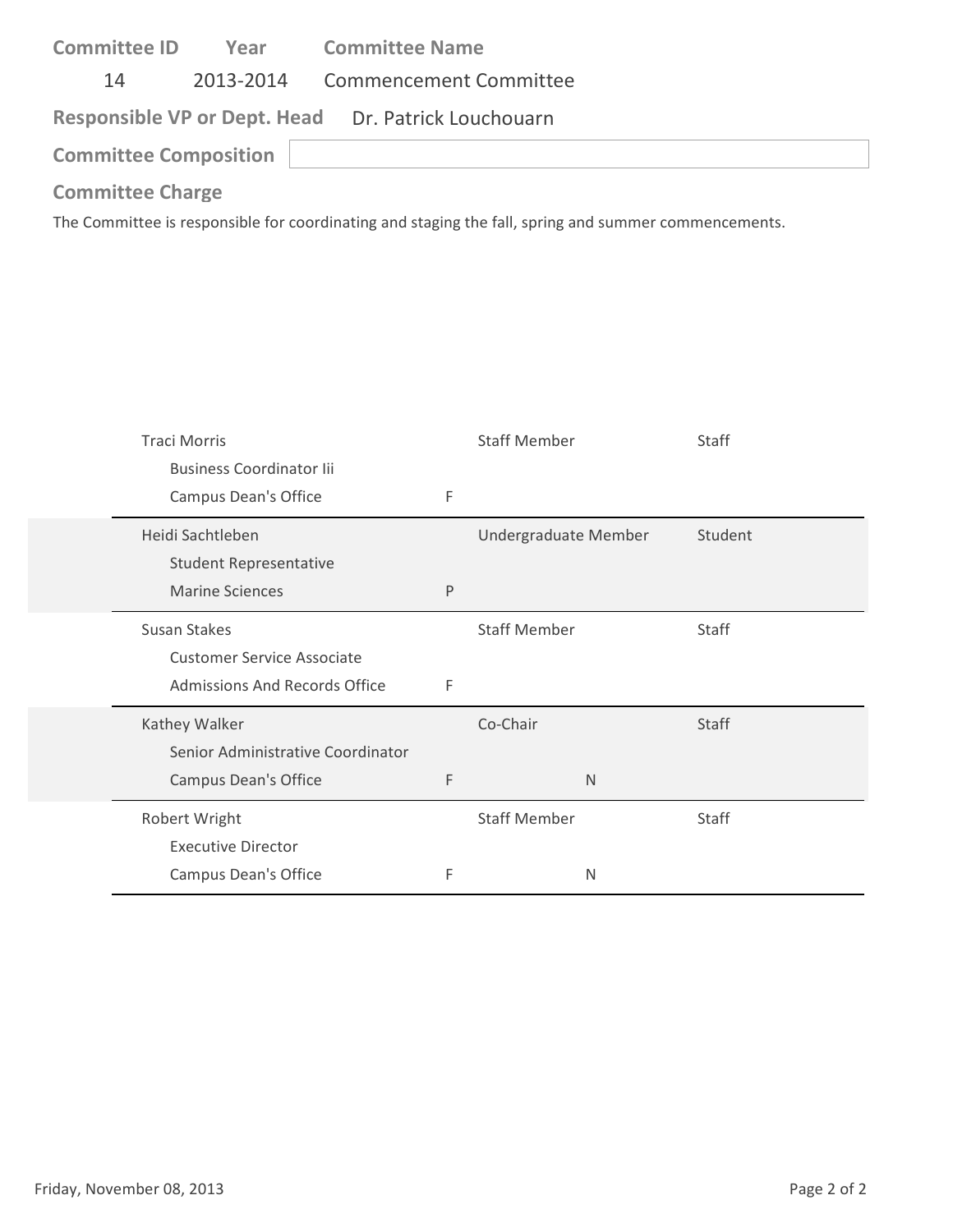ĀĪЙ

| <b>Committee ID</b> | Year |
|---------------------|------|
|                     |      |

**Year Committee Name**

18 2013‐2014 Discrimination Appeals Panel

**Responsible VP or Dept. Head** Mr. Todd Sutherland

**Committee Composition**

### **Committee Charge**

The Discrimination Appeals Panel is appointed by the President of Texas A&M University at Galveston to hear final appeals in cases in which a student alleges that he or she has been subjected to an act, practice, rule, or procedure or that involves discrimination as described above. The panel also hears final appeals on grievances regarding disability accommodations in academic programs. Discrimination grievance procedures must be completed prior to a hearing before the appeals panel.

| <b>Full Name of Committee Members</b><br><b>Committe Members' TAMUG Position Title</b><br><b>TAMUG Department</b> |   | Role on Committee<br>Full or Part Time Tenure Status | Faculty / Staff / Student |
|-------------------------------------------------------------------------------------------------------------------|---|------------------------------------------------------|---------------------------|
| Lupe Aaron<br>Lead Office Associate                                                                               |   | <b>Staff Member</b>                                  | <b>Staff</b>              |
| <b>General Academics</b>                                                                                          | F | $\mathsf{N}$                                         |                           |
| Basil Alkoussari<br><b>Student Representative</b>                                                                 |   | Undergraduate Member                                 | Student                   |
| Sara Ballard<br><b>Student Representative</b>                                                                     |   | Undergraduate Member                                 | Student                   |
| <b>Ship Operations</b>                                                                                            | P |                                                      |                           |
| Jeffrey Boyer<br><b>Executive Director Of Human Resources</b><br>Vp Of Administration                             | F | <b>Staff Member</b>                                  | Staff                     |
| <b>Carol Davis</b><br><b>Assistant Professor</b>                                                                  |   | Member                                               | Faculty                   |
| <b>General Academics</b>                                                                                          | F | P                                                    |                           |
| Adrian Gardner<br><b>Student Representative</b>                                                                   |   | Undergraduate Member                                 | Student                   |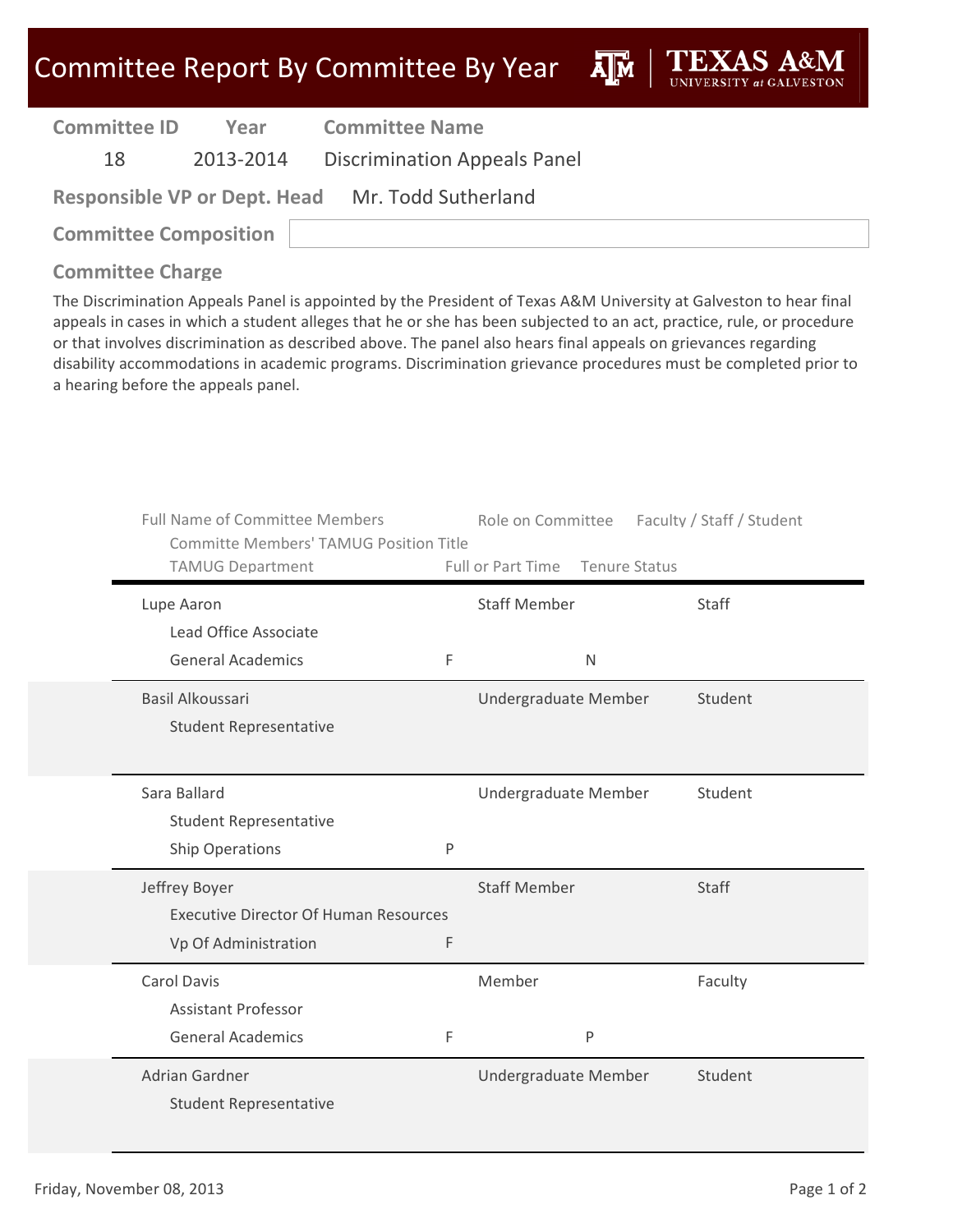| <b>Committee ID</b>                              | Year | <b>Committee Name</b>                  |
|--------------------------------------------------|------|----------------------------------------|
| 18                                               |      | 2013-2014 Discrimination Appeals Panel |
| Responsible VP or Dept. Head Mr. Todd Sutherland |      |                                        |
| <b>Committee Composition</b>                     |      |                                        |

The Discrimination Appeals Panel is appointed by the President of Texas A&M University at Galveston to hear final appeals in cases in which a student alleges that he or she has been subjected to an act, practice, rule, or procedure or that involves discrimination as described above. The panel also hears final appeals on grievances regarding disability accommodations in academic programs. Discrimination grievance procedures must be completed prior to a hearing before the appeals panel.

| Samantha Jones                           |              | Undergraduate Member  | Student |
|------------------------------------------|--------------|-----------------------|---------|
| <b>Student Representative</b>            |              |                       |         |
| <b>Student Health Services</b>           | P            |                       |         |
| Mark Kachelmyer                          |              | Undergraduate Member  | Student |
| <b>Student Representative</b>            |              |                       |         |
| Academic Enhancement                     | $\mathsf{P}$ |                       |         |
| Susan Knock                              |              | <b>Faculty Member</b> | Faculty |
| <b>Instructional Assistant Professor</b> |              |                       |         |
| <b>Marine Sciences</b>                   | F            | N                     |         |
| <b>Grace Townsend</b>                    |              | <b>Faculty Member</b> | Faculty |
| <b>Instructional Assistant Professor</b> |              |                       |         |
| <b>Marine Sciences</b>                   | F            | N                     |         |
| Vincent Treglia                          |              | <b>Faculty Member</b> | Faculty |
| Instructional Assistant Professor        |              |                       |         |
| <b>Marine Engineering</b>                | F            | N                     |         |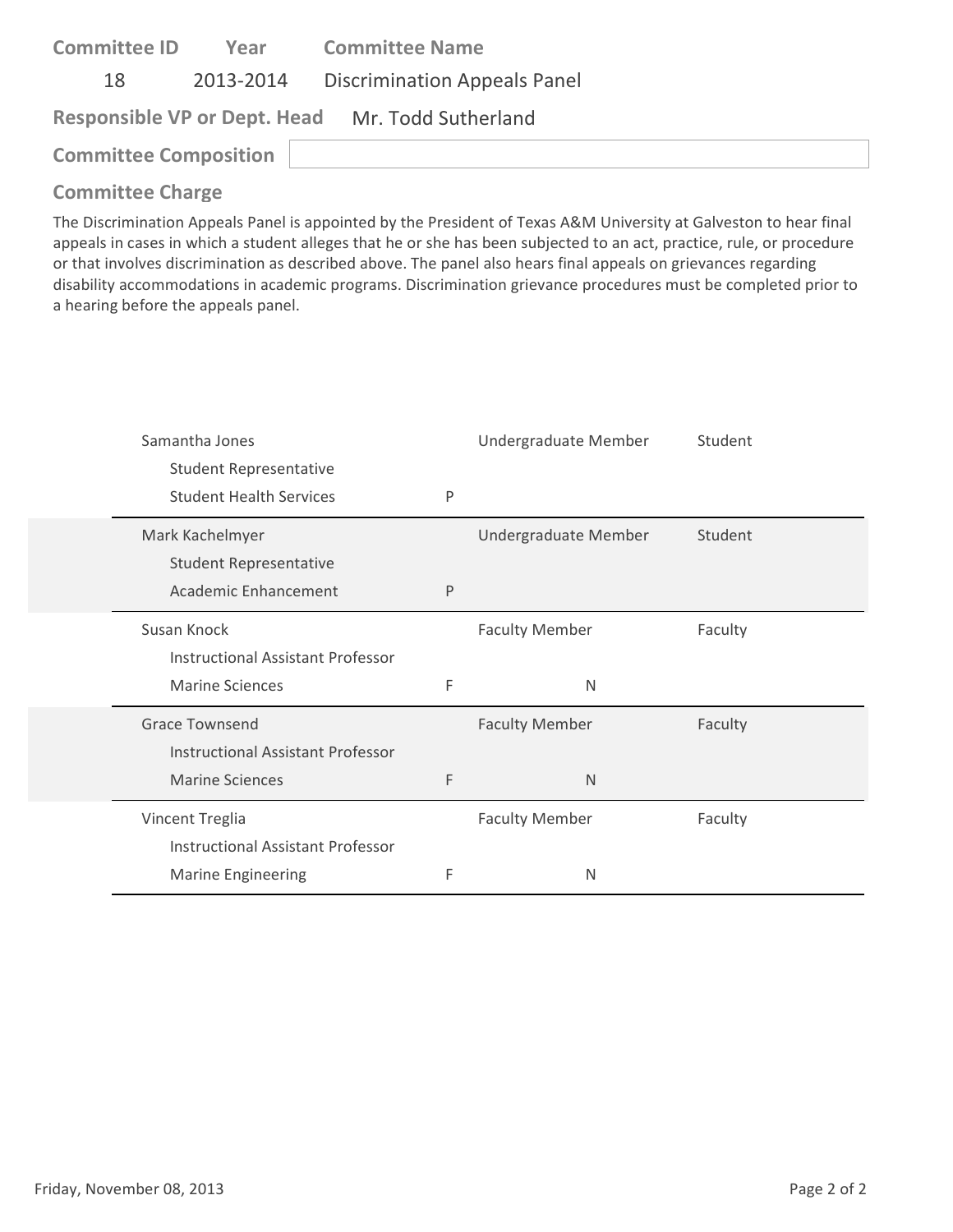ДÑ

| <b>Committee ID</b> | Year      | <b>Committee Name</b>               |
|---------------------|-----------|-------------------------------------|
|                     | 2013-2014 | <b>Diversity Steering Committee</b> |

**Committee Composition**

# **Committee Charge**

The Committee will promote, recruit, retain and develop underrepresented students, faculty and staff through resources provided and related to the university policies and procedures for equal opportunity, accessibility and compliance of multicultural awareness; diversity enhancement, training, institutional climate assessment and education.

| <b>Full Name of Committee Members</b><br><b>Committe Members' TAMUG Position Title</b><br><b>TAMUG Department</b> | Role on Committee<br>Full or Part Time Tenure Status | Faculty / Staff / Student |
|-------------------------------------------------------------------------------------------------------------------|------------------------------------------------------|---------------------------|
| Steven Abrahao<br>Student Development Specialist Ii                                                               | <b>Staff Member</b>                                  | <b>Staff</b>              |
| <b>Financial Aid</b><br>F                                                                                         |                                                      |                           |
| Elizabeth Borda<br>Postdoctoral Research Associate                                                                | <b>Graduate Member</b>                               | Faculty                   |
| F<br><b>Marine Biology</b>                                                                                        |                                                      |                           |
| Jeffrey Boyer<br><b>Executive Director Of Human Resources</b><br><b>Assoc Vice Pres Administration</b><br>F       | <b>Staff Member</b>                                  | Staff                     |
| Naima Brown<br>Student Development Specialist Ii<br>Assoc Vice President-student Services F                       | <b>Staff Member</b>                                  | Staff                     |
| Kenyatta Dawson<br><b>Assistant Director</b><br>Assoc Vice President-student Services F                           | <b>Staff Member</b>                                  | Staff                     |
| Cheryl Grefenstette-moon<br><b>Executive Director Of Enrollment Services</b><br>Vp For Academic Operations<br>F   | <b>Staff Member</b>                                  | Staff                     |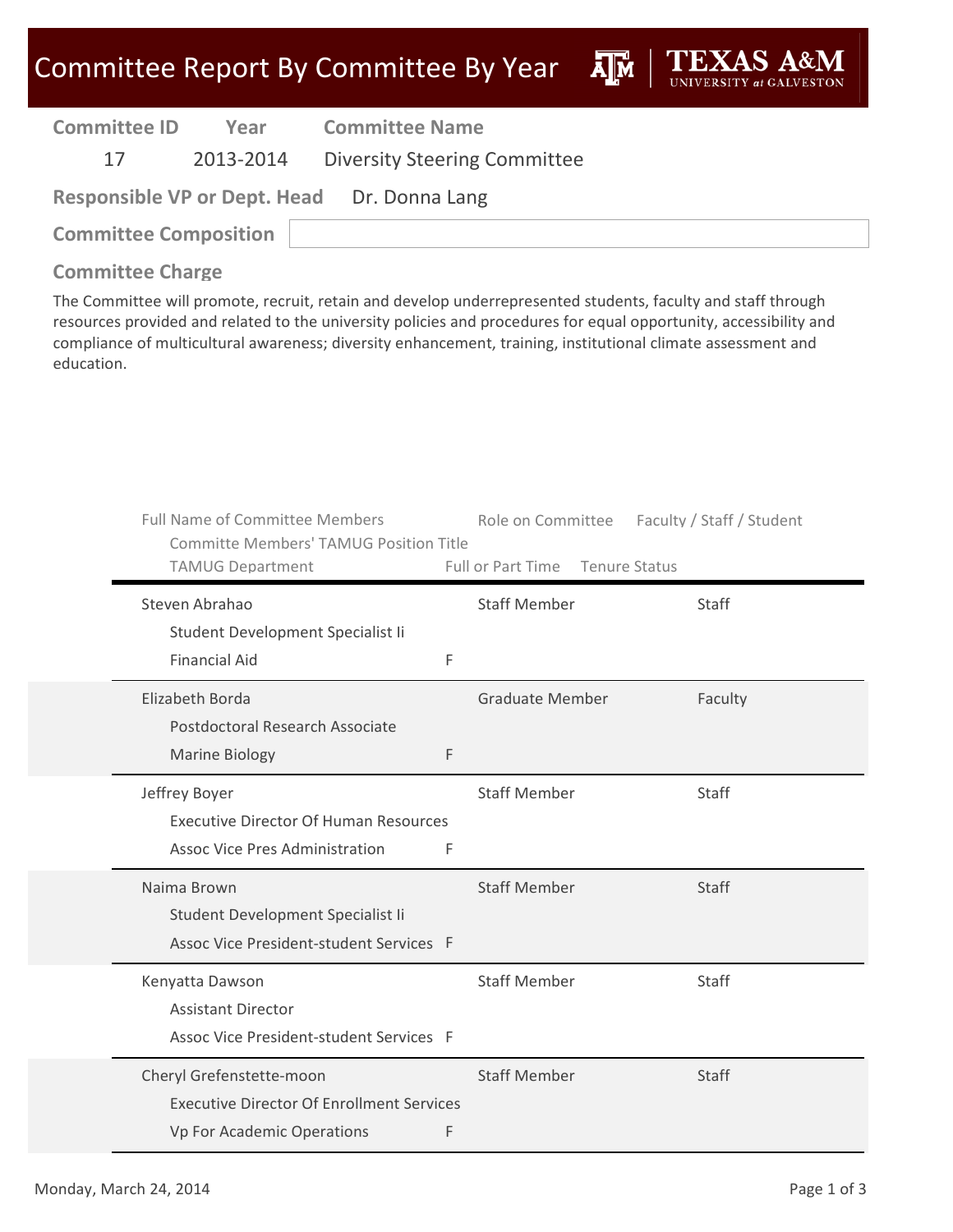| <b>Committee ID</b>          | Year      | <b>Committee Name</b>                       |
|------------------------------|-----------|---------------------------------------------|
| 17                           | 2013-2014 | <b>Diversity Steering Committee</b>         |
|                              |           | Responsible VP or Dept. Head Dr. Donna Lang |
| <b>Committee Composition</b> |           |                                             |
|                              |           |                                             |

The Committee will promote, recruit, retain and develop underrepresented students, faculty and staff through resources provided and related to the university policies and procedures for equal opportunity, accessibility and compliance of multicultural awareness; diversity enhancement, training, institutional climate assessment and education.

| Eunique Jones                           |     | Undergraduate Member  | Student      |
|-----------------------------------------|-----|-----------------------|--------------|
| <b>Student Representative</b>           |     |                       |              |
| Police/campus Security                  | P   |                       |              |
| Donna Lang                              |     | <b>Staff Member</b>   | <b>Staff</b> |
| Vice President For Academic Operations  |     |                       |              |
| Vp For Academic Operations              | F   | N                     |              |
| Susan Lee                               |     | <b>Staff Member</b>   | <b>Staff</b> |
| Vice President For Finance              |     |                       |              |
| Office Of The Vice President And Ceo    | - F |                       |              |
| Amy Luna                                |     | <b>Faculty Member</b> | Faculty      |
| Lecturer                                |     |                       |              |
| <b>Marine Transportation</b>            | F   |                       |              |
| Daisey Mccloud                          |     | <b>Staff Member</b>   | Staff        |
| <b>Assistant Director</b>               |     |                       |              |
| Assoc Vice President-student Services F |     |                       |              |
| <b>Fredric Navarre</b>                  |     | <b>Staff Member</b>   | Staff        |
| Senior Academic Advisor Ii              |     |                       |              |
| Academic Enhancement                    | F   |                       |              |
| <b>Holly Richards</b>                   |     | <b>Staff Member</b>   | Staff        |
| Senior Academic Advisor Ii              |     |                       |              |
| Vp - Research                           | F   |                       |              |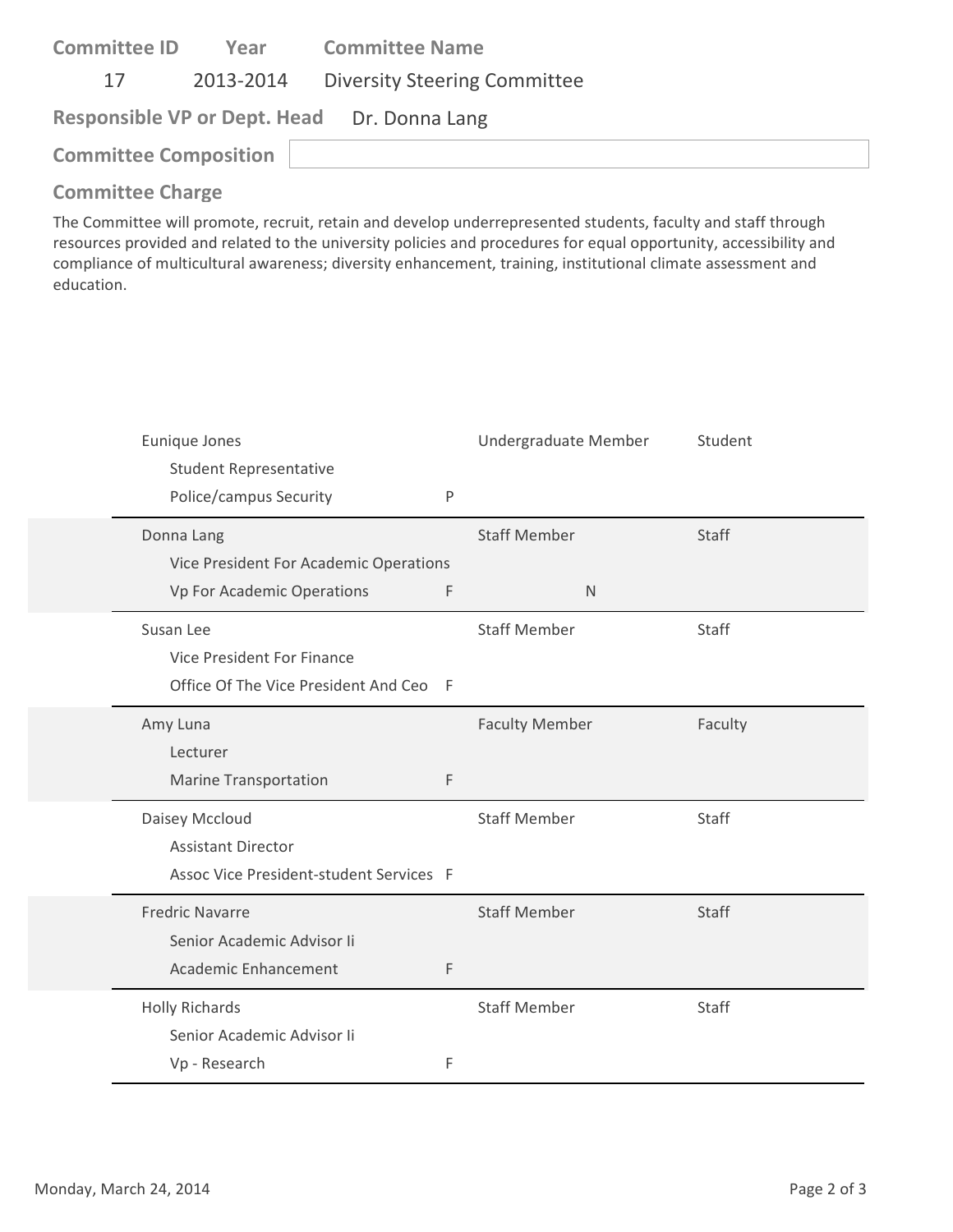| <b>Committee ID</b>                         | Year      | <b>Committee Name</b>               |  |  |
|---------------------------------------------|-----------|-------------------------------------|--|--|
| 17                                          | 2013-2014 | <b>Diversity Steering Committee</b> |  |  |
| Responsible VP or Dept. Head Dr. Donna Lang |           |                                     |  |  |
| <b>Committee Composition</b>                |           |                                     |  |  |
|                                             |           |                                     |  |  |

The Committee will promote, recruit, retain and develop underrepresented students, faculty and staff through resources provided and related to the university policies and procedures for equal opportunity, accessibility and compliance of multicultural awareness; diversity enhancement, training, institutional climate assessment and education.

| Juan Sanchez                                              |   | <b>Staff Member</b>   | <b>Staff</b> |
|-----------------------------------------------------------|---|-----------------------|--------------|
| Director<br>Vp For Academic Operations                    | F |                       |              |
| <b>Todd Sutherland</b><br><b>Assistant Vice President</b> |   | <b>Staff Member</b>   | Staff        |
| Office Of The Vice President And Ceo F                    |   |                       |              |
| Eunjeong Yi<br><b>Associate Professor</b>                 |   | <b>Faculty Member</b> | Faculty      |
| <b>General Academics</b>                                  | F | P                     |              |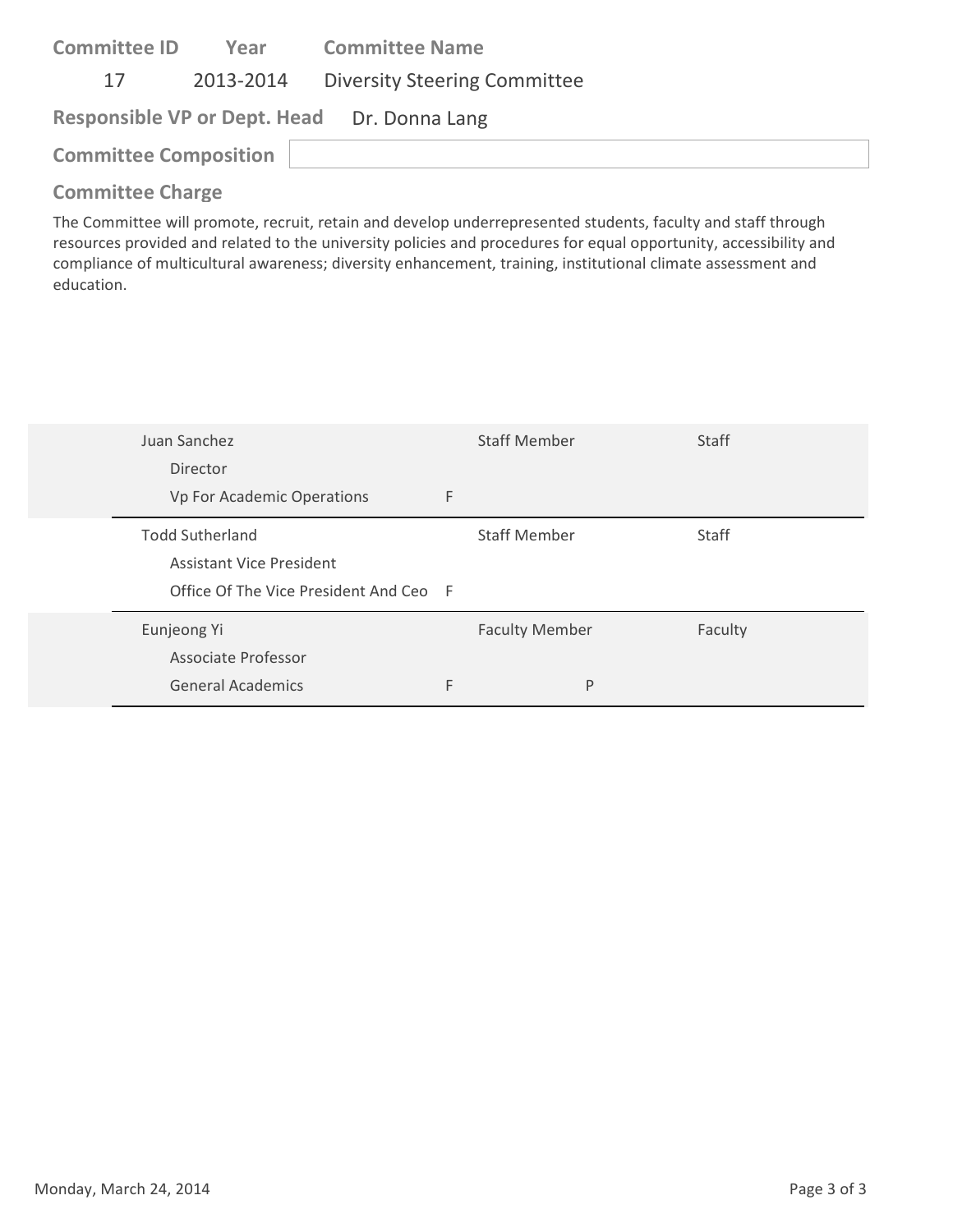| <b>Committee ID</b> | Year      | <b>Committee Name</b> |
|---------------------|-----------|-----------------------|
| 19                  | 2013-2014 | Diving Advisory Panel |

| <b>Responsible VP or Dept. Head</b> | Mr. Allan Post |
|-------------------------------------|----------------|
| <b>Committee Composition</b>        |                |

**Committee Charge**

The Board oversees all institutional diving activities and assures that the University meets the requirements of the Code of Federal Regulations.

| <b>Full Name of Committee Members</b><br><b>Committe Members' TAMUG Position Title</b><br><b>TAMUG Department</b> |         | Full or Part Time Tenure Status | Role on Committee Faculty / Staff / Student |
|-------------------------------------------------------------------------------------------------------------------|---------|---------------------------------|---------------------------------------------|
| <b>Bill Charlton</b>                                                                                              |         | <b>External Member</b>          | Advisor                                     |
| Jake Emmert<br><b>Student Representative</b><br><b>Marine Sciences</b>                                            | $\sf P$ | <b>Graduate Member</b>          | Student                                     |
| Mike Fieglein                                                                                                     |         | <b>External Member</b>          | Advisor                                     |
| <b>Gregg Gitschlag</b>                                                                                            |         | <b>External Member</b>          | Advisor                                     |
| Emma Hickerson                                                                                                    |         | <b>External Member</b>          | Advisor                                     |
| Amie Hufton<br><b>Instructional Assistant Professor</b><br><b>General Academics</b>                               | F       | Chair<br>N                      | Faculty                                     |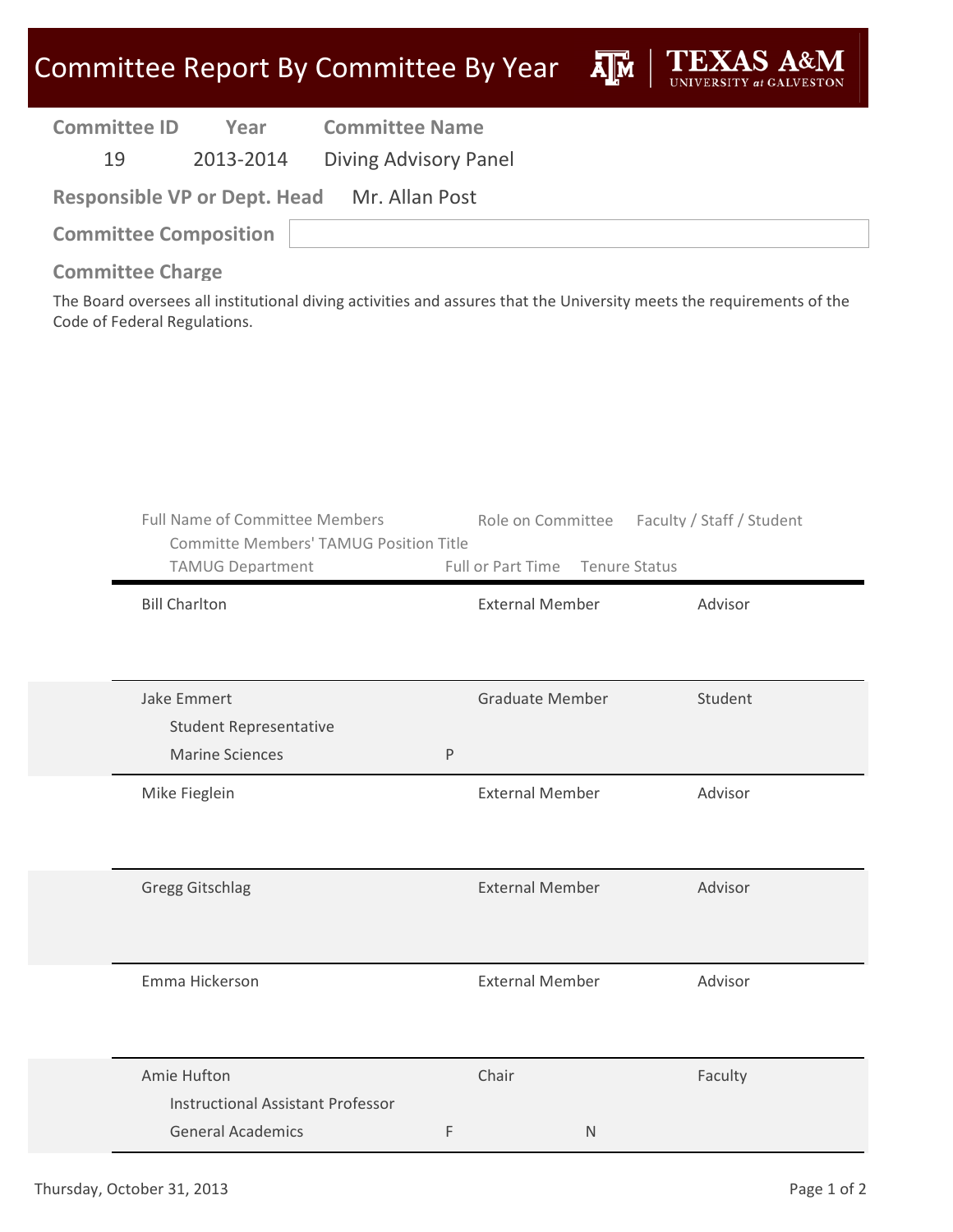| <b>Committee ID</b>          | Year | <b>Committee Name</b>                       |
|------------------------------|------|---------------------------------------------|
| 19                           |      | 2013-2014 Diving Advisory Panel             |
|                              |      | Responsible VP or Dept. Head Mr. Allan Post |
| <b>Committee Composition</b> |      |                                             |

The Board oversees all institutional diving activities and assures that the University meets the requirements of the Code of Federal Regulations.

| Thomas Iliffe                          |   | <b>Faculty Member</b> | Faculty      |
|----------------------------------------|---|-----------------------|--------------|
| Professor                              |   |                       |              |
| <b>Marine Biology</b>                  | F | Υ                     |              |
| Allan Post                             |   | <b>Staff Member</b>   | <b>Staff</b> |
| Director Of Waterfront Operations      |   |                       |              |
| Campus Dean's Office                   | F |                       |              |
| <b>Gilbert Rowe</b>                    |   | <b>Faculty Member</b> | Faculty      |
| Professor                              |   |                       |              |
| Assoc. Campus Dean - Academics         | F | Υ                     |              |
| <b>Terrence Tysall</b>                 |   | <b>Staff Member</b>   | Student      |
| <b>Student Representative</b>          |   |                       |              |
| <b>Physical Plant Support Services</b> | F |                       |              |
| Victoria Zambrano                      |   | Undergraduate Member  | Student      |
| <b>Student Representative</b>          |   |                       |              |
| <b>Marine Biology</b>                  | P |                       |              |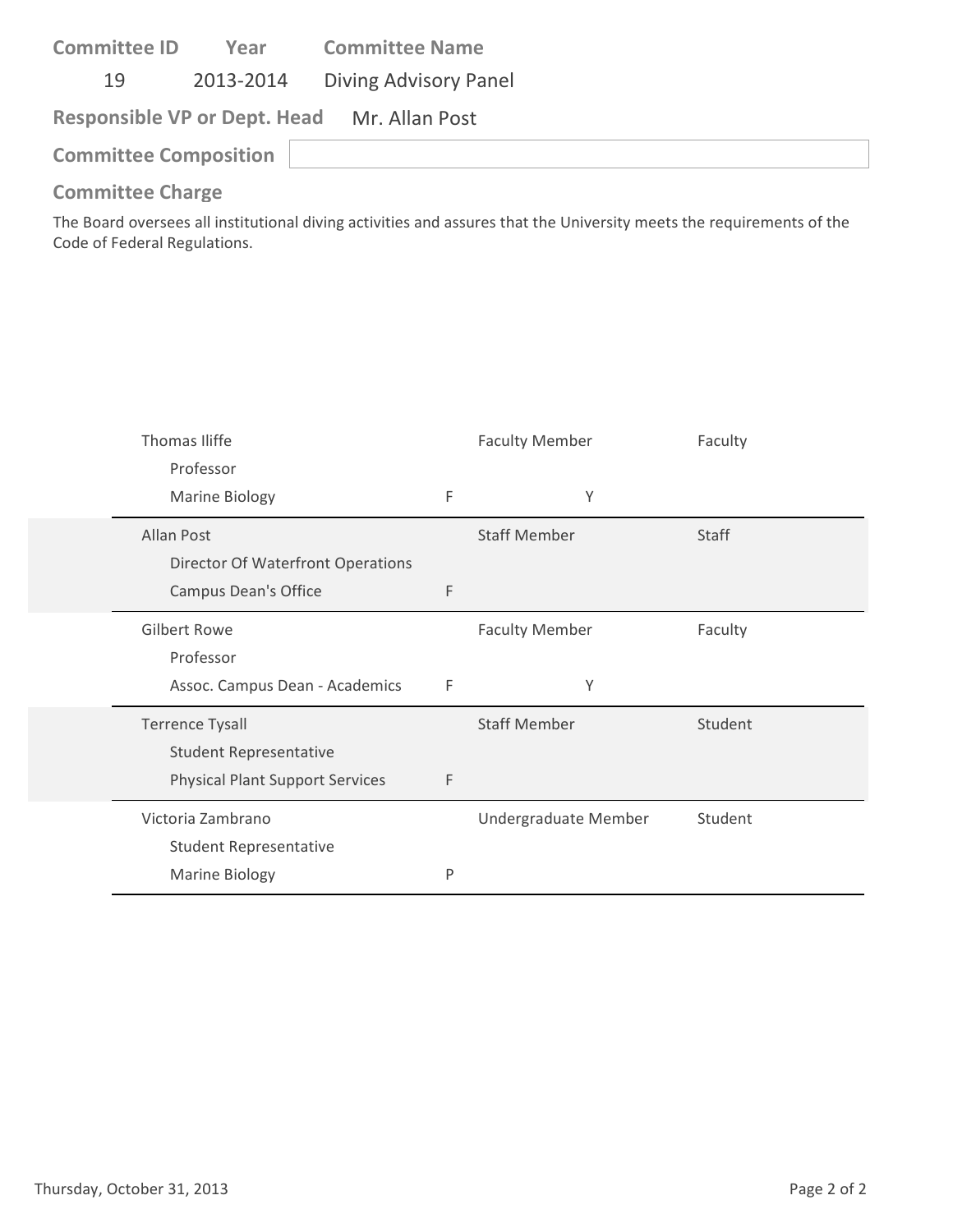**A**M

| <b>Committee ID</b> | Year |
|---------------------|------|
|                     |      |

**Year Committee Name**

52 2013‐2014 Environmental Management Council

**Responsible VP or Dept. Head** Mr. Grant Shallenberger

**Committee Composition**

# **Committee Charge**

An essential element of Texas A&M University at Galveston's Environmental Management Syustem, the Environmental Management Council is committed to promoting environmental stewardship. We are committed to sustainable practices that respect the health, safety and well‐being of our campus and community, protect our assets, maintain accountability for the natural resources entrusted to your institution and the promotion of educational activities that promote environmental awareness.

| <b>Full Name of Committee Members</b><br><b>Committe Members' TAMUG Position Title</b> |   | Role on Committee |               | Faculty / Staff / Student |
|----------------------------------------------------------------------------------------|---|-------------------|---------------|---------------------------|
| <b>TAMUG Department</b>                                                                |   | Full or Part Time | Tenure Status |                           |
| Will Heidel                                                                            |   | Member            |               | Staff                     |
| Director                                                                               |   |                   |               |                           |
| <b>Facility Services</b>                                                               | F |                   |               |                           |
| Mona Hochman                                                                           |   | Member            |               | Faculty                   |
| Lecturer                                                                               |   |                   |               |                           |
| <b>Marine Biology</b>                                                                  | F |                   | $\mathsf{N}$  |                           |
| <b>Tammy Holliday</b>                                                                  |   | Member            |               | Staff                     |
| <b>Associate Vice President</b>                                                        |   |                   |               |                           |
| Research Management                                                                    | F |                   | N             |                           |
| Allan Post                                                                             |   | Member            |               | Staff                     |
| <b>Director Of Waterfront Operations</b>                                               |   |                   |               |                           |
| Campus Dean's Office                                                                   | F |                   |               |                           |
| Kimberly Reich                                                                         |   | Member            |               | Faculty                   |
| <b>Assistant Research Scientist</b>                                                    |   |                   |               |                           |
| Marine Biology                                                                         | F |                   | N             |                           |
| <b>Grant Shallenberger</b>                                                             |   | Member            |               | Staff                     |
| <b>Associate Vice President</b>                                                        |   |                   |               |                           |
| <b>Student Affairs</b>                                                                 | F |                   | $\mathsf{N}$  |                           |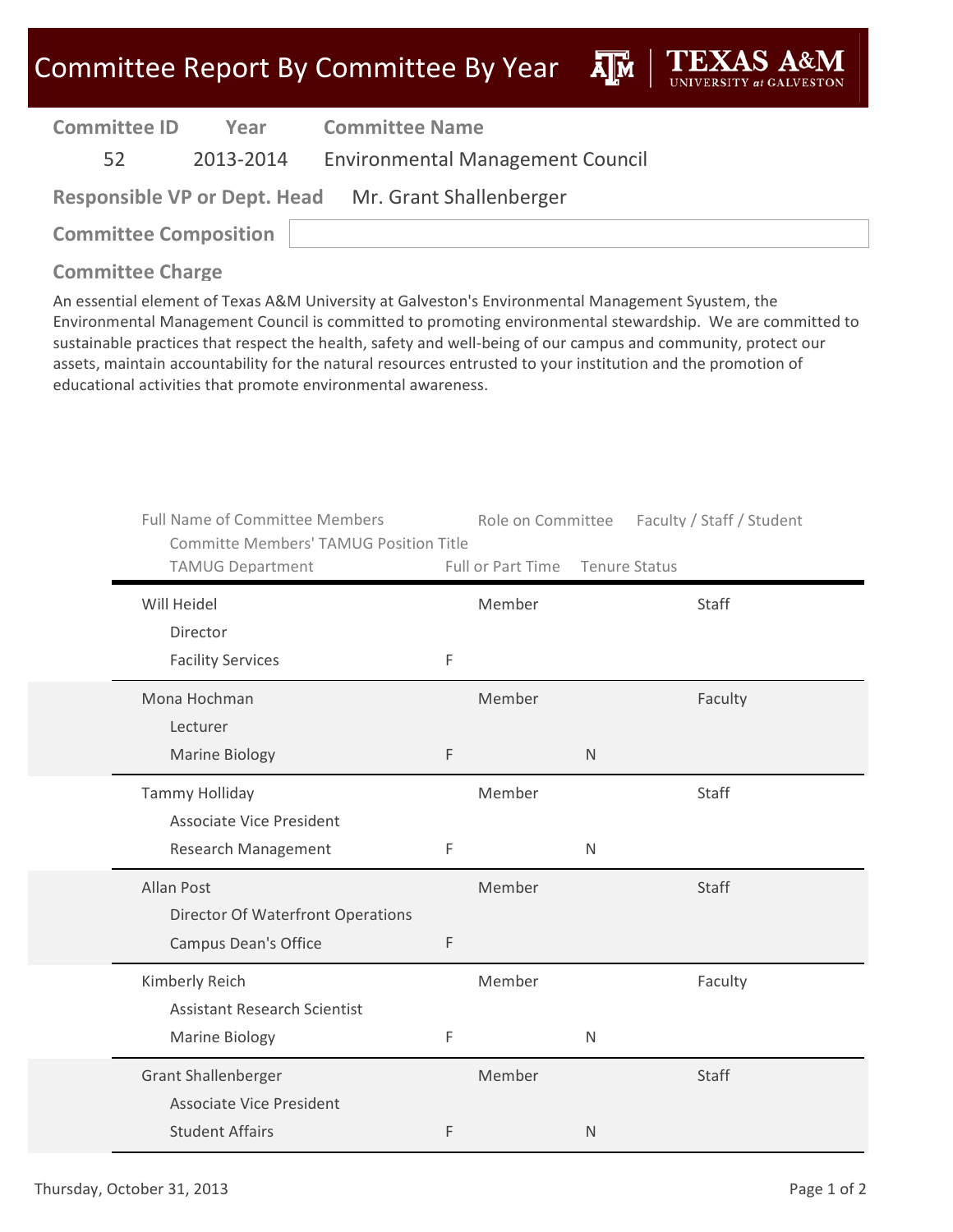| <b>Committee ID</b>          | Year | <b>Committee Name</b>                                |
|------------------------------|------|------------------------------------------------------|
| 52                           |      | 2013-2014 Environmental Management Council           |
|                              |      | Responsible VP or Dept. Head Mr. Grant Shallenberger |
| <b>Committee Composition</b> |      |                                                      |
| Committee Channel            |      |                                                      |

An essential element of Texas A&M University at Galveston's Environmental Management Syustem, the Environmental Management Council is committed to promoting environmental stewardship. We are committed to sustainable practices that respect the health, safety and well‐being of our campus and community, protect our assets, maintain accountability for the natural resources entrusted to your institution and the promotion of educational activities that promote environmental awareness.

| Wyndylyn Vonzharen     | Member |   | Faculty |  |
|------------------------|--------|---|---------|--|
| Professor              |        |   |         |  |
| <b>Marine Sciences</b> | F      | v |         |  |
|                        |        |   |         |  |
| David Watson           | Chair  |   | Staff   |  |
| Safety Coordinator     |        |   |         |  |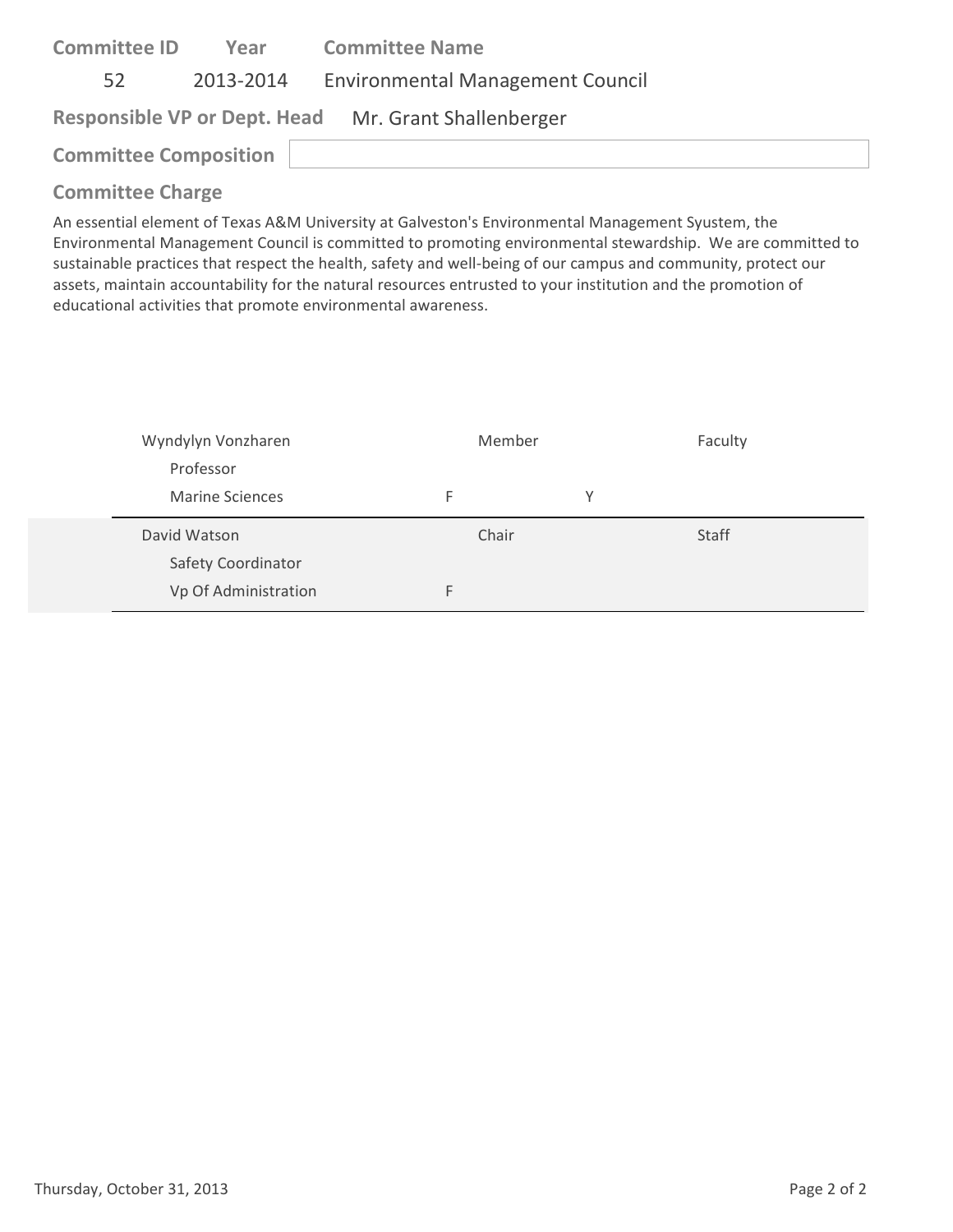**A**M

**Committee ID**

**Year Committee Name**

8 2014‐2015 Academic Advisory Council

| <b>Responsible VP or Dept. Head</b> | Dr. Donna Lang |
|-------------------------------------|----------------|
|-------------------------------------|----------------|

**Committee Composition**

### **Committee Charge**

| <b>Full Name of Committee Members</b><br><b>Committe Members' TAMUG Position Title</b>                     |   | Role on Committee                        |                      | Faculty / Staff / Student |
|------------------------------------------------------------------------------------------------------------|---|------------------------------------------|----------------------|---------------------------|
| <b>TAMUG Department</b><br>David Baca                                                                      |   | Full or Part Time<br><b>Staff Member</b> | <b>Tenure Status</b> | Faculty                   |
| Lecturer And Director<br>Library                                                                           | F | N                                        |                      |                           |
| <b>Gerard Coleman</b><br><b>Instructional Assistant Professor</b>                                          |   | <b>Faculty Member</b>                    |                      | Faculty                   |
| <b>Marine Engineering</b>                                                                                  | F | N                                        |                      |                           |
| Cheryl Grefenstette-moon<br><b>Executive Director Of Enrollment Services</b><br>Vp For Academic Operations | F | <b>Staff Member</b>                      |                      | Staff                     |
| Mcdowell James<br>Assistant Officer In Charge<br><b>Naval Science</b>                                      |   | <b>Faculty Member</b>                    |                      | Faculty                   |
| Glenn Jones<br>Professor                                                                                   |   | <b>Faculty Member</b>                    |                      | Faculty                   |
| Marine Science                                                                                             | F | Y                                        |                      |                           |
| Nicole Kinslow<br>Director<br>Vp - Research                                                                | F | Ex Officio                               |                      | Staff                     |
|                                                                                                            |   |                                          |                      |                           |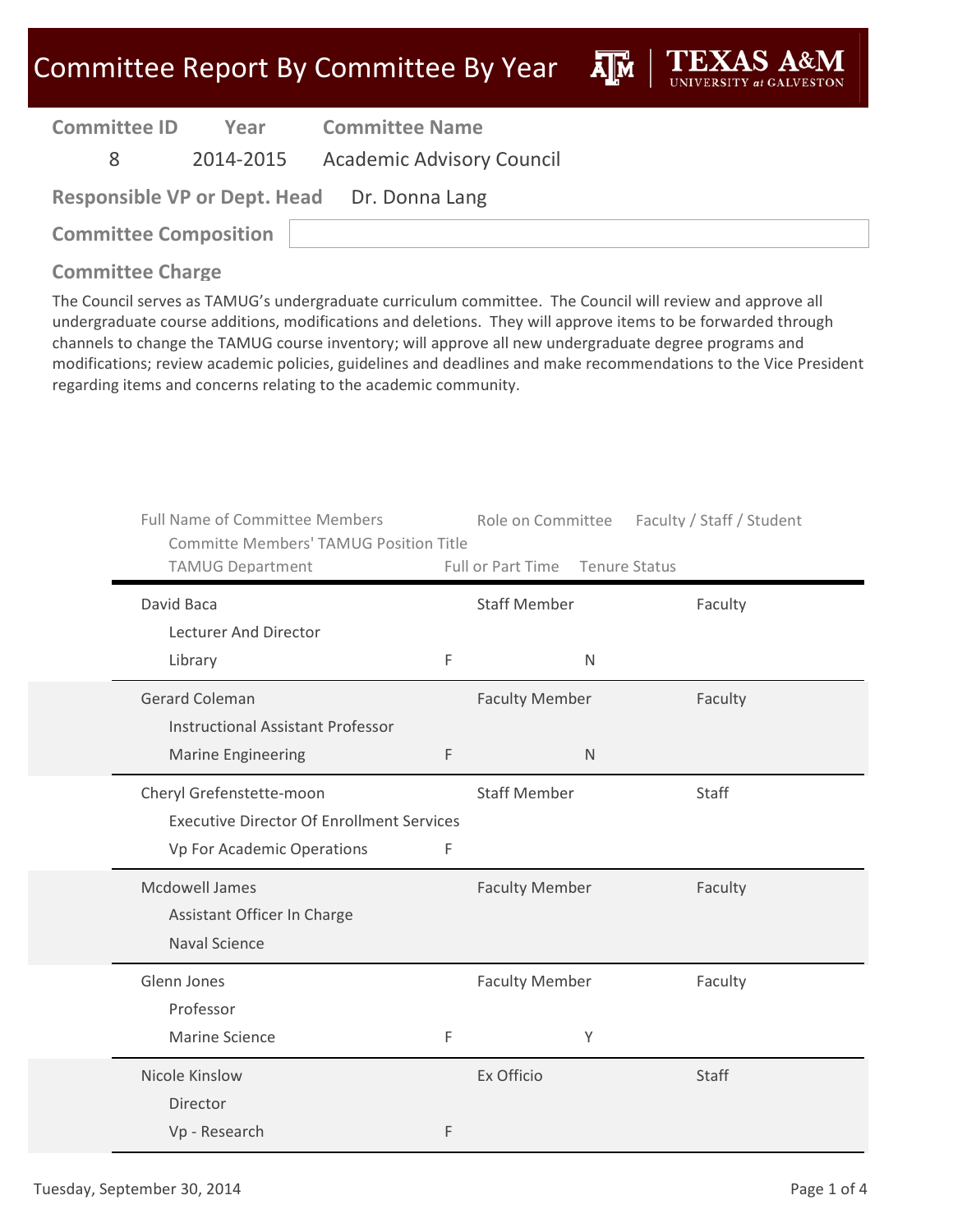| <b>Committee ID</b>          | Year | <b>Committee Name</b>                       |
|------------------------------|------|---------------------------------------------|
| 8                            |      | 2014-2015 Academic Advisory Council         |
|                              |      | Responsible VP or Dept. Head Dr. Donna Lang |
| <b>Committee Composition</b> |      |                                             |

| Kris Knox<br><b>Instructional Associate Professor</b> |   | <b>Faculty Member</b> | Faculty |
|-------------------------------------------------------|---|-----------------------|---------|
| Maritime Administration                               | F | $\mathsf{N}$          |         |
| John Kovacevich                                       |   | <b>Staff Member</b>   | Staff   |
| Director, Information Services                        |   |                       |         |
| Vp Acad Affairs & Chief Academic Offi F               |   | $\mathsf{N}$          |         |
| Donna Lang                                            |   | Chair                 | Staff   |
| Vice President For Academic Operations                |   |                       |         |
| Vp For Academic Operations                            | F | N                     |         |
| David Lawhon                                          |   | Ex Officio            | Faculty |
| <b>Instructional Assistant Professor</b>              |   |                       |         |
| <b>General Academics</b>                              | F | $\mathsf{N}$          |         |
| Jennifer Lee                                          |   | Undergraduate Member  | Student |
| <b>Student Representative</b>                         |   |                       |         |
| Assoc Vice President-student Services P               |   |                       |         |
| Melanie Lesko                                         |   | <b>Faculty Member</b> | Faculty |
| <b>Instructional Associate Professor</b>              |   |                       |         |
| <b>Marine Science</b>                                 | F | N                     |         |
| Patrick Louchouarn                                    |   | <b>Faculty Member</b> | Faculty |
| Professor And Head                                    |   |                       |         |
| <b>Marine Science</b>                                 | F | Υ                     |         |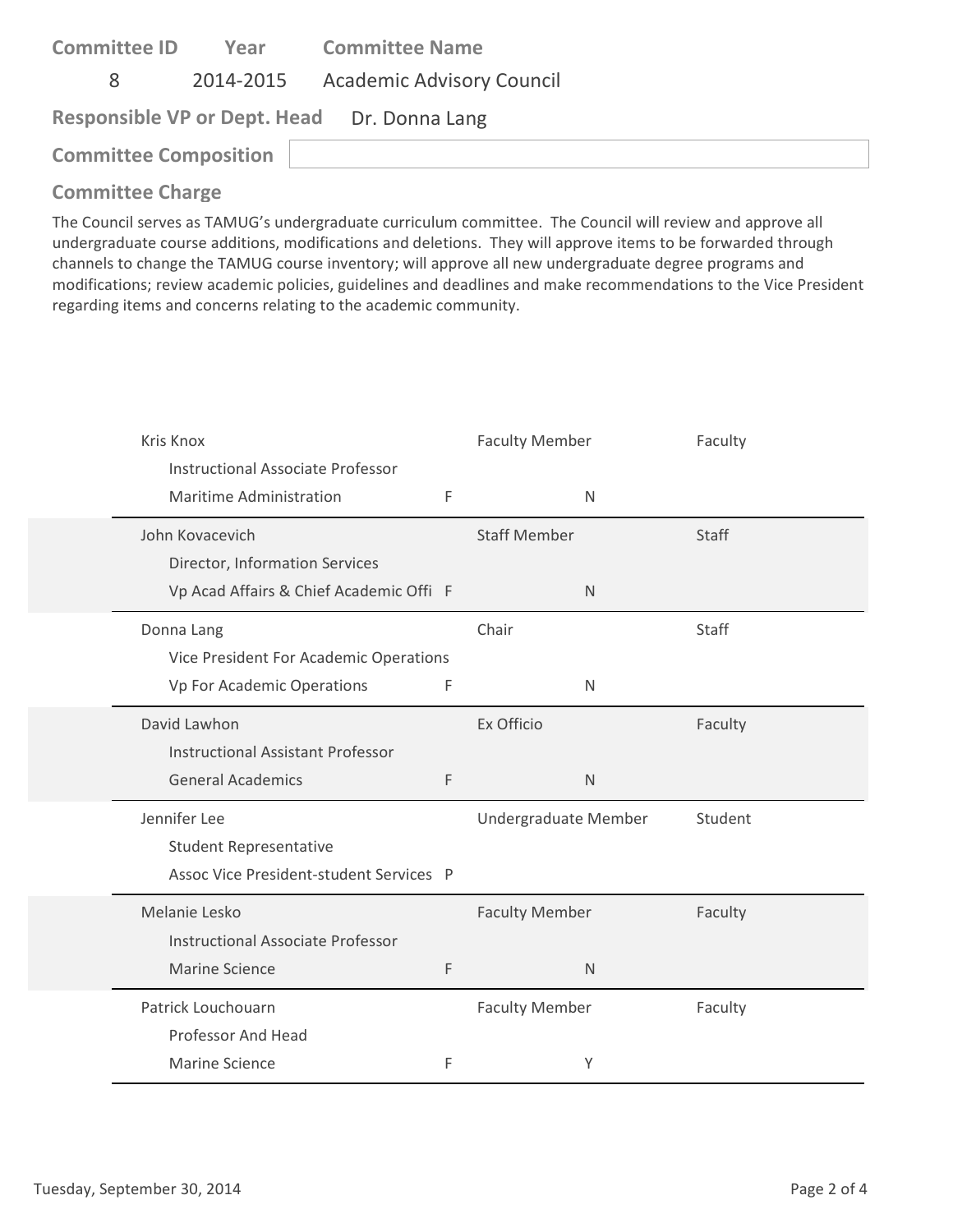| <b>Committee ID</b>          | Year | <b>Committee Name</b>                       |
|------------------------------|------|---------------------------------------------|
| 8                            |      | 2014-2015 Academic Advisory Council         |
|                              |      | Responsible VP or Dept. Head Dr. Donna Lang |
| <b>Committee Composition</b> |      |                                             |
|                              |      |                                             |

| Joann Lutz                               |   | <b>Faculty Member</b> | Faculty |
|------------------------------------------|---|-----------------------|---------|
| Professor And Head                       |   |                       |         |
| Vp Acad Affairs & Chief Academic Offi F  |   | Y                     |         |
| <b>Richard Mallahan</b>                  |   | <b>Staff Member</b>   | Staff   |
| Deputy Superintendent And Chief Of Staff |   |                       |         |
| Texas Maritime Academy                   | F |                       |         |
| Joan Mileski                             |   | <b>Faculty Member</b> | Faculty |
| Professor And Head                       |   |                       |         |
| <b>Maritime Administration</b>           | F | Y                     |         |
| Antonietta Quigg                         |   | <b>Faculty Member</b> | Faculty |
| <b>Associate Vice President</b>          |   |                       |         |
| Marine Biology                           | F | Υ                     |         |
| Augusta Roth                             |   | <b>Faculty Member</b> | Faculty |
| Professor And Head                       |   |                       |         |
| <b>Texas Maritime Academy</b>            | F | $\mathsf{N}$          |         |
| John Schwarz                             |   | <b>Faculty Member</b> | Faculty |
| Professor And Head                       |   |                       |         |
| Marine Biology                           | F | Y                     |         |
| John Sweetman                            |   | Ex Officio            | Faculty |
| Professor And Interim Head               |   |                       |         |
| Maritime Systems Engineering             | F | P                     |         |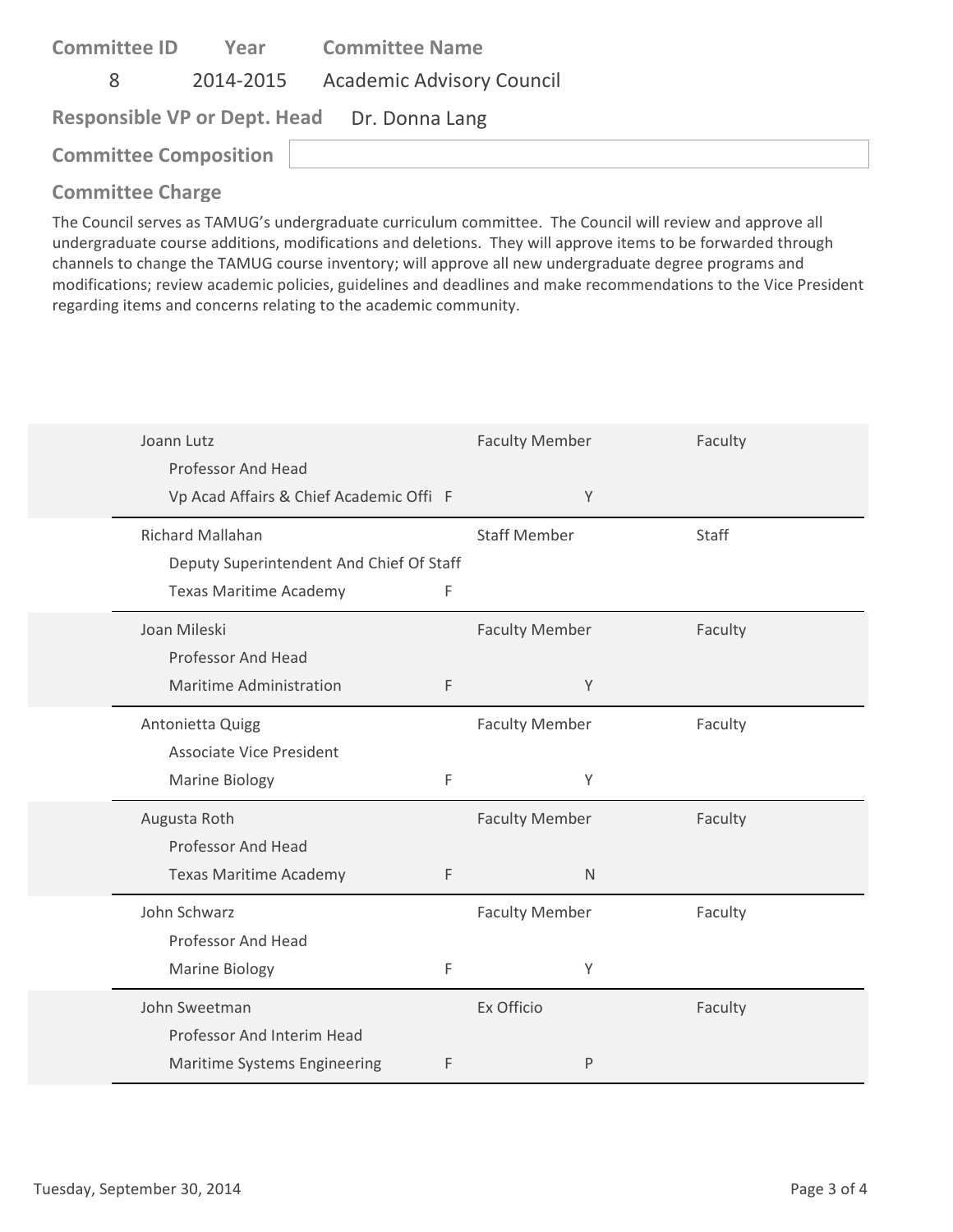| <b>Committee ID</b>          | Year | <b>Committee Name</b>                       |
|------------------------------|------|---------------------------------------------|
| 8                            |      | 2014-2015 Academic Advisory Council         |
|                              |      | Responsible VP or Dept. Head Dr. Donna Lang |
| <b>Committee Composition</b> |      |                                             |
|                              |      |                                             |

| Victor Viser                      | <b>Faculty Member</b> | Faculty |
|-----------------------------------|-----------------------|---------|
| Instructional Assistant Professor |                       |         |
| General Academics                 |                       |         |
|                                   |                       |         |
| Amanda Wood                       | <b>Faculty Member</b> | Faculty |
| Instructional Assistant Professor |                       |         |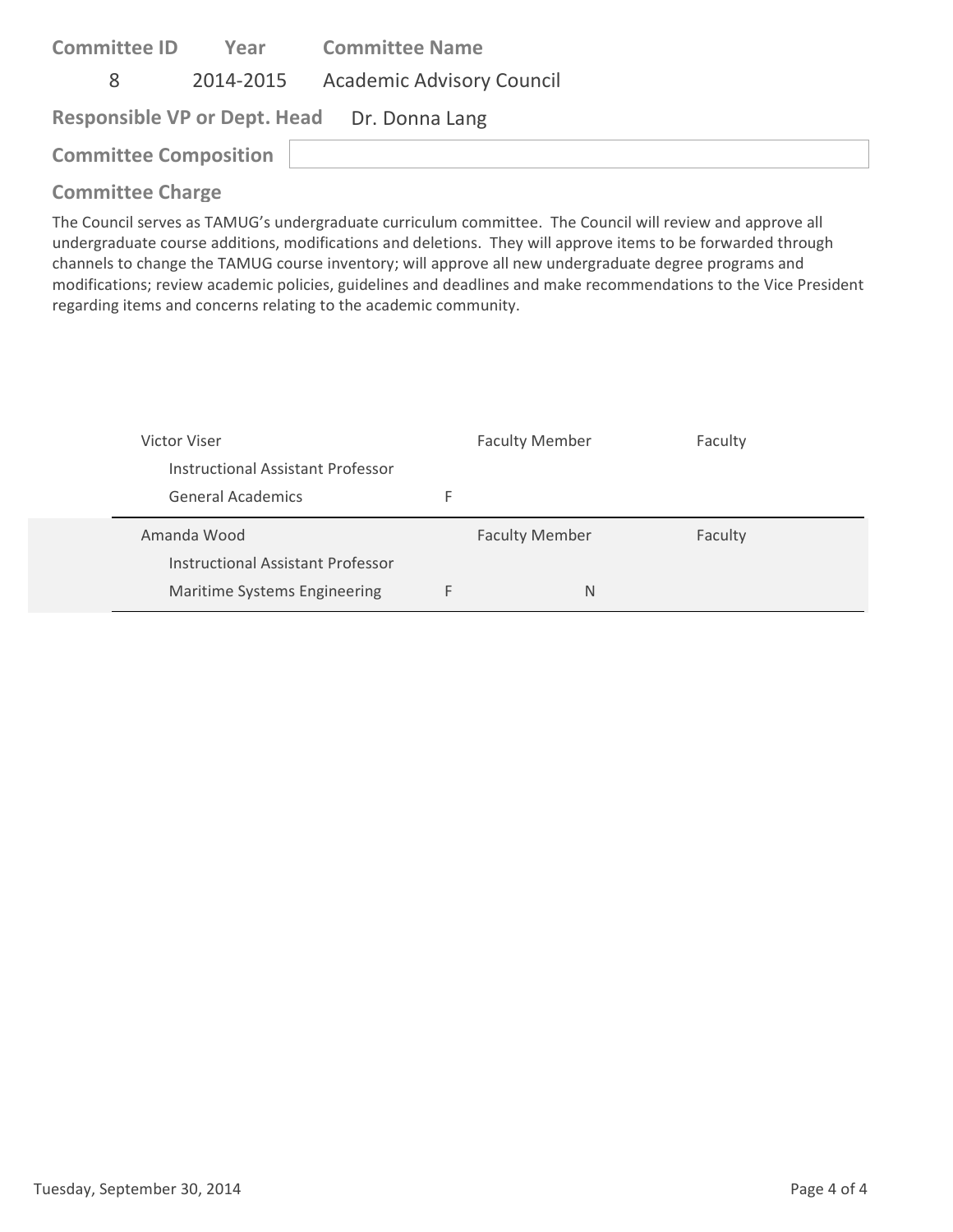**A**<sup>M</sup>

| <b>Committee ID</b> | Year      | <b>Committee Name</b>                 |
|---------------------|-----------|---------------------------------------|
| 24                  | 2013-2014 | <b>Graduate Instruction Committee</b> |

**Responsible VP or Dept. Head** Dr. Antonietta Quigg

**Committee Composition**

**Committee Charge**

| <b>Full Name of Committee Members</b><br><b>Committe Members' TAMUG Position Title</b><br><b>TAMUG Department</b> |   | Role on Committee<br>Full or Part Time | <b>Tenure Status</b> | Faculty / Staff / Student |
|-------------------------------------------------------------------------------------------------------------------|---|----------------------------------------|----------------------|---------------------------|
|                                                                                                                   |   |                                        |                      |                           |
| Rainer Amon                                                                                                       |   | <b>Faculty Member</b>                  |                      | Faculty                   |
| Associate Professor                                                                                               |   |                                        |                      |                           |
| <b>Marine Science</b>                                                                                             | F |                                        | Y                    |                           |
| <b>Tammy Holliday</b>                                                                                             |   | <b>Staff Member</b>                    |                      | Staff                     |
| <b>Associate Vice President</b>                                                                                   |   |                                        |                      |                           |
| Vp - Research                                                                                                     | F |                                        | $\mathsf{N}$         |                           |
| Nicole Kinslow                                                                                                    |   | Chair                                  |                      | Staff                     |
| Director                                                                                                          |   |                                        |                      |                           |
| Vp - Research                                                                                                     | F |                                        |                      |                           |
| Melanie Lesko                                                                                                     |   | <b>Faculty Member</b>                  |                      | Faculty                   |
| <b>Instructional Associate Professor</b>                                                                          |   |                                        |                      |                           |
| Vp Acad Affairs & Chief Academic Offi F                                                                           |   |                                        | $\mathsf{N}$         |                           |
| Antonietta Quigg                                                                                                  |   | <b>Faculty Member</b>                  |                      | Faculty                   |
| <b>Associate Vice President</b>                                                                                   |   |                                        |                      |                           |
| Marine Biology                                                                                                    | F |                                        | Y                    |                           |
| <b>Holly Richards</b>                                                                                             |   | <b>Staff Member</b>                    |                      | <b>Staff</b>              |
| Senior Academic Advisor Ii                                                                                        |   |                                        |                      |                           |
| Vp - Research                                                                                                     | F |                                        |                      |                           |
|                                                                                                                   |   |                                        |                      |                           |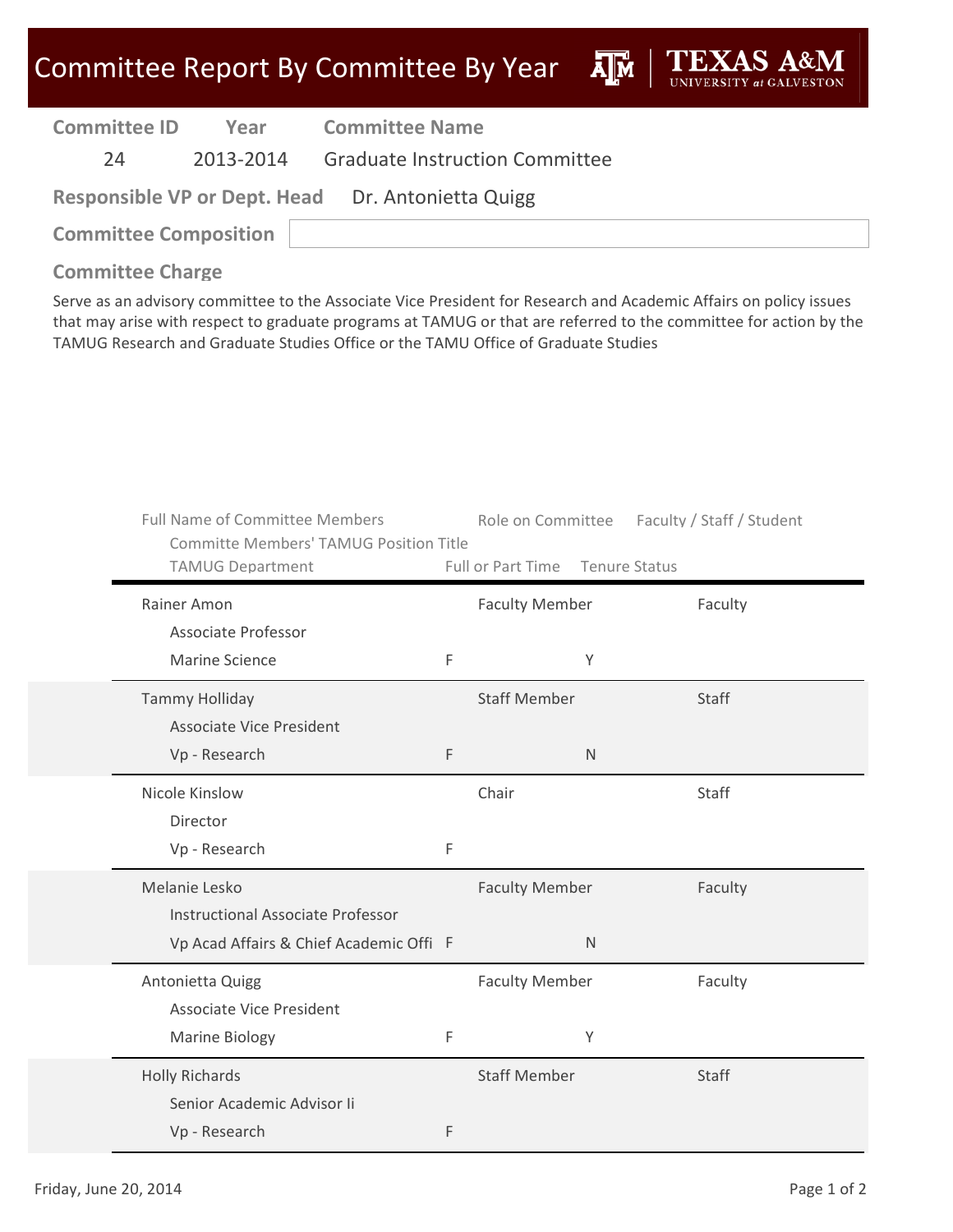| <b>Committee ID</b>          | Year | <b>Committee Name</b>                             |  |  |
|------------------------------|------|---------------------------------------------------|--|--|
| 24                           |      | 2013-2014 Graduate Instruction Committee          |  |  |
|                              |      | Responsible VP or Dept. Head Dr. Antonietta Quigg |  |  |
| <b>Committee Composition</b> |      |                                                   |  |  |
| Consideration Chairman       |      |                                                   |  |  |

| Jay Rooker                              |   | <b>Faculty Member</b> | Faculty |
|-----------------------------------------|---|-----------------------|---------|
| Professor                               |   |                       |         |
| Marine Biology                          | F | Υ                     |         |
| <b>Gilbert Rowe</b>                     |   | <b>Faculty Member</b> | Faculty |
| Professor                               |   |                       |         |
| Vp Acad Affairs & Chief Academic Offi F |   | Υ                     |         |
| John Schwarz                            |   | <b>Faculty Member</b> | Faculty |
| Professor And Head                      |   |                       |         |
| <b>Marine Biology</b>                   | F | Υ                     |         |
| John Sweetman                           |   | <b>Faculty Member</b> | Faculty |
| Professor And Interim Head              |   |                       |         |
| Maritime Systems Engineering            | F | P                     |         |
| Wyndylyn Vonzharen                      |   | <b>Faculty Member</b> | Faculty |
| Professor                               |   |                       |         |
| Marine Science                          | F | Υ                     |         |
|                                         |   |                       |         |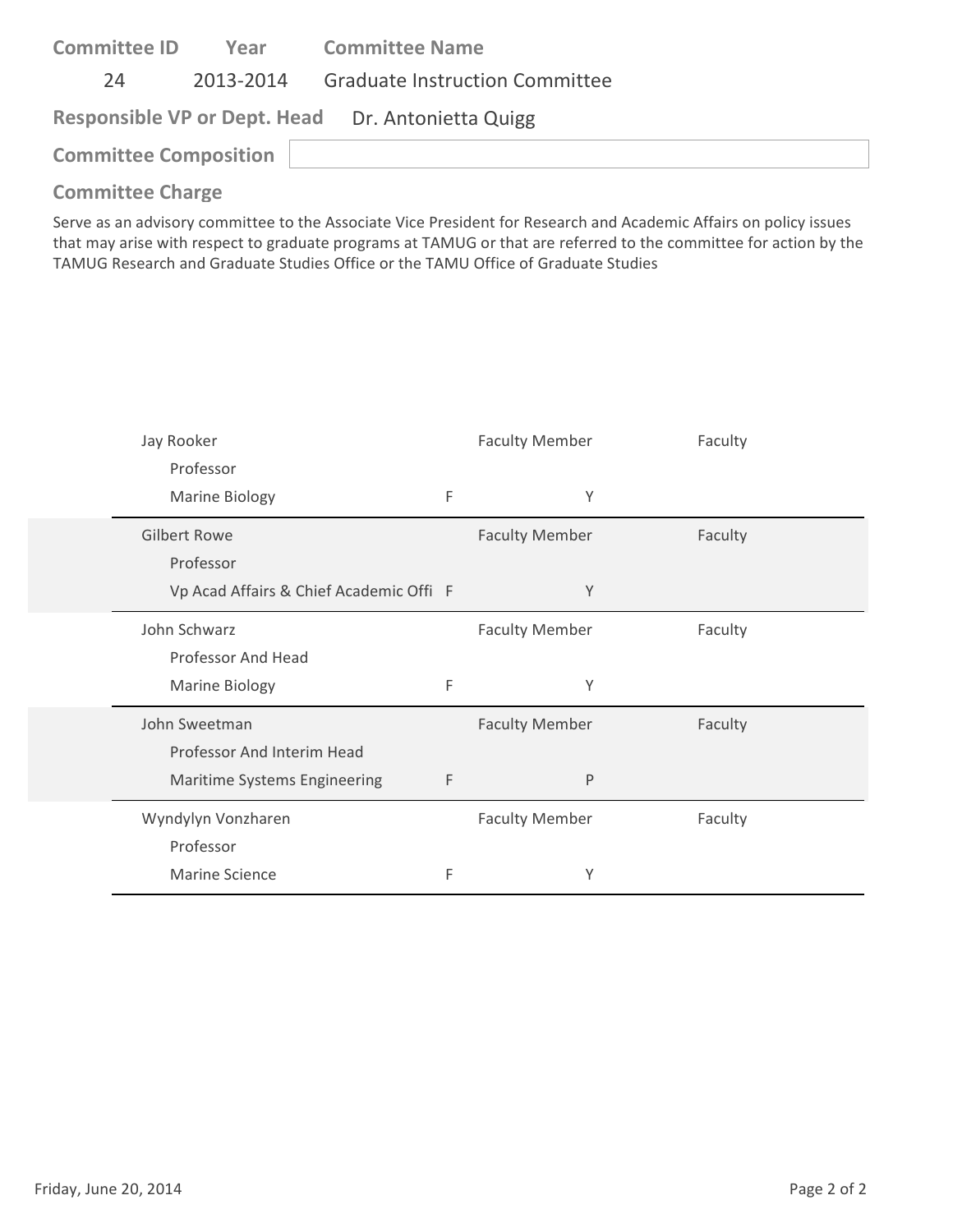ДÑ

| <b>Committee ID</b> | Year      | <b>Committee Name</b>                           |  |  |
|---------------------|-----------|-------------------------------------------------|--|--|
| 24                  | 2013-2014 | <b>Graduate Instruction Committee</b>           |  |  |
|                     |           | Responsible VP or Dept. Head Dr. Tammy Holliday |  |  |

**Committee Composition**

**Committee Charge**

| <b>Full Name of Committee Members</b><br><b>Committe Members' TAMUG Position Title</b><br><b>TAMUG Department</b> |   | Role on Committee<br>Full or Part Time | Faculty / Staff / Student<br><b>Tenure Status</b> |  |
|-------------------------------------------------------------------------------------------------------------------|---|----------------------------------------|---------------------------------------------------|--|
| Rainer Amon                                                                                                       |   | <b>Faculty Member</b>                  | Faculty                                           |  |
| Associate Professor                                                                                               |   |                                        |                                                   |  |
| <b>Marine Sciences</b>                                                                                            | F | Y                                      |                                                   |  |
| <b>Tammy Holliday</b>                                                                                             |   | <b>Staff Member</b>                    | Staff                                             |  |
| <b>Associate Vice President</b>                                                                                   |   |                                        |                                                   |  |
| <b>Research Management</b>                                                                                        | F | $\mathsf{N}$                           |                                                   |  |
| Nicole Kinslow                                                                                                    |   | Chair                                  | Staff                                             |  |
| Director                                                                                                          |   |                                        |                                                   |  |
| Research Management                                                                                               | F |                                        |                                                   |  |
| Melanie Lesko                                                                                                     |   | <b>Faculty Member</b>                  | Faculty                                           |  |
| <b>Instructional Assistant Professor</b>                                                                          |   |                                        |                                                   |  |
| <b>Marine Sciences</b>                                                                                            | F | $\mathsf{N}$                           |                                                   |  |
| Antonietta Quigg                                                                                                  |   | <b>Faculty Member</b>                  | Faculty                                           |  |
| <b>Associate Vice President</b>                                                                                   |   |                                        |                                                   |  |
| <b>Marine Biology</b>                                                                                             | F | Υ                                      |                                                   |  |
| <b>Holly Richards</b>                                                                                             |   | <b>Staff Member</b>                    | Staff                                             |  |
| Senior Academic Advisor I                                                                                         |   |                                        |                                                   |  |
| Research Management                                                                                               | F |                                        |                                                   |  |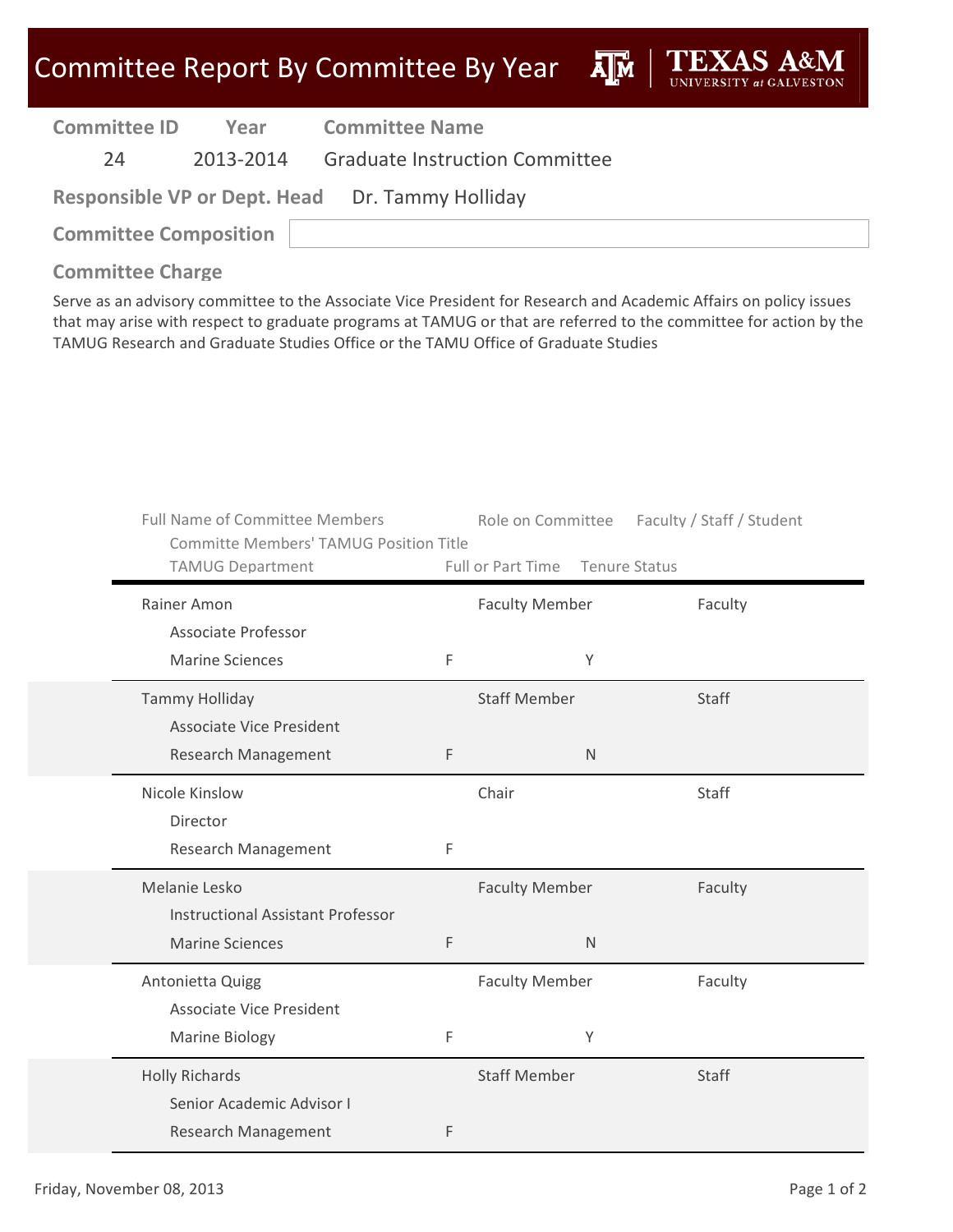| <b>Committee ID</b>          | Year      | <b>Committee Name</b>                           |  |
|------------------------------|-----------|-------------------------------------------------|--|
| 24                           | 2013-2014 | <b>Graduate Instruction Committee</b>           |  |
|                              |           | Responsible VP or Dept. Head Dr. Tammy Holliday |  |
| <b>Committee Composition</b> |           |                                                 |  |
| Andreas Marie Alexandr       |           |                                                 |  |

| Jay Rooker                     |             | <b>Faculty Member</b> | Faculty |
|--------------------------------|-------------|-----------------------|---------|
| Professor<br>Marine Biology    | $\mathsf F$ | Υ                     |         |
| <b>Gilbert Rowe</b>            |             | <b>Faculty Member</b> | Faculty |
| Professor                      |             |                       |         |
| Assoc. Campus Dean - Academics | $\mathsf F$ | Υ                     |         |
| Frederick Schlemmer            |             | <b>Faculty Member</b> | Faculty |
| Senior Associate Professor     |             |                       |         |
| <b>Marine Sciences</b>         | P           | Υ                     |         |
|                                |             |                       |         |
| John Schwarz                   |             | <b>Faculty Member</b> | Faculty |
| Professor And Head             |             |                       |         |
| Marine Biology                 | F           | Y                     |         |
| John Sweetman                  |             | <b>Faculty Member</b> | Faculty |
| Associate Professor            |             |                       |         |
| Maritime Systems Engineering   | $\mathsf F$ | P                     |         |
| Wyndylyn Vonzharen             |             | <b>Faculty Member</b> | Faculty |
| Professor                      |             |                       |         |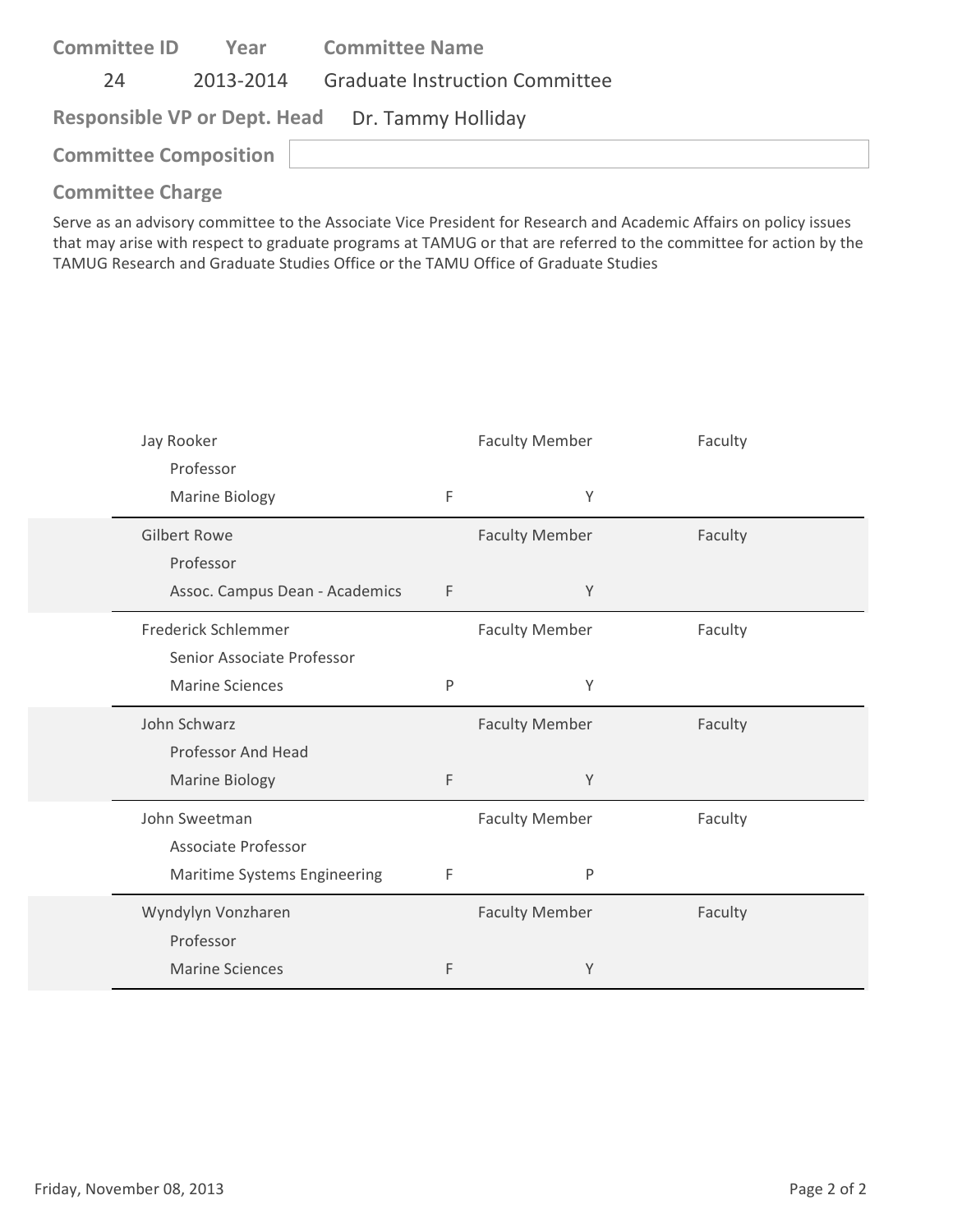**Committee ID**

**Year Committee Name**

25 2013‐2014 Honor Council

**Responsible VP or Dept. Head** Mr. Todd Sutherland

**Committee Composition**

### **Committee Charge**

It is the Mission of the Galveston Aggie Honor System Office to serve as a centralized system established to respond fairly to academic violations of the Aggie Code of Honor. Members of the honor council may serve as case investigators, panel members and appeal panel members involving students alleged to have violated the honor system rules. Case investigators, upon investigating an alleged infraction, advise the Assistant Vice President of Student Affairs and Auxiliary Services (or his/her designee) on whether enough evidence exists to support a charge against the involved student of violating honor system rules and, subsequently, an honor council hearing. Panel members are convened in an administrative hearing to hear testimony, decide whether the involved are not responsible or responsible for the alleged infraction and, if found responsible, to determine appropriate sanctions. Appeal panel members are convened to hear an appeal from a student found responsible for violating the honor system rules, if an appeal is filed.

| <b>Full Name of Committee Members</b><br><b>Committe Members' TAMUG Position Title</b><br><b>TAMUG Department</b> |   | Role on Committee<br>Full or Part Time Tenure Status | Faculty / Staff / Student |
|-------------------------------------------------------------------------------------------------------------------|---|------------------------------------------------------|---------------------------|
| Rainer Amon                                                                                                       |   | <b>Faculty Member</b>                                | Faculty                   |
| Associate Professor                                                                                               |   |                                                      |                           |
| <b>Marine Sciences</b>                                                                                            | F | Υ                                                    |                           |
| <b>Gerard Coleman</b>                                                                                             |   | <b>Faculty Member</b>                                | Faculty                   |
| <b>Instructional Assistant Professor</b>                                                                          |   |                                                      |                           |
| <b>Marine Engineering</b>                                                                                         | F | $\mathsf{N}$                                         |                           |
| <b>Gerald Hite</b>                                                                                                |   | <b>Faculty Member</b>                                | Faculty                   |
| Professor                                                                                                         |   |                                                      |                           |
| <b>Marine Sciences</b>                                                                                            | F | Υ                                                    |                           |
| Juan Horrillo                                                                                                     |   | <b>Faculty Member</b>                                | Faculty                   |
| <b>Assistant Professor</b>                                                                                        |   |                                                      |                           |
| Maritime Systems Engineering                                                                                      | F | $\sf P$                                              |                           |
| Kris Knox                                                                                                         |   | <b>Faculty Member</b>                                | Faculty                   |
| <b>Instructional Assistant Professor</b>                                                                          |   |                                                      |                           |
| Maritime Administration                                                                                           | F | $\mathsf{N}$                                         |                           |
| Donna Lang                                                                                                        |   | <b>Staff Member</b>                                  | Staff                     |
| Vice President For Academic Affairs                                                                               |   |                                                      |                           |
| <b>Admissions And Records Office</b>                                                                              | F | N                                                    |                           |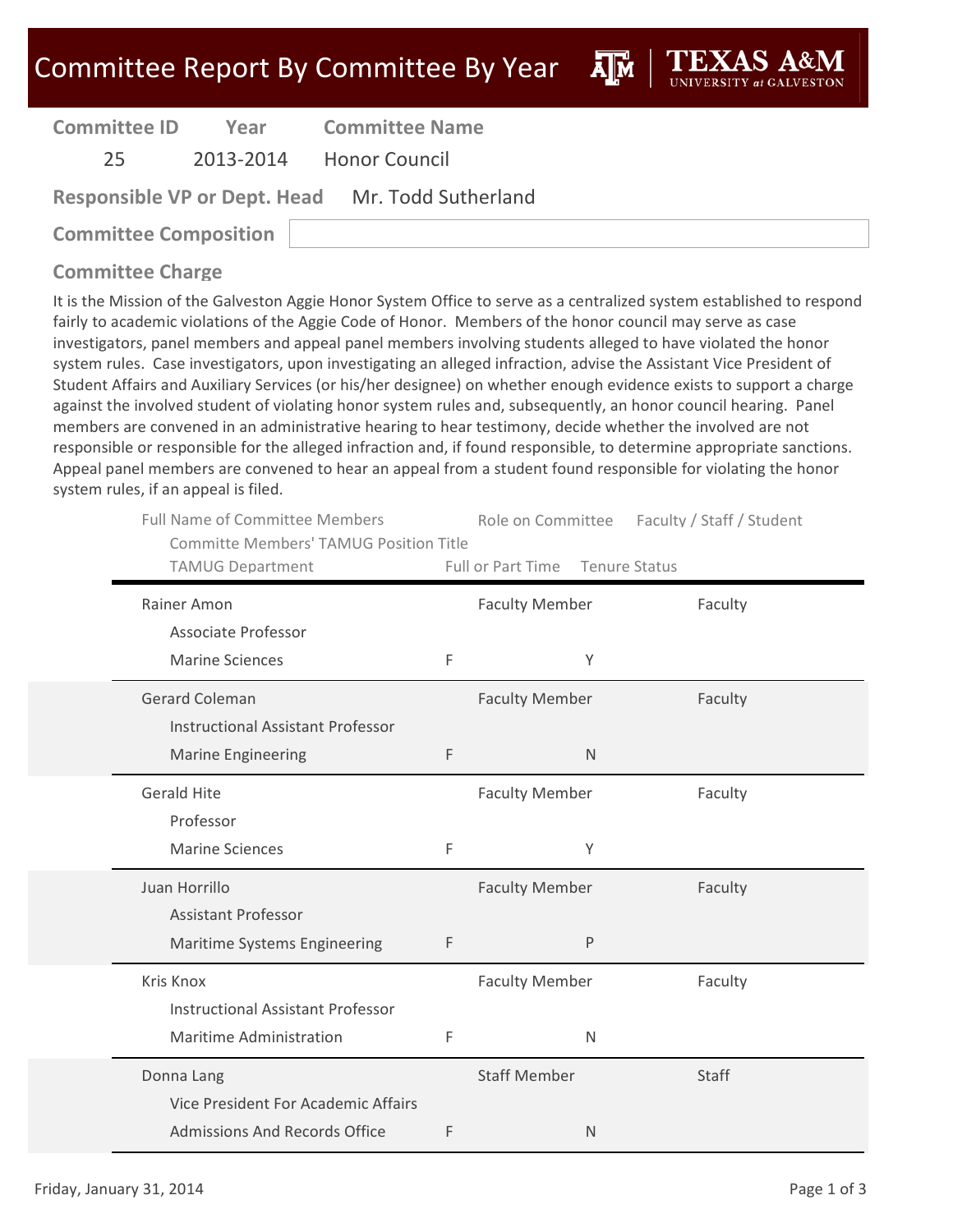| <b>Committee ID</b>                              |  | <b>Year Committee Name</b> |  |  |  |  |
|--------------------------------------------------|--|----------------------------|--|--|--|--|
| 25                                               |  | 2013-2014 Honor Council    |  |  |  |  |
| Responsible VP or Dept. Head Mr. Todd Sutherland |  |                            |  |  |  |  |
| <b>Committee Composition</b>                     |  |                            |  |  |  |  |
|                                                  |  |                            |  |  |  |  |

It is the Mission of the Galveston Aggie Honor System Office to serve as a centralized system established to respond fairly to academic violations of the Aggie Code of Honor. Members of the honor council may serve as case investigators, panel members and appeal panel members involving students alleged to have violated the honor system rules. Case investigators, upon investigating an alleged infraction, advise the Assistant Vice President of Student Affairs and Auxiliary Services (or his/her designee) on whether enough evidence exists to support a charge against the involved student of violating honor system rules and, subsequently, an honor council hearing. Panel members are convened in an administrative hearing to hear testimony, decide whether the involved are not responsible or responsible for the alleged infraction and, if found responsible, to determine appropriate sanctions. Appeal panel members are convened to hear an appeal from a student found responsible for violating the honor system rules, if an appeal is filed.

| David Lawhon<br><b>Instructional Assistant Professor</b> |   | <b>Faculty Member</b>  | Faculty |
|----------------------------------------------------------|---|------------------------|---------|
| <b>General Academics</b>                                 | F | $\mathsf{N}$           |         |
| <b>Christopher Marshall</b>                              |   | <b>Faculty Member</b>  | Faculty |
| Associate Professor                                      |   |                        |         |
| Marine Biology                                           | F | Y                      |         |
| Dara Orbach                                              |   | <b>Graduate Member</b> | Student |
| <b>Student Representative</b>                            |   |                        |         |
| Marine Biology                                           | P |                        |         |
| Joel Sauer                                               |   | Undergraduate Member   | Student |
| <b>Student Representative</b>                            |   |                        |         |
| <b>Student Activities</b>                                | P |                        |         |
| Anja Schulze                                             |   | <b>Faculty Member</b>  | Faculty |
| Associate Professor                                      |   |                        |         |
| Marine Biology                                           | F | P                      |         |
| Justin Schwartz                                          |   | Undergraduate Member   | Student |
| <b>Student Representative</b>                            |   |                        |         |
|                                                          |   |                        |         |
| Kathryn Smaus                                            |   | Undergraduate Member   | Student |
| <b>Student Representative</b>                            |   |                        |         |
| <b>General Academics</b>                                 | P |                        |         |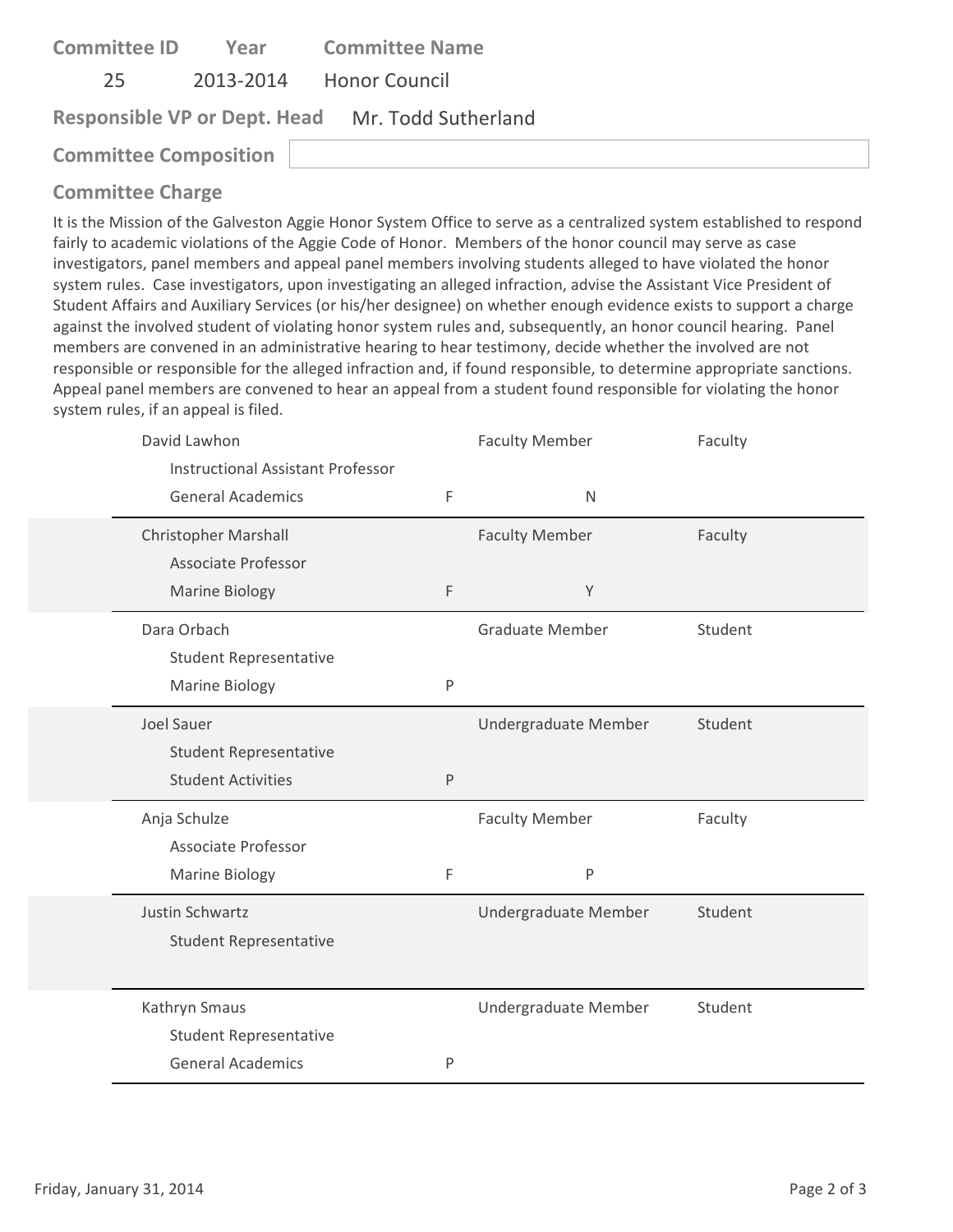| <b>Committee ID</b>          | Year | <b>Committee Name</b>                            |
|------------------------------|------|--------------------------------------------------|
| 25                           |      | 2013-2014 Honor Council                          |
|                              |      | Responsible VP or Dept. Head Mr. Todd Sutherland |
| <b>Committee Composition</b> |      |                                                  |
| Committee Charge             |      |                                                  |

It is the Mission of the Galveston Aggie Honor System Office to serve as a centralized system established to respond fairly to academic violations of the Aggie Code of Honor. Members of the honor council may serve as case investigators, panel members and appeal panel members involving students alleged to have violated the honor system rules. Case investigators, upon investigating an alleged infraction, advise the Assistant Vice President of Student Affairs and Auxiliary Services (or his/her designee) on whether enough evidence exists to support a charge against the involved student of violating honor system rules and, subsequently, an honor council hearing. Panel members are convened in an administrative hearing to hear testimony, decide whether the involved are not responsible or responsible for the alleged infraction and, if found responsible, to determine appropriate sanctions. Appeal panel members are convened to hear an appeal from a student found responsible for violating the honor system rules, if an appeal is filed.

| Daniel Traber       | <b>Faculty Member</b> |  | Faculty |
|---------------------|-----------------------|--|---------|
| Associate Professor |                       |  |         |
| General Academics   |                       |  |         |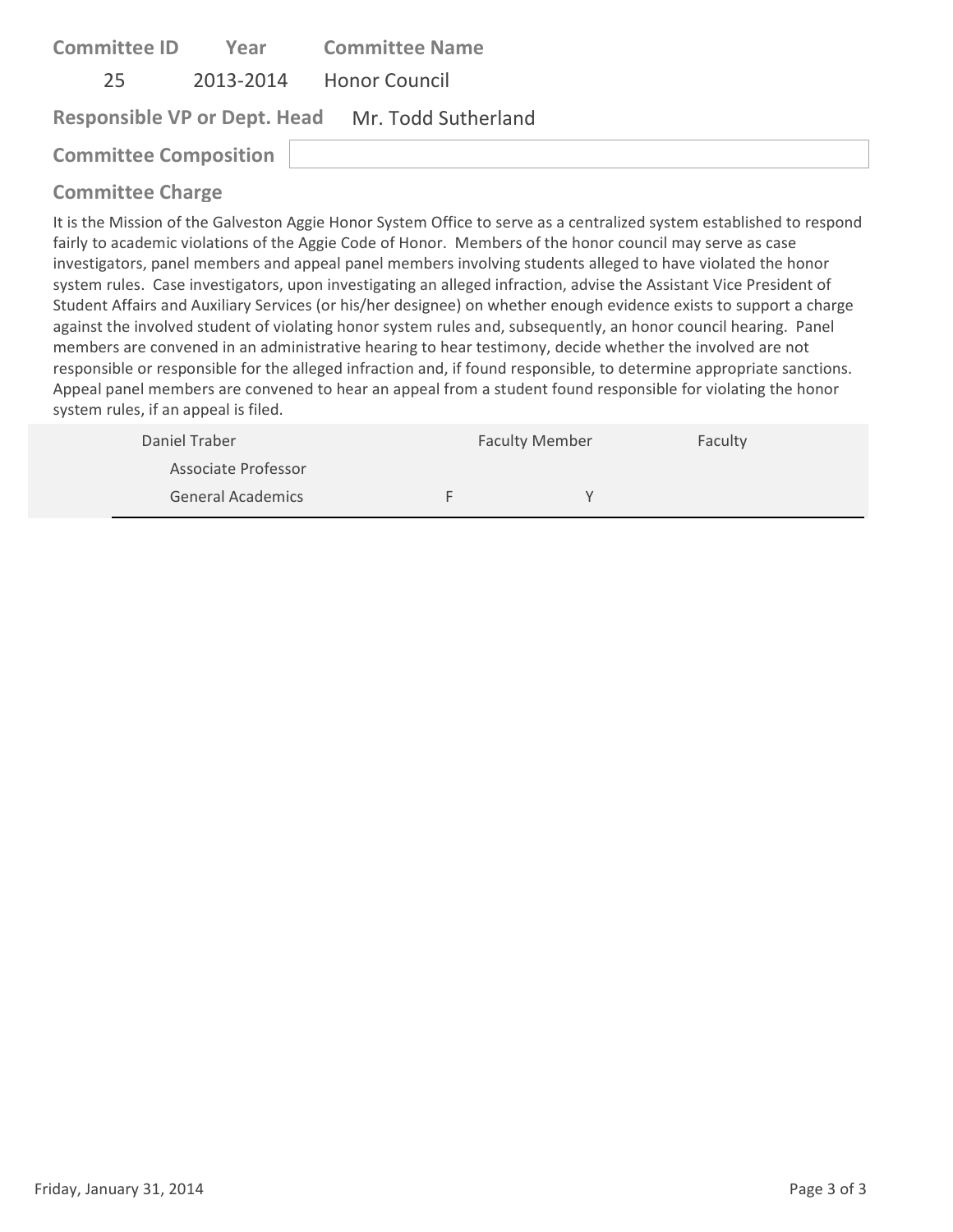ĀĪЙ

| <b>Committee ID</b> | Year      |
|---------------------|-----------|
| 26                  | 2013-2014 |

**Year Committee Name**

Library Committee

**Responsible VP or Dept. Head** Dr. Patrick Louchouarn

**Committee Composition**

**Committee Charge**

The Committee will advise the Associate Vice President for Research and Academic Affairs and the Director of the Jack K. Williams Library on topics affecting the usefulness and general operation of the library, including collection development. Also, visit the Library Strategic Plan, which has as its number one goal the "best possible collection and utilization" which will need to include reviewing the library journal fund distribution formula.

|               | <b>Full Name of Committee Members</b><br><b>Committe Members' TAMUG Position Title</b> |   | Role on Committee      |                      | Faculty / Staff / Student |
|---------------|----------------------------------------------------------------------------------------|---|------------------------|----------------------|---------------------------|
|               | <b>TAMUG Department</b>                                                                |   | Full or Part Time      | <b>Tenure Status</b> |                           |
| David Baca    |                                                                                        |   | Chair                  |                      | Faculty                   |
|               | Lecturer And Director                                                                  |   |                        |                      |                           |
|               | Library-other                                                                          | F |                        | N                    |                           |
|               | <b>Stephen Curley</b>                                                                  |   | <b>Faculty Member</b>  |                      | Faculty                   |
|               | Professor                                                                              |   |                        |                      |                           |
|               | <b>General Academics</b>                                                               | F |                        | Υ                    |                           |
|               | Sarah Hoskinson                                                                        |   | Undergraduate Member   |                      | Student                   |
|               | <b>Student Representative</b>                                                          |   |                        |                      |                           |
|               |                                                                                        |   |                        |                      |                           |
| Claire Iseton |                                                                                        |   | <b>Graduate Member</b> |                      | Student                   |
|               | <b>Student Representative</b>                                                          |   |                        |                      |                           |
|               | Marine Biology                                                                         | P |                        |                      |                           |
|               | James Johnson                                                                          |   | Undergraduate Member   |                      | Student                   |
|               | <b>Student Representative</b>                                                          |   |                        |                      |                           |
|               |                                                                                        |   |                        |                      |                           |
|               | John Kovacevich                                                                        |   | <b>Staff Member</b>    |                      | Staff                     |
|               | Director, Information Services                                                         |   |                        |                      |                           |
|               | Assoc. Campus Dean - Academics                                                         | F |                        | $\mathsf{N}$         |                           |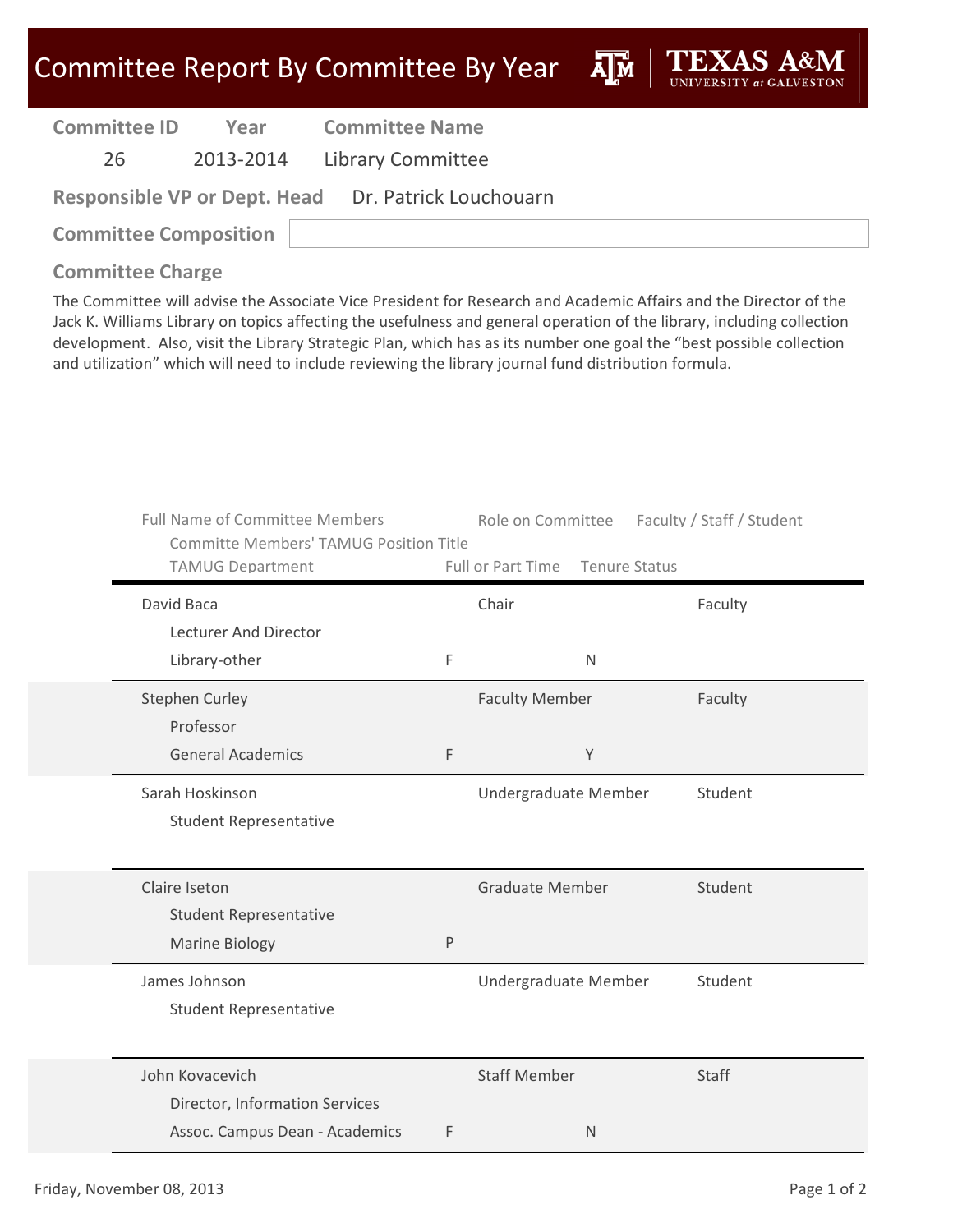| <b>Committee ID</b>                                 |  | <b>Year Committee Name</b>  |  |  |
|-----------------------------------------------------|--|-----------------------------|--|--|
| 26                                                  |  | 2013-2014 Library Committee |  |  |
| Responsible VP or Dept. Head Dr. Patrick Louchouarn |  |                             |  |  |
| <b>Committee Composition</b>                        |  |                             |  |  |

The Committee will advise the Associate Vice President for Research and Academic Affairs and the Director of the Jack K. Williams Library on topics affecting the usefulness and general operation of the library, including collection development. Also, visit the Library Strategic Plan, which has as its number one goal the "best possible collection and utilization" which will need to include reviewing the library journal fund distribution formula.

| Joan Mileski                  |   | <b>Faculty Member</b> | Faculty |
|-------------------------------|---|-----------------------|---------|
| Associate Professor           |   |                       |         |
| Maritime Administration       | F | Y                     |         |
| <b>Adrian Rivas</b>           |   | Undergraduate Member  | Student |
| <b>Student Representative</b> |   |                       |         |
|                               |   |                       |         |
| <b>Kelly Weeks</b>            |   | <b>Faculty Member</b> | Faculty |
| <b>Assistant Professor</b>    |   |                       |         |
| Maritime Administration       | F | P                     |         |
| Allison White                 |   | Undergraduate Member  | Student |
| <b>Student Representative</b> |   |                       |         |
| Library-other                 | P |                       |         |
| Eunjeong Yi                   |   | <b>Faculty Member</b> | Faculty |
|                               |   |                       |         |
| Associate Professor           |   |                       |         |
| <b>General Academics</b>      | F | P                     |         |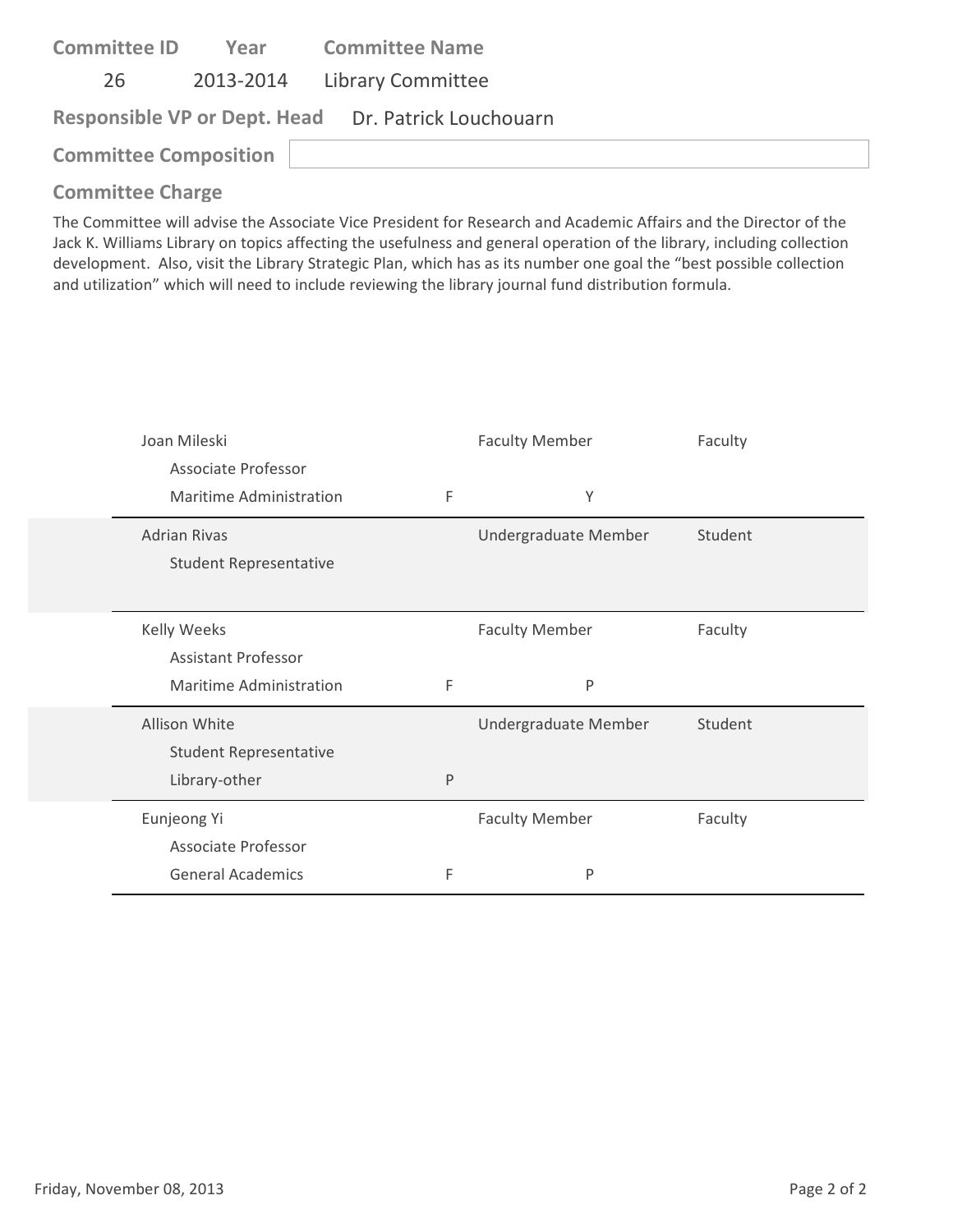|                         |             | Committee Report By Committee By Year                                                                             |                       |         |                                                                                  |                                                                                                               |
|-------------------------|-------------|-------------------------------------------------------------------------------------------------------------------|-----------------------|---------|----------------------------------------------------------------------------------|---------------------------------------------------------------------------------------------------------------|
| <b>Committee ID</b>     |             | Year                                                                                                              | <b>Committee Name</b> |         |                                                                                  |                                                                                                               |
| 27                      |             | 2013-2014                                                                                                         |                       |         | <b>Parking Citation Appeals Committee</b>                                        |                                                                                                               |
|                         |             | <b>Responsible VP or Dept. Head</b>                                                                               |                       |         | Mr. Grant Shallenberger                                                          |                                                                                                               |
|                         |             | <b>Committee Composition</b>                                                                                      |                       |         |                                                                                  |                                                                                                               |
| <b>Committee Charge</b> |             |                                                                                                                   |                       |         | issued in error. All appeals will follow the stated TAMUG Parking Rules process. | The Parking Citation Appeals Panel meets to allow customers to appeal parking citations believed to have been |
|                         |             | <b>Full Name of Committee Members</b><br><b>Committe Members' TAMUG Position Title</b><br><b>TAMUG Department</b> |                       |         | Full or Part Time Tenure Status                                                  | Role on Committee Faculty / Staff / Student                                                                   |
|                         |             | Kenneth Bailey                                                                                                    |                       |         | <b>Staff Member</b>                                                              | Staff                                                                                                         |
|                         |             | Director Of Counseling And Career Services<br>Student Services-general                                            |                       | F       |                                                                                  |                                                                                                               |
|                         | Dylan Black |                                                                                                                   |                       |         | Undergraduate Member                                                             | Student                                                                                                       |
|                         |             | <b>Student Representative</b>                                                                                     |                       |         |                                                                                  |                                                                                                               |
|                         |             | <b>Student Activities</b>                                                                                         |                       | $\sf P$ |                                                                                  |                                                                                                               |
|                         | Tyra Booe   | <b>Research Associate</b>                                                                                         |                       |         | <b>Graduate Member</b>                                                           | Staff                                                                                                         |
|                         |             | Marine Biology                                                                                                    |                       | F       |                                                                                  |                                                                                                               |
|                         |             | Reese Creppon                                                                                                     |                       |         | Undergraduate Member                                                             | Student                                                                                                       |
|                         |             | <b>Student Representative</b>                                                                                     |                       |         |                                                                                  |                                                                                                               |
|                         |             | Admissions And Records Office                                                                                     |                       | $\sf P$ |                                                                                  |                                                                                                               |
|                         | Will Heidel |                                                                                                                   |                       |         | <b>Staff Member</b>                                                              | Staff                                                                                                         |
|                         |             | Director                                                                                                          |                       |         |                                                                                  |                                                                                                               |
|                         |             | <b>Facility Services</b>                                                                                          |                       | F       |                                                                                  |                                                                                                               |
|                         |             | John Schwarz                                                                                                      |                       |         | Chair                                                                            | Faculty                                                                                                       |

F Y

Thursday, October 31, 2013 **Page 1 of 2** Page 1 of 2

Professor And Head

Marine Biology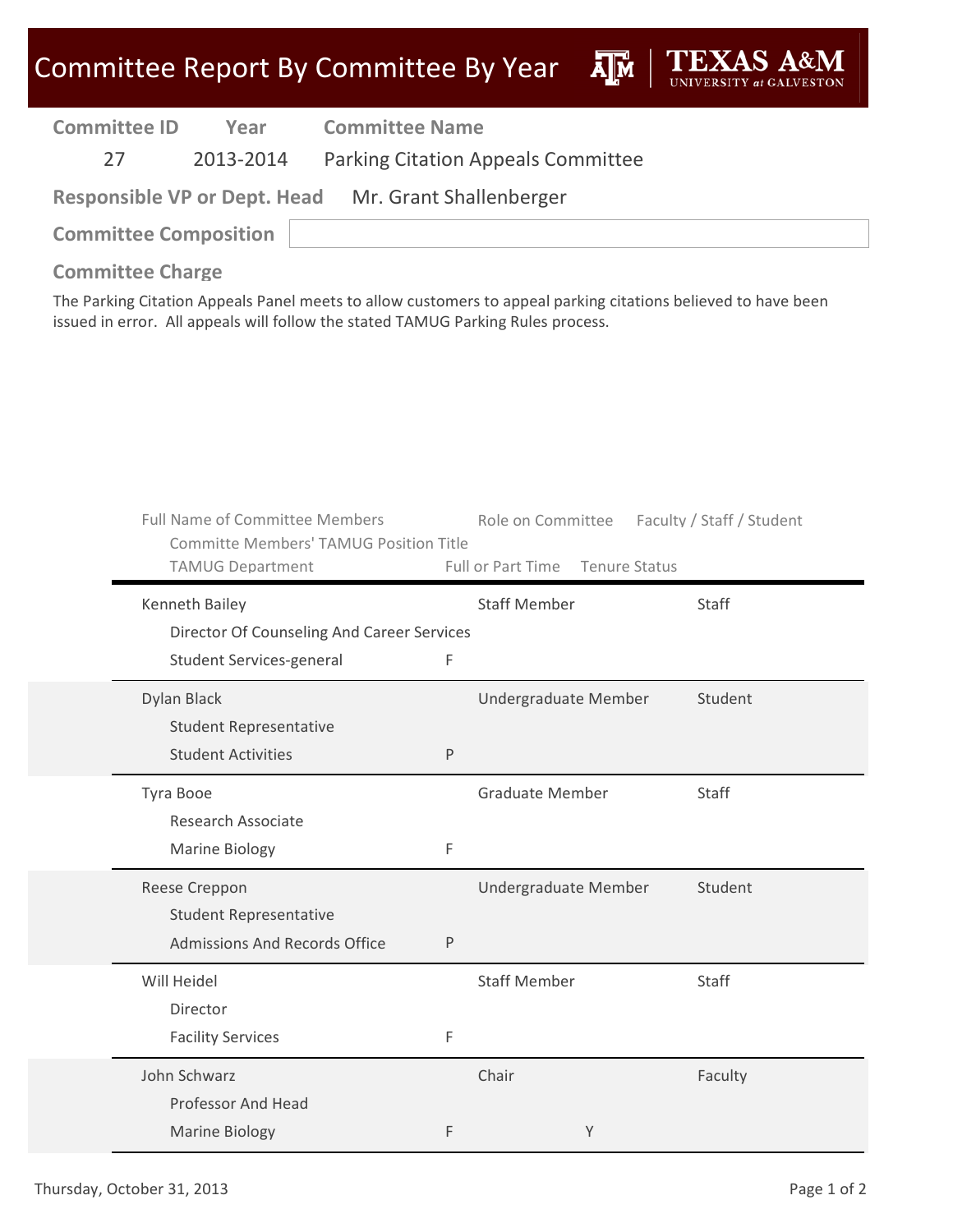| <b>Committee ID</b>                                                                                           | Year                                                 | <b>Committee Name</b>                     |  |  |  |
|---------------------------------------------------------------------------------------------------------------|------------------------------------------------------|-------------------------------------------|--|--|--|
| 27                                                                                                            | 2013-2014                                            | <b>Parking Citation Appeals Committee</b> |  |  |  |
|                                                                                                               | Responsible VP or Dept. Head Mr. Grant Shallenberger |                                           |  |  |  |
| <b>Committee Composition</b>                                                                                  |                                                      |                                           |  |  |  |
| <b>Committee Charge</b>                                                                                       |                                                      |                                           |  |  |  |
| The Parking Citation Anneals Panel meets to allow customers to anneal narking citations helieved to have heen |                                                      |                                           |  |  |  |

The Parking Citation Appeals Panel meets to allow customers to appeal parking citations believed to have been issued in error. All appeals will follow the stated TAMUG Parking Rules process.

| Robert Scribner                        | <b>Staff Member</b> | Staff |
|----------------------------------------|---------------------|-------|
| Information Technology Professional Ii |                     |       |
| Academic Computer Center               |                     |       |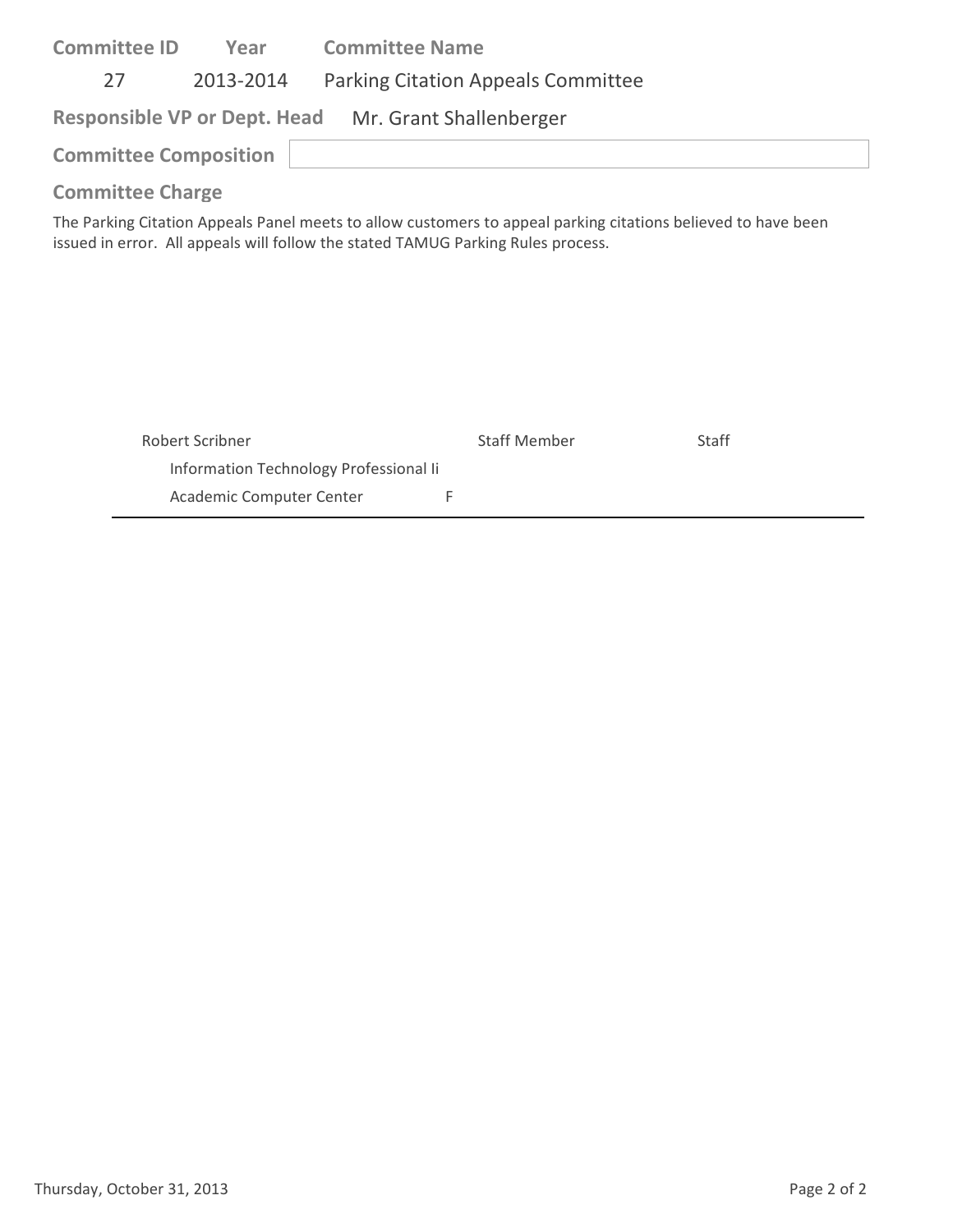### Committee Report By Committee By Year  $\overline{A}\overline{M}$

| <b>Committee ID</b>                                 | Year | <b>Committee Name</b>                           |  |  |
|-----------------------------------------------------|------|-------------------------------------------------|--|--|
| 28                                                  |      | 2013-2014 Promotion and Tenure Review Committee |  |  |
| Responsible VP or Dept. Head Dr. Patrick Louchouarn |      |                                                 |  |  |
| <b>Committee Composition</b>                        |      |                                                 |  |  |

#### **Committee Charge**

Departmental committee recommendations for promotion and tenure must be reviewed by a faculty advisory committee. The committee must submit a written report with their recommendations based on the primary issues that convinced members to vote one way or another, as well as their vote. The report must be sent to the Associate Vice President for Research and Academic Affairs. The Review Committee will be composed of tenured full professors appointed annually by the Associate Vice President for Research and Academic Affairs.

| <b>Full Name of Committee Members</b><br><b>Committe Members' TAMUG Position Title</b> |   |                       | Role on Committee Faculty / Staff / Student |
|----------------------------------------------------------------------------------------|---|-----------------------|---------------------------------------------|
| <b>TAMUG Department</b>                                                                |   | Full or Part Time     | Tenure Status                               |
| Douglas Klein                                                                          |   | <b>Faculty Member</b> | Faculty                                     |
| Professor                                                                              |   |                       |                                             |
| <b>Marine Science</b>                                                                  | F | Υ                     |                                             |
| Melanie Lesko                                                                          |   | <b>Faculty Member</b> | Faculty                                     |
| <b>Instructional Associate Professor</b>                                               |   |                       |                                             |
| Vp Acad Affairs & Chief Academic Offi F                                                |   | N                     |                                             |
| Jay Rooker                                                                             |   | Chair                 | Faculty                                     |
| Professor                                                                              |   |                       |                                             |
| Marine Biology                                                                         | F | Υ                     |                                             |
| Peter Santschi                                                                         |   | <b>Faculty Member</b> | Faculty                                     |
| Professor                                                                              |   |                       |                                             |
| <b>Marine Science</b>                                                                  | F | Υ                     |                                             |
| <b>Bernd Wuersig</b>                                                                   |   | <b>Faculty Member</b> | Faculty                                     |
| Professor                                                                              |   |                       |                                             |
| Marine Biology                                                                         | F | Υ                     |                                             |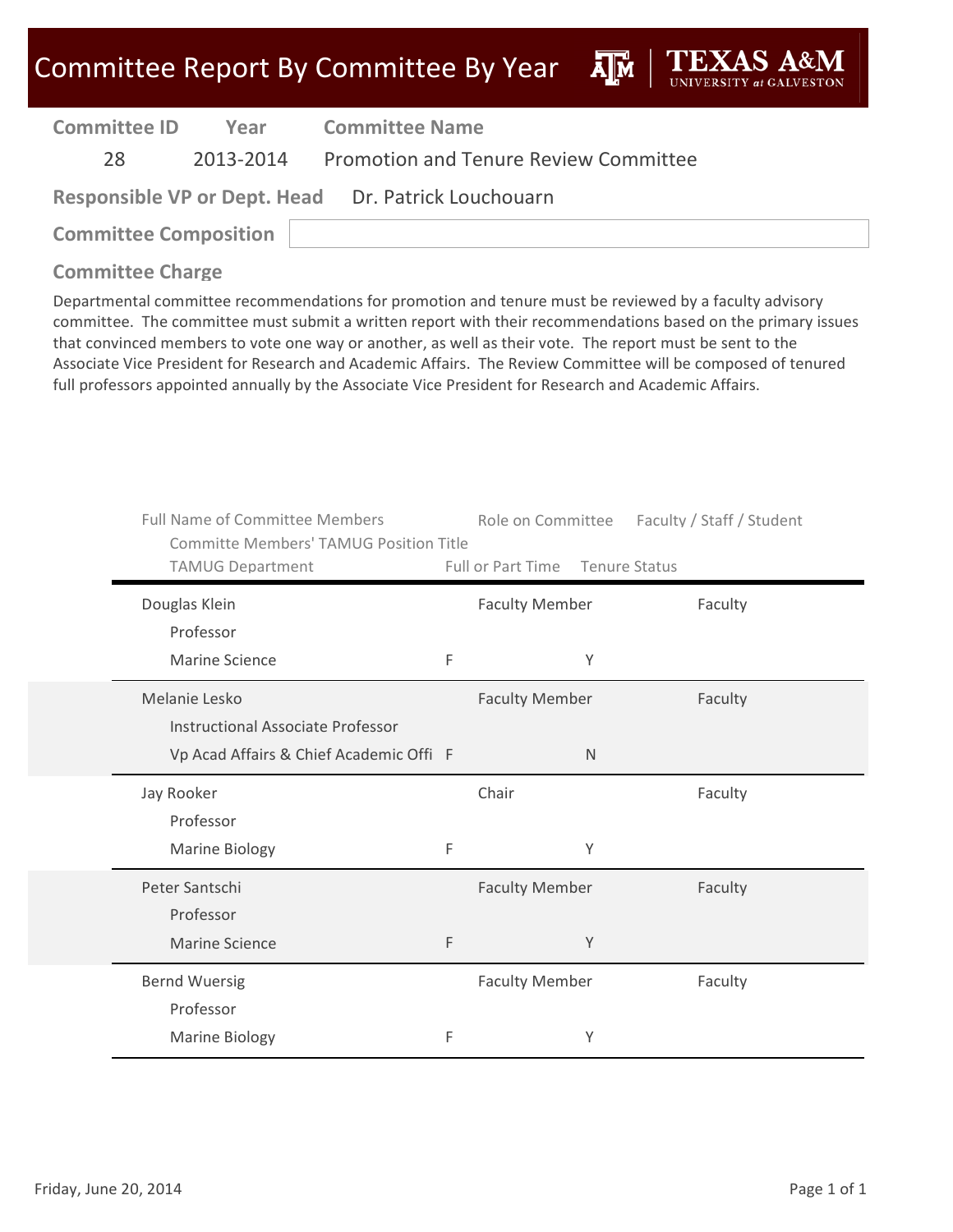| <b>Committee ID</b> | Year      | <b>Committee Name</b>            |
|---------------------|-----------|----------------------------------|
| 29                  | 2013-2014 | <b>Research Advisory Council</b> |
| $\cdots$            |           | _ _ .                            |

**Responsible VP or Dept. Head** Dr. Antonietta Quigg

**Committee Composition**

**Committee Charge**

This council advises the Vice President and CEO on the development of the TAMUG research program and procedures for allocation of resources related to research

| <b>Full Name of Committee Members</b><br><b>Committe Members' TAMUG Position Title</b> |   | Role on Committee     | Faculty / Staff / Student |
|----------------------------------------------------------------------------------------|---|-----------------------|---------------------------|
| <b>TAMUG Department</b>                                                                |   | Full or Part Time     | <b>Tenure Status</b>      |
| Wesley Highfield                                                                       |   | <b>Faculty Member</b> | Staff                     |
| <b>Assistant Professor</b>                                                             |   |                       |                           |
| <b>Marine Sciences</b>                                                                 | F |                       |                           |
| <b>Tammy Holliday</b>                                                                  |   | Ex Officio            | Staff                     |
| <b>Associate Vice President</b>                                                        |   |                       |                           |
| <b>Research Management</b>                                                             | F | $\mathsf{N}$          |                           |
| Juan Horrillo                                                                          |   | <b>Faculty Member</b> | Faculty                   |
| <b>Assistant Professor</b>                                                             |   |                       |                           |
| Maritime Systems Engineering                                                           | F | $\sf P$               |                           |
| Karl Kaiser                                                                            |   | <b>Faculty Member</b> | Faculty                   |
| <b>Assistant Professor</b>                                                             |   |                       |                           |
| <b>Marine Sciences</b>                                                                 | F | $\mathsf{P}$          |                           |
| Antonietta Quigg                                                                       |   | Chair                 | Faculty                   |
| <b>Associate Vice President</b>                                                        |   |                       |                           |
| <b>Marine Biology</b>                                                                  | F | Y                     |                           |
| Wen-yao Wang                                                                           |   | <b>Faculty Member</b> | Faculty                   |
| <b>Assistant Professor</b>                                                             |   |                       |                           |
| <b>Maritime Administration</b>                                                         | F | $\mathsf{P}$          |                           |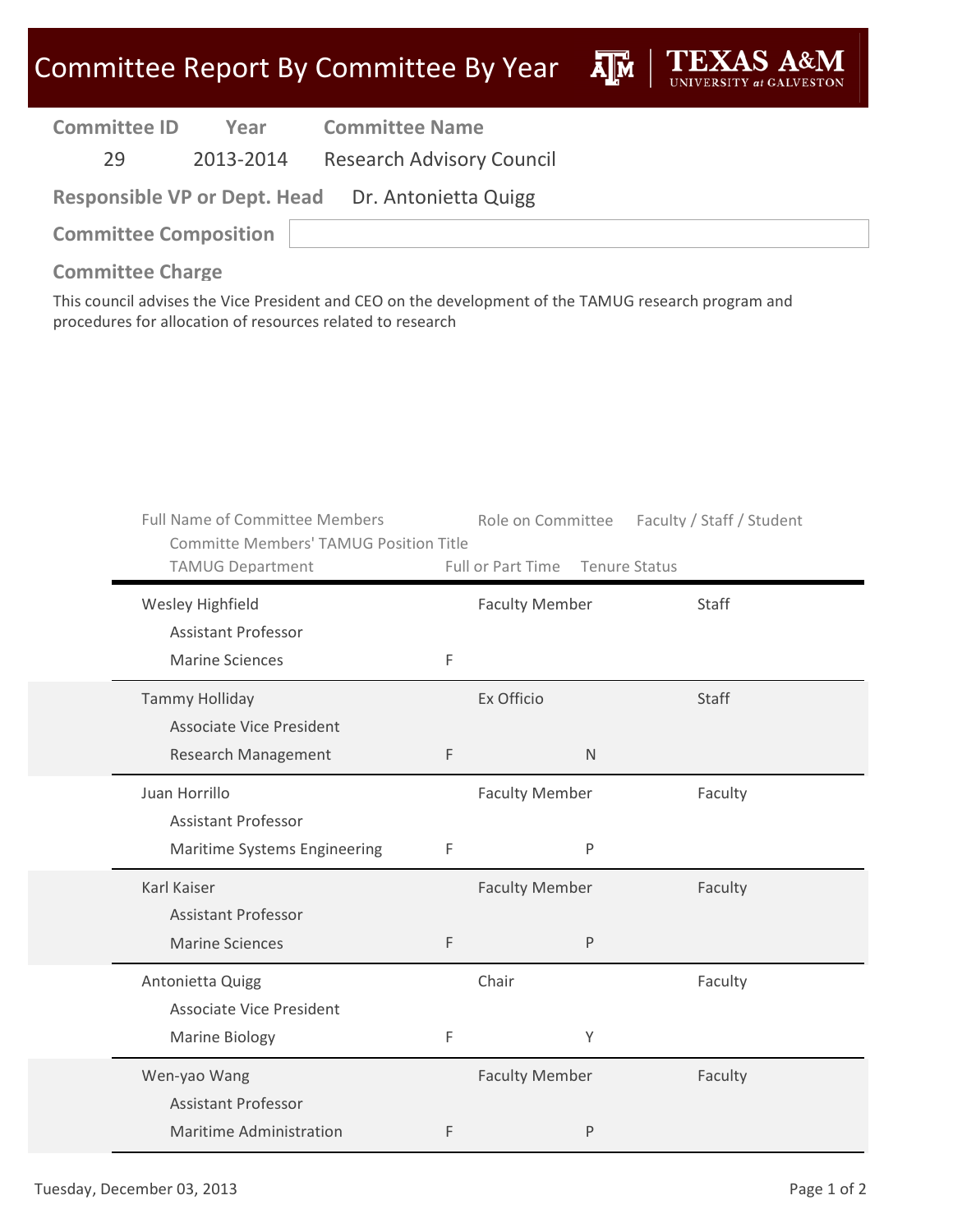| <b>Committee ID</b>                                                                                  | Year      | <b>Committee Name</b>            |  |  |  |
|------------------------------------------------------------------------------------------------------|-----------|----------------------------------|--|--|--|
| 29                                                                                                   | 2013-2014 | <b>Research Advisory Council</b> |  |  |  |
| Responsible VP or Dept. Head Dr. Antonietta Quigg                                                    |           |                                  |  |  |  |
| <b>Committee Composition</b>                                                                         |           |                                  |  |  |  |
| <b>Committee Charge</b>                                                                              |           |                                  |  |  |  |
| This council advises the Vice President and CEO on the development of the TAMUC research program and |           |                                  |  |  |  |

This council advises the Vice President and CEO on the development of the TAMUG research program and procedures for allocation of resources related to research

| David Wells<br><b>Student Representative</b> |   | <b>Faculty Member</b> | Student |  |
|----------------------------------------------|---|-----------------------|---------|--|
| <b>Bernd Wuersig</b><br>Professor            |   | <b>Faculty Member</b> | Faculty |  |
| <b>Marine Biology</b>                        | F | v                     |         |  |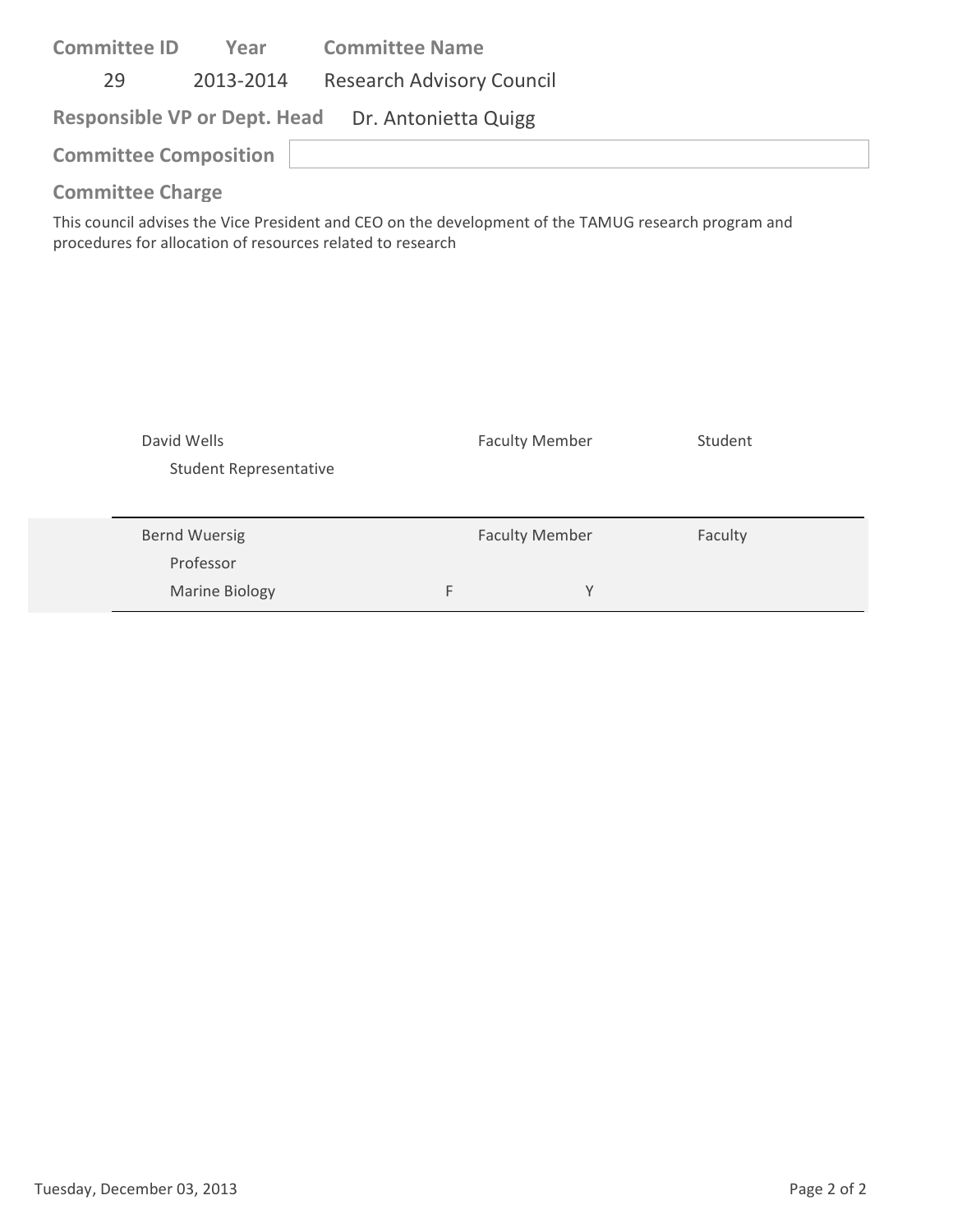| <b>Committee ID</b> | Year      | <b>Committee Name</b>                       |  |  |  |
|---------------------|-----------|---------------------------------------------|--|--|--|
| 20.                 | 2013-2014 | Safety and Health Committee                 |  |  |  |
|                     |           | Responsible VP or Dept. Head Mr. Allan Post |  |  |  |

| <b>Committee Composition</b> |  |
|------------------------------|--|

### **Committee Charge**

The Committee will promote a healthy and safe environment for the campus community through the application of approved System, State and Federal safety practices and statutes and enterprise risk management processes and procedures.

| <b>Full Name of Committee Members</b><br><b>Committe Members' TAMUG Position Title</b> |   | Role on Committee     |               | Faculty / Staff / Student |
|----------------------------------------------------------------------------------------|---|-----------------------|---------------|---------------------------|
| <b>TAMUG Department</b>                                                                |   | Full or Part Time     | Tenure Status |                           |
| Anna Armitage Chan                                                                     |   | <b>Faculty Member</b> |               | Faculty                   |
| <b>Associate Professor</b>                                                             |   |                       |               |                           |
| <b>Marine Biology</b>                                                                  | F |                       | P             |                           |
| Jeffrey Boyer                                                                          |   | <b>Staff Member</b>   |               | Staff                     |
| <b>Executive Director Of Human Resources</b>                                           |   |                       |               |                           |
| Vp Of Administration                                                                   | F |                       |               |                           |
| Daisy Dailey                                                                           |   | <b>Staff Member</b>   |               | Staff                     |
| Director Of Educational Outreach                                                       |   |                       |               |                           |
| <b>Continuing Education</b>                                                            | F |                       |               |                           |
| Susan Lee                                                                              |   | <b>Staff Member</b>   |               | Staff                     |
| Vice President For Finance                                                             |   |                       |               |                           |
| <b>Campus Dean's Office</b>                                                            | F |                       |               |                           |
| Anthony Martinez                                                                       |   | <b>Staff Member</b>   |               | Staff                     |
| University Police Chief                                                                |   |                       |               |                           |
| <b>Physical Plant Campus Security</b>                                                  | F |                       |               |                           |
| Allan Post                                                                             |   | Chair                 |               | Staff                     |
| Director Of Waterfront Operations                                                      |   |                       |               |                           |
| <b>Campus Dean's Office</b>                                                            | F |                       |               |                           |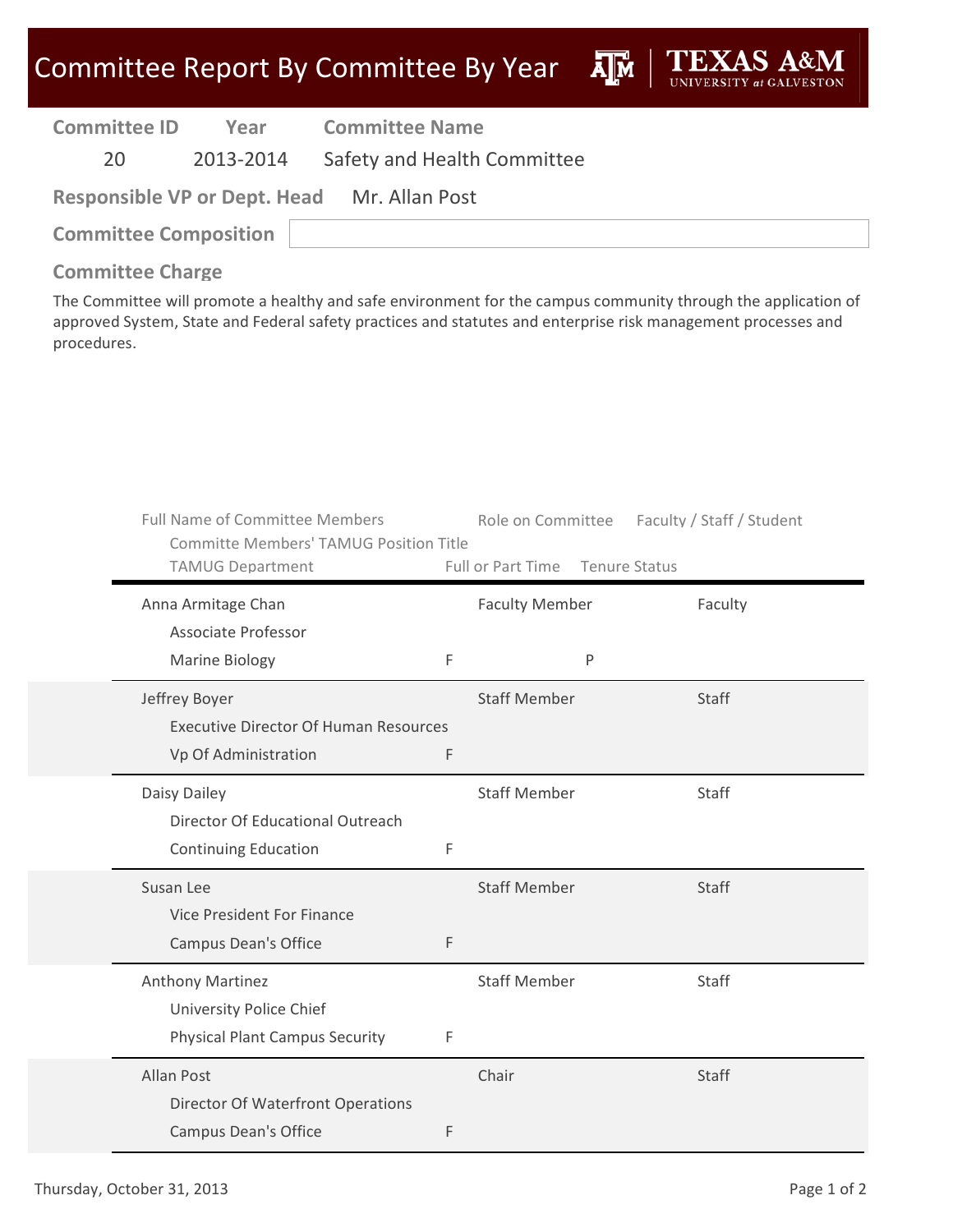| <b>Committee ID</b>          | Year      | <b>Committee Name</b>                       |  |  |
|------------------------------|-----------|---------------------------------------------|--|--|
| 20                           | 2013-2014 | Safety and Health Committee                 |  |  |
|                              |           | Responsible VP or Dept. Head Mr. Allan Post |  |  |
| <b>Committee Composition</b> |           |                                             |  |  |
|                              |           |                                             |  |  |

The Committee will promote a healthy and safe environment for the campus community through the application of approved System, State and Federal safety practices and statutes and enterprise risk management processes and procedures.

| <b>Grant Shallenberger</b><br>Associate Vice President     | <b>Staff Member</b> |                       | <b>Staff</b> |
|------------------------------------------------------------|---------------------|-----------------------|--------------|
| <b>Student Affairs</b>                                     | F                   | N                     |              |
| Grace Townsend<br><b>Instructional Assistant Professor</b> |                     | <b>Faculty Member</b> | Faculty      |
| <b>Marine Sciences</b>                                     | F                   | N                     |              |
| David Watson<br>Safety Coordinator                         |                     | Co-Chair              | <b>Staff</b> |
| Vp Of Administration                                       | F                   |                       |              |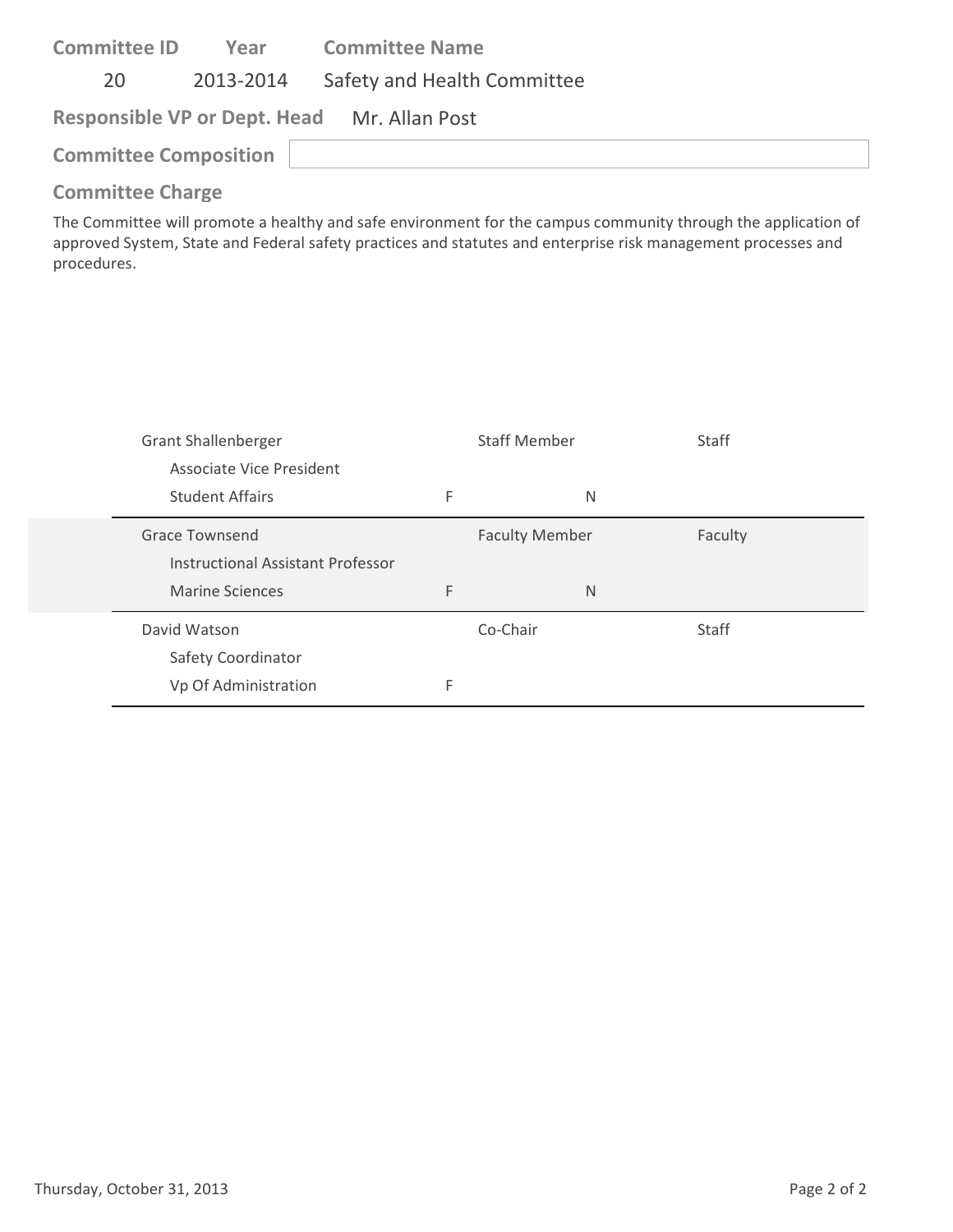| <b>Committee ID</b>                         | Year | <b>Committee Name</b>                      |  |  |
|---------------------------------------------|------|--------------------------------------------|--|--|
| 30 L                                        |      | 2014-2015 Scholarship and Awards Committee |  |  |
| Responsible VP or Dept. Head Dr. Donna Lang |      |                                            |  |  |
| <b>Committee Composition</b>                |      |                                            |  |  |

#### **Committee Charge**

The Committee reviews scholarship and awards programs of the university and recommends the distribution of scholarship funds.

| <b>Full Name of Committee Members</b><br><b>Committe Members' TAMUG Position Title</b><br><b>TAMUG Department</b> |   | Full or Part Time Tenure Status       | Role on Committee Faculty / Staff / Student |
|-------------------------------------------------------------------------------------------------------------------|---|---------------------------------------|---------------------------------------------|
| David Baca<br>Lecturer And Director                                                                               |   | <b>Faculty Member</b>                 | Faculty                                     |
| Library                                                                                                           | F | $\mathsf{N}$                          |                                             |
| Rachelle Brignac<br>Assistant Director Of Student Financial Aid                                                   |   | <b>Staff Member</b>                   | Staff                                       |
| <b>Financial Aid</b>                                                                                              | F |                                       |                                             |
| <b>Matthew Carroll</b><br><b>Assistant Professor</b><br><b>Marine Engineering</b>                                 | F | <b>Faculty Member</b><br>$\mathsf{P}$ | Faculty                                     |
| Shannon Fordyce<br><b>Associate Director</b><br>Assoc Vice President-student Services F                           |   | <b>Staff Member</b>                   | Staff                                       |
| Jonathan Hoag<br><b>Student Representative</b><br>Assoc Vice President-student Services P                         |   | Undergraduate Member                  | Student                                     |
| Glenn Jones<br>Professor<br><b>Marine Science</b>                                                                 | F | <b>Faculty Member</b><br>Y            | Faculty                                     |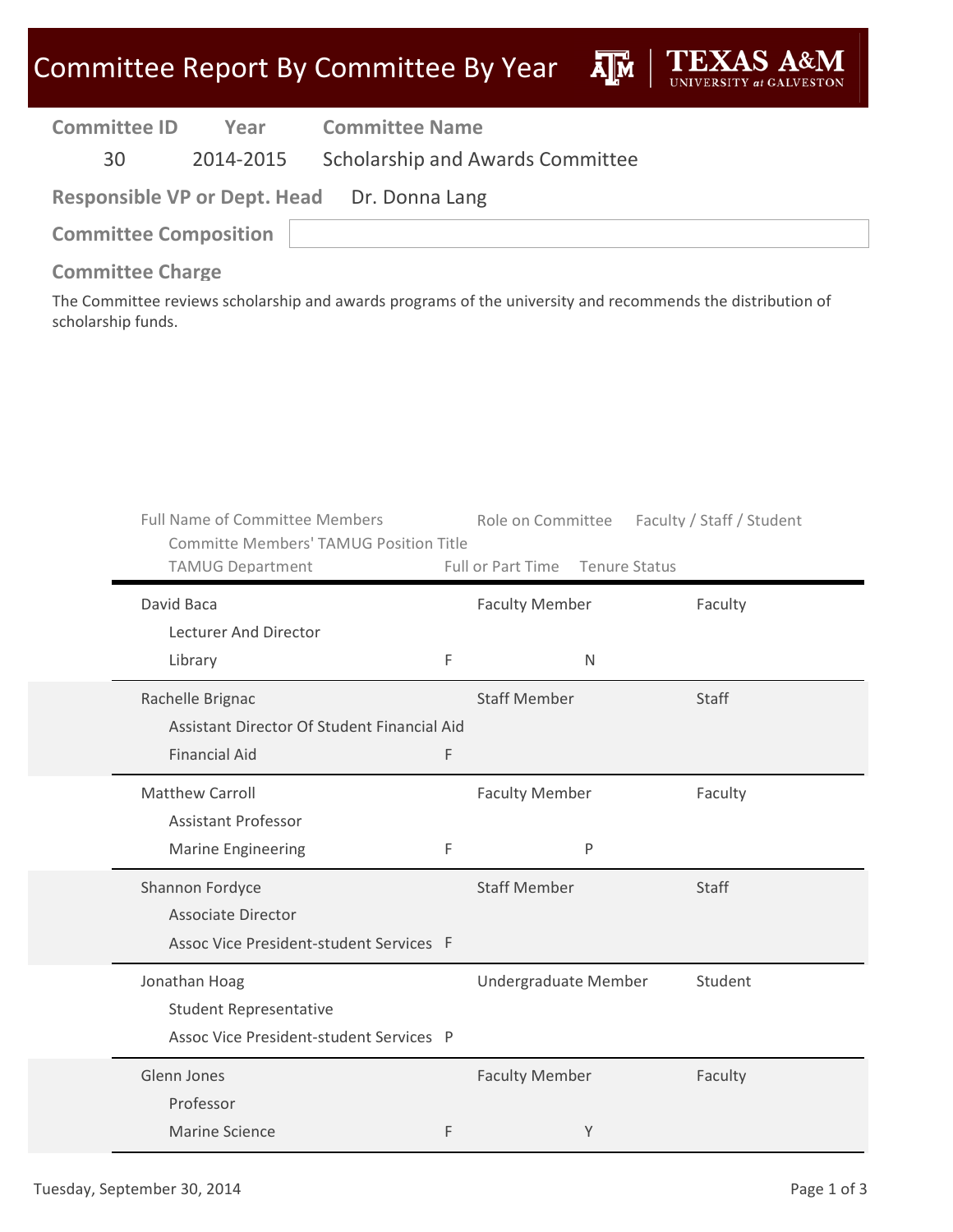| <b>Committee ID</b>                         | Year | <b>Committee Name</b>                      |  |  |
|---------------------------------------------|------|--------------------------------------------|--|--|
| 30                                          |      | 2014-2015 Scholarship and Awards Committee |  |  |
| Responsible VP or Dept. Head Dr. Donna Lang |      |                                            |  |  |
| <b>Committee Composition</b>                |      |                                            |  |  |

The Committee reviews scholarship and awards programs of the university and recommends the distribution of scholarship funds.

| David Lawhon<br><b>Instructional Assistant Professor</b> |             | <b>Faculty Member</b> | Faculty      |
|----------------------------------------------------------|-------------|-----------------------|--------------|
| <b>General Academics</b>                                 | F           | N                     |              |
| Tammy Lobaugh                                            |             | <b>Staff Member</b>   | <b>Staff</b> |
| Director & Superintendent For Operations & Admin         |             |                       |              |
| <b>Texas Maritime Academy</b>                            | F           |                       |              |
| <b>Richard Mallahan</b>                                  |             | <b>Staff Member</b>   | <b>Staff</b> |
| Deputy Superintendent And Chief Of Staff                 |             |                       |              |
| <b>Texas Maritime Academy</b>                            | F           |                       |              |
| Nikolaos Mykoniatis                                      |             | <b>Faculty Member</b> | Faculty      |
| <b>Instructional Assistant Professor</b>                 |             |                       |              |
| <b>Maritime Administration</b>                           | $\mathsf F$ | $\mathsf{N}$          |              |
| Laurissa Noack                                           |             | <b>Staff Member</b>   | Student      |
| <b>Student Representative</b>                            |             |                       |              |
| Academic Enhancement                                     | F           | $\mathsf{N}$          |              |
| <b>Thomas Oertling</b>                                   |             | <b>Faculty Member</b> | Faculty      |
| <b>Instructional Assistant Professor</b>                 |             |                       |              |
| <b>General Academics</b>                                 | $\mathsf F$ | $\mathsf{N}$          |              |
| Augusta Roth                                             |             | <b>Faculty Member</b> | Faculty      |
| <b>Professor And Head</b>                                |             |                       |              |
| <b>Texas Maritime Academy</b>                            | F           | N                     |              |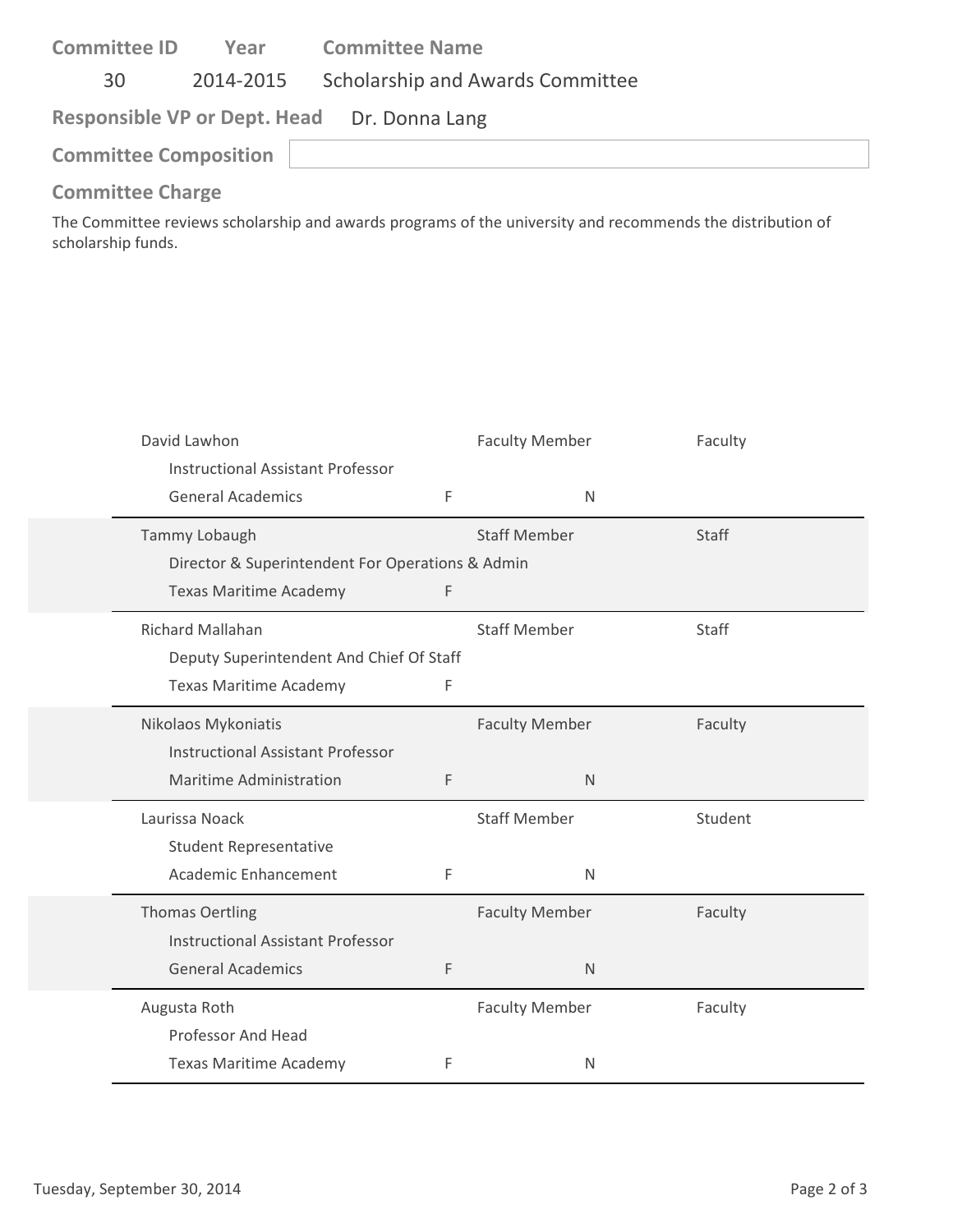| <b>Committee ID</b>          | Year      | <b>Committee Name</b>                       |
|------------------------------|-----------|---------------------------------------------|
| 30                           | 2014-2015 | Scholarship and Awards Committee            |
|                              |           | Responsible VP or Dept. Head Dr. Donna Lang |
| <b>Committee Composition</b> |           |                                             |
| <b>Committee Charge</b>      |           |                                             |

The Committee reviews scholarship and awards programs of the university and recommends the distribution of scholarship funds.

| Todd Sutherland                        | Chair | <b>Staff</b> |
|----------------------------------------|-------|--------------|
| Assistant Vice President               |       |              |
| Office Of The Vice President And Ceo F |       |              |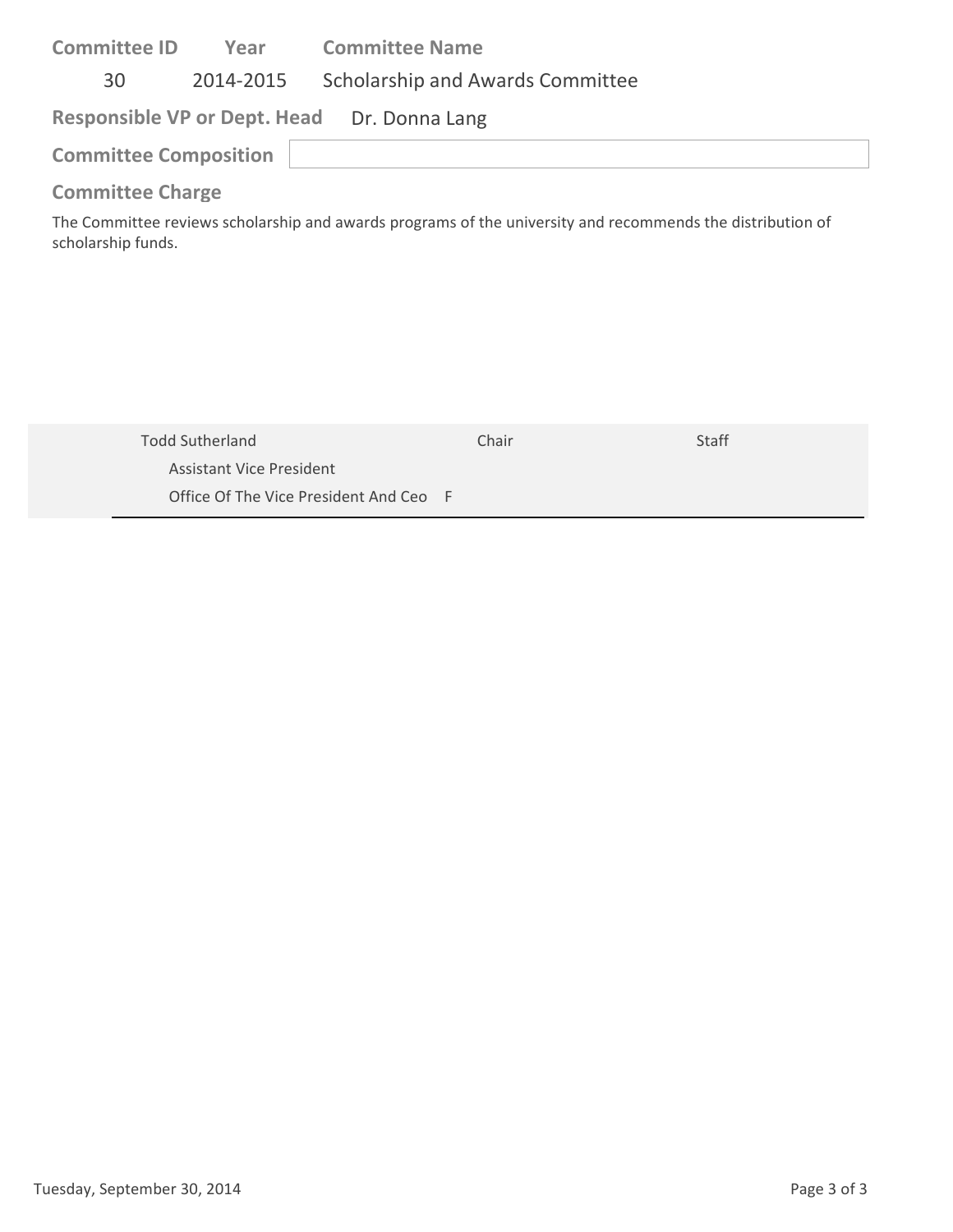**A**M

**Committee ID**

**Year Committee Name**

31 2013‐2014 Staff Advisory Council

| <b>Responsible VP or Dept. Head</b> | Mr. Jeffrey Boyer |
|-------------------------------------|-------------------|
|-------------------------------------|-------------------|

**Committee Composition**

### **Committee Charge**

The charge of the Staff Advisory Committee (SAC) is to act as an advisory body to the Vice President and CEO or his designee; to provide a forum in which staff can raise, discuss and make recommendations on current non‐academic policies and procedures; and to facilitate good communication on behalf of and among staff members. The Committee will not act in an advocacy role in any specific employee/employer policy matter or dispute within the University, nor will it assume the role of arbitrator in any such manner. Information detailing membership, meetings and the general functioning of the Committee are found in the SAC Bylaws.

| <b>Full Name of Committee Members</b><br><b>Committe Members' TAMUG Position Title</b><br><b>TAMUG Department</b> |   | Role on Committee<br>Full or Part Time Tenure Status | Faculty / Staff / Student |
|-------------------------------------------------------------------------------------------------------------------|---|------------------------------------------------------|---------------------------|
| Nicole Kinslow                                                                                                    |   | <b>Staff Member</b>                                  | Staff                     |
| Director<br>Research Management                                                                                   | F |                                                      |                           |
| Susan Knock<br><b>Instructional Assistant Professor</b>                                                           |   | <b>Faculty Member</b>                                | Faculty                   |
| <b>Marine Sciences</b>                                                                                            | F | N                                                    |                           |
| Donna Lang<br>Vice President For Academic Affairs                                                                 |   | <b>Staff Member</b>                                  | Staff                     |
| Admissions And Records Office                                                                                     | F | N                                                    |                           |
| David Lawhon<br><b>Instructional Assistant Professor</b>                                                          |   | <b>Faculty Member</b>                                | Faculty                   |
| <b>General Academics</b>                                                                                          | F | $\mathsf{N}$                                         |                           |
| Allan Post                                                                                                        |   | <b>Staff Member</b>                                  | Staff                     |
| Director Of Waterfront Operations<br><b>Campus Dean's Office</b>                                                  | F |                                                      |                           |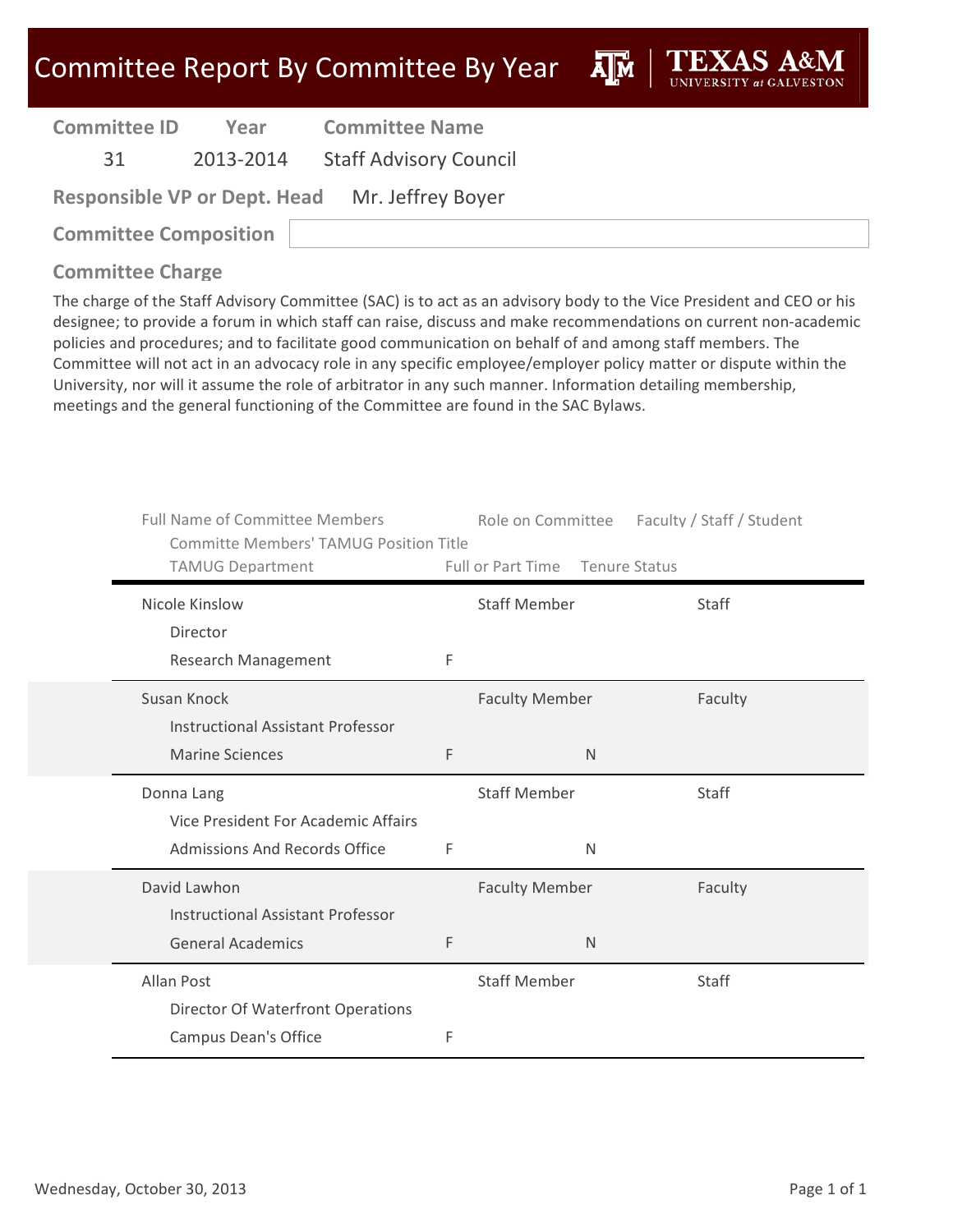**Committee ID**

**Year Committee Name**

31 2013‐2014 TAMUG Staff Council

| <b>Responsible VP or Dept. Head</b> |  | Mr. Jeffrey Boyer |  |
|-------------------------------------|--|-------------------|--|
|                                     |  |                   |  |

**Committee Composition**

**Committee Charge**

The Council is established to represent all full-time, benefits eligible, budgeted, staff (non-faculty) employees, hereafter referred to as Staff. The Council will serve as a deliberative and advisory body to the CEO of Texas A&M University at Galveston (or designee) on matters of significant interest and importance to those it represents. The Council will provide a forum through which Staff can raise concerns, discuss and provide input on issues, and make recommendations on current non‐academic policies and procedures. The Council will also serve to research possible solutions to issues and facilitate communication on behalf of, and among Staff.

The TAMUG Staff Council will not act in an advocacy role in any specific employee/employer policy matter or dispute within the University, nor will it assume the role of arbitrator in any such matter.

| <b>Full Name of Committee Members</b><br><b>Committe Members' TAMUG Position Title</b><br><b>TAMUG Department</b> |             | Role on Committee<br>Full or Part Time<br><b>Tenure Status</b> | Faculty / Staff / Student |
|-------------------------------------------------------------------------------------------------------------------|-------------|----------------------------------------------------------------|---------------------------|
| Barbara Beanland                                                                                                  |             | <b>Staff Member</b>                                            | Staff                     |
| Lead Office Assistant<br>Academic Enhancement                                                                     | $\mathsf F$ |                                                                |                           |
| Cari Bishop<br><b>Assistant To Vice President</b>                                                                 |             | Co-Chair                                                       | <b>Staff</b>              |
| <b>Campus Dean's Office</b>                                                                                       | $\mathsf F$ |                                                                |                           |
| Vernon Camus<br><b>Business Coordinator lii</b>                                                                   |             | <b>Staff Member</b>                                            | Staff                     |
| <b>Physical Plant Support Services</b>                                                                            | $\mathsf F$ |                                                                |                           |
| <b>Michelle Cervantes</b><br><b>Business Coordinator li</b>                                                       |             | <b>Staff Member</b>                                            | <b>Staff</b>              |
| Maritime Systems Engineering                                                                                      | $\mathsf F$ |                                                                |                           |
| Nancy Chambers<br><b>Business Coordinator I</b>                                                                   |             | <b>Staff Member</b>                                            | <b>Staff</b>              |
| <b>Ship Operations</b>                                                                                            | F           |                                                                |                           |
| <b>Thomas Heil</b><br><b>Budget Analyst</b>                                                                       |             | <b>Staff Member</b>                                            | Staff                     |
| <b>Finance And Budgeting</b>                                                                                      | F           |                                                                |                           |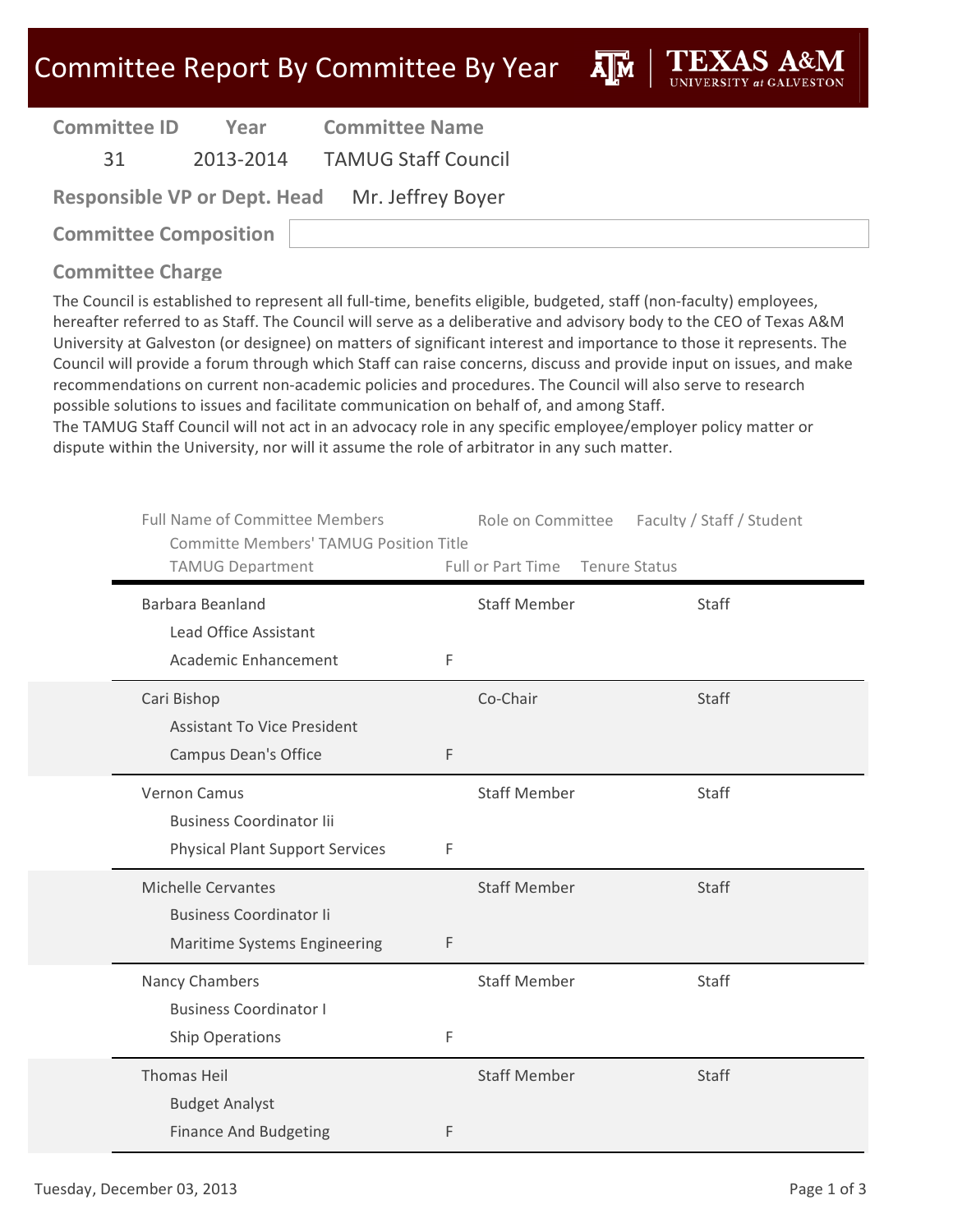| <b>Committee ID</b>          | Year | <b>Committee Name</b>                          |
|------------------------------|------|------------------------------------------------|
| .31                          |      | 2013-2014 TAMUG Staff Council                  |
|                              |      | Responsible VP or Dept. Head Mr. Jeffrey Boyer |
| <b>Committee Composition</b> |      |                                                |
|                              |      |                                                |

The Council is established to represent all full‐time, benefits eligible, budgeted, staff (non‐faculty) employees, hereafter referred to as Staff. The Council will serve as a deliberative and advisory body to the CEO of Texas A&M University at Galveston (or designee) on matters of significant interest and importance to those it represents. The Council will provide a forum through which Staff can raise concerns, discuss and provide input on issues, and make recommendations on current non‐academic policies and procedures. The Council will also serve to research possible solutions to issues and facilitate communication on behalf of, and among Staff.

The TAMUG Staff Council will not act in an advocacy role in any specific employee/employer policy matter or dispute within the University, nor will it assume the role of arbitrator in any such matter.

| Carolyn Herman<br>Senior Office Associate<br>Research Management                      | $\mathsf{F}$ | <b>Staff Member</b> | Staff        |
|---------------------------------------------------------------------------------------|--------------|---------------------|--------------|
| Cathy Kantowski<br><b>Computer Services Coordinator</b><br>Academic Computer Center   | F            | <b>Staff Member</b> | Staff        |
| Susan Lee<br>Vice President For Finance<br>Campus Dean's Office                       | F            | Ex Officio          | Staff        |
| Diane Manley<br>Student Development Specialist Ii<br><b>Student Health Services</b>   | $\mathsf F$  | <b>Staff Member</b> | <b>Staff</b> |
| Meg McNulty<br><b>Bursar</b><br><b>Student Business Services</b>                      | F            | <b>Staff Member</b> | Staff        |
| Thea Monnier<br><b>Communications Specialist</b><br><b>External Relations</b>         | F            | <b>Staff Member</b> | <b>Staff</b> |
| <b>Traci Morris</b><br><b>Business Coordinator lii</b><br><b>Campus Dean's Office</b> | F            | <b>Staff Member</b> | Staff        |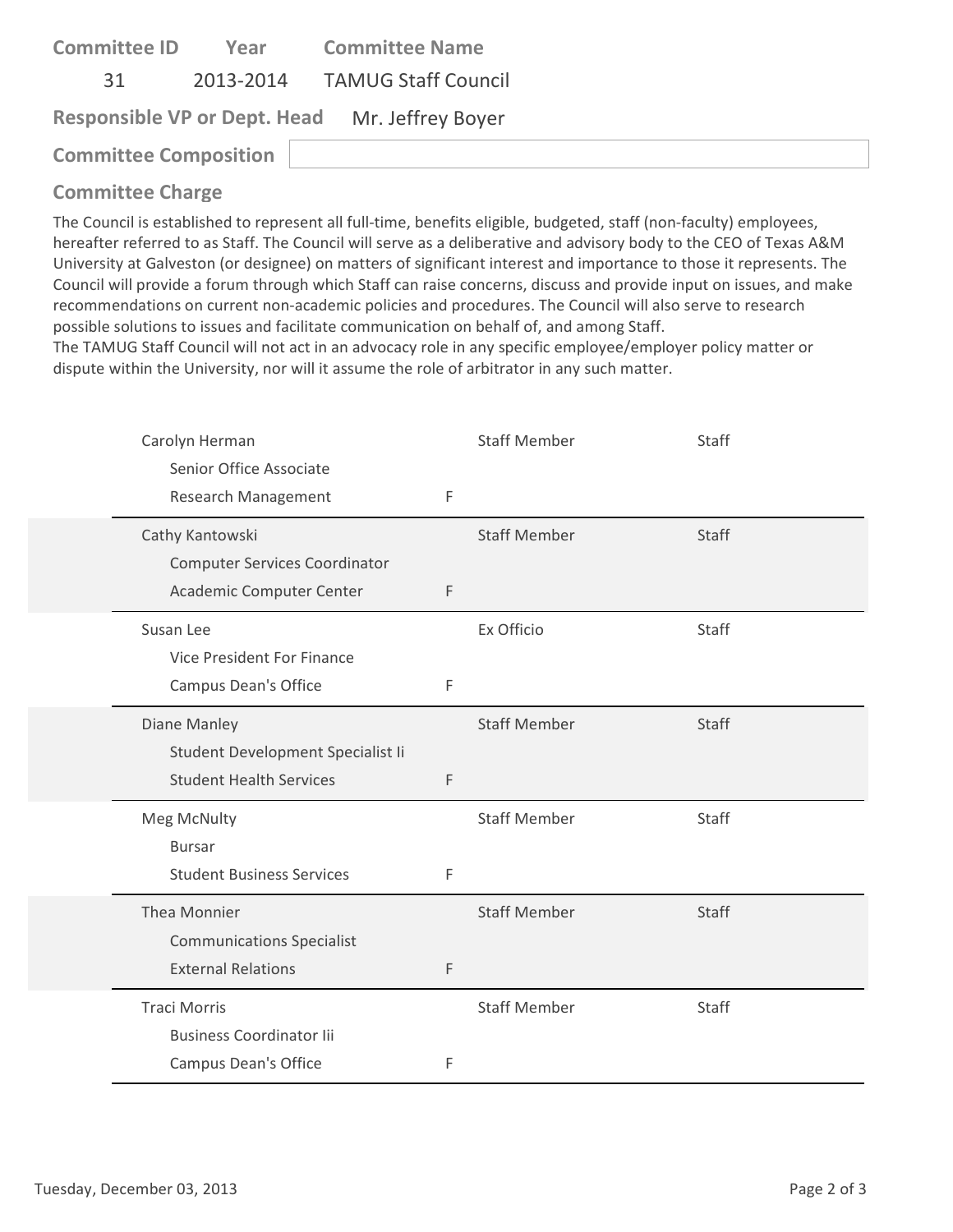| <b>Committee ID</b>          | Year | <b>Committee Name</b>                          |
|------------------------------|------|------------------------------------------------|
| 31                           |      | 2013-2014 TAMUG Staff Council                  |
|                              |      | Responsible VP or Dept. Head Mr. Jeffrey Boyer |
| <b>Committee Composition</b> |      |                                                |
|                              |      |                                                |

The Council is established to represent all full‐time, benefits eligible, budgeted, staff (non‐faculty) employees, hereafter referred to as Staff. The Council will serve as a deliberative and advisory body to the CEO of Texas A&M University at Galveston (or designee) on matters of significant interest and importance to those it represents. The Council will provide a forum through which Staff can raise concerns, discuss and provide input on issues, and make recommendations on current non‐academic policies and procedures. The Council will also serve to research possible solutions to issues and facilitate communication on behalf of, and among Staff.

The TAMUG Staff Council will not act in an advocacy role in any specific employee/employer policy matter or dispute within the University, nor will it assume the role of arbitrator in any such matter.

| <b>Michael Sweeney</b>   | <b>Staff Member</b> | <b>Staff</b> |
|--------------------------|---------------------|--------------|
| Library Associate I      |                     |              |
| Library-other            | F                   |              |
|                          |                     |              |
| <b>Charolotte Tassin</b> | <b>Staff Member</b> | Staff        |
| Business Associate lii   |                     |              |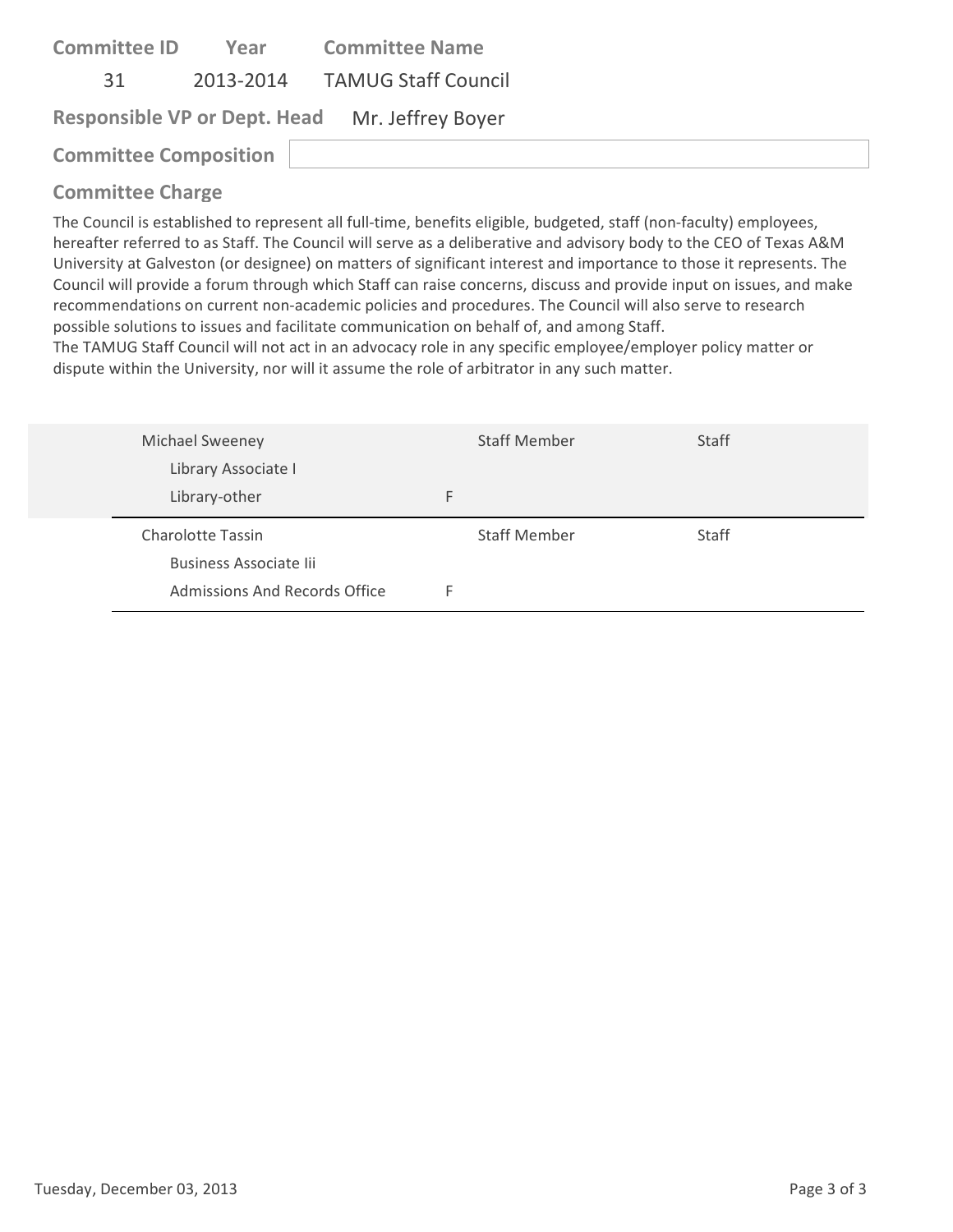**A**<sub>M</sub>

| <b>Committee ID</b>          | Year      | <b>Committee Name</b>                       |
|------------------------------|-----------|---------------------------------------------|
| 36                           | 2013-2014 | <b>Strategic Enrollment Management</b>      |
|                              |           | Responsible VP or Dept. Head Dr. Donna Lang |
| <b>Committee Composition</b> |           |                                             |

#### **Committee Charge**

The committee is charged to develop and implement a uniform recruitment and retention strategy based on strategic enrollment management principles. House Bill 1678 requires each institution "to implement the uniform strategy and report annually to the Coordinating Board on how the strategy has been implemented." The committee will report through the Vice President and CEO.

| <b>Full Name of Committee Members</b><br><b>Committe Members' TAMUG Position Title</b><br><b>TAMUG Department</b> |   | Full or Part Time Tenure Status |              | Role on Committee Faculty / Staff / Student |
|-------------------------------------------------------------------------------------------------------------------|---|---------------------------------|--------------|---------------------------------------------|
| Kenneth Bailey                                                                                                    |   | Member                          |              | Staff                                       |
| Director Of Counseling And Career Services<br>Student Services-general                                            | F |                                 |              |                                             |
| John Carhart<br><b>Instructional Assistant Professor</b>                                                          |   | <b>Faculty Member</b>           |              | Faculty                                     |
| <b>General Academics</b>                                                                                          | F |                                 | $\mathsf{N}$ |                                             |
| Cheryl Grefenstette-moon<br><b>Executive Director Of Enrollment Services</b><br>Admissions And Records Office     | F | Member                          |              | <b>Staff</b>                                |
| Paige Jacobson<br><b>Student Representative</b><br><b>Food Services</b>                                           | P | Undergraduate Member            |              | Student                                     |
| Nicole Kinslow<br>Director<br><b>Research Management</b>                                                          | F | Member                          |              | Staff                                       |
| Susan Knock<br><b>Instructional Assistant Professor</b><br><b>Marine Sciences</b>                                 | F | Member                          | $\mathsf{N}$ | Faculty                                     |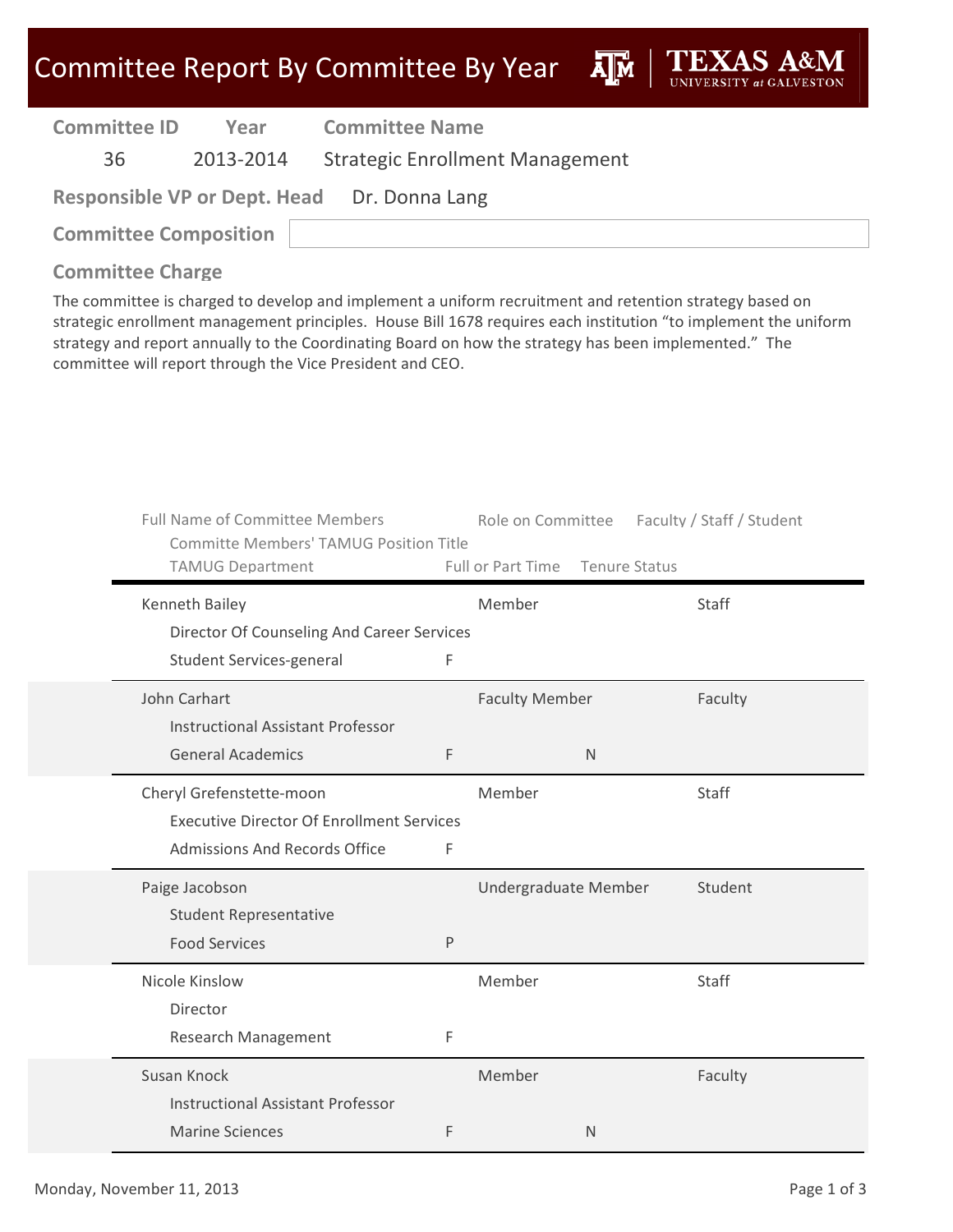| Year | <b>Committee Name</b>                       |
|------|---------------------------------------------|
|      | <b>Strategic Enrollment Management</b>      |
|      | Responsible VP or Dept. Head Dr. Donna Lang |
|      |                                             |
|      | 2013-2014<br><b>Committee Composition</b>   |

The committee is charged to develop and implement a uniform recruitment and retention strategy based on strategic enrollment management principles. House Bill 1678 requires each institution "to implement the uniform strategy and report annually to the Coordinating Board on how the strategy has been implemented." The committee will report through the Vice President and CEO.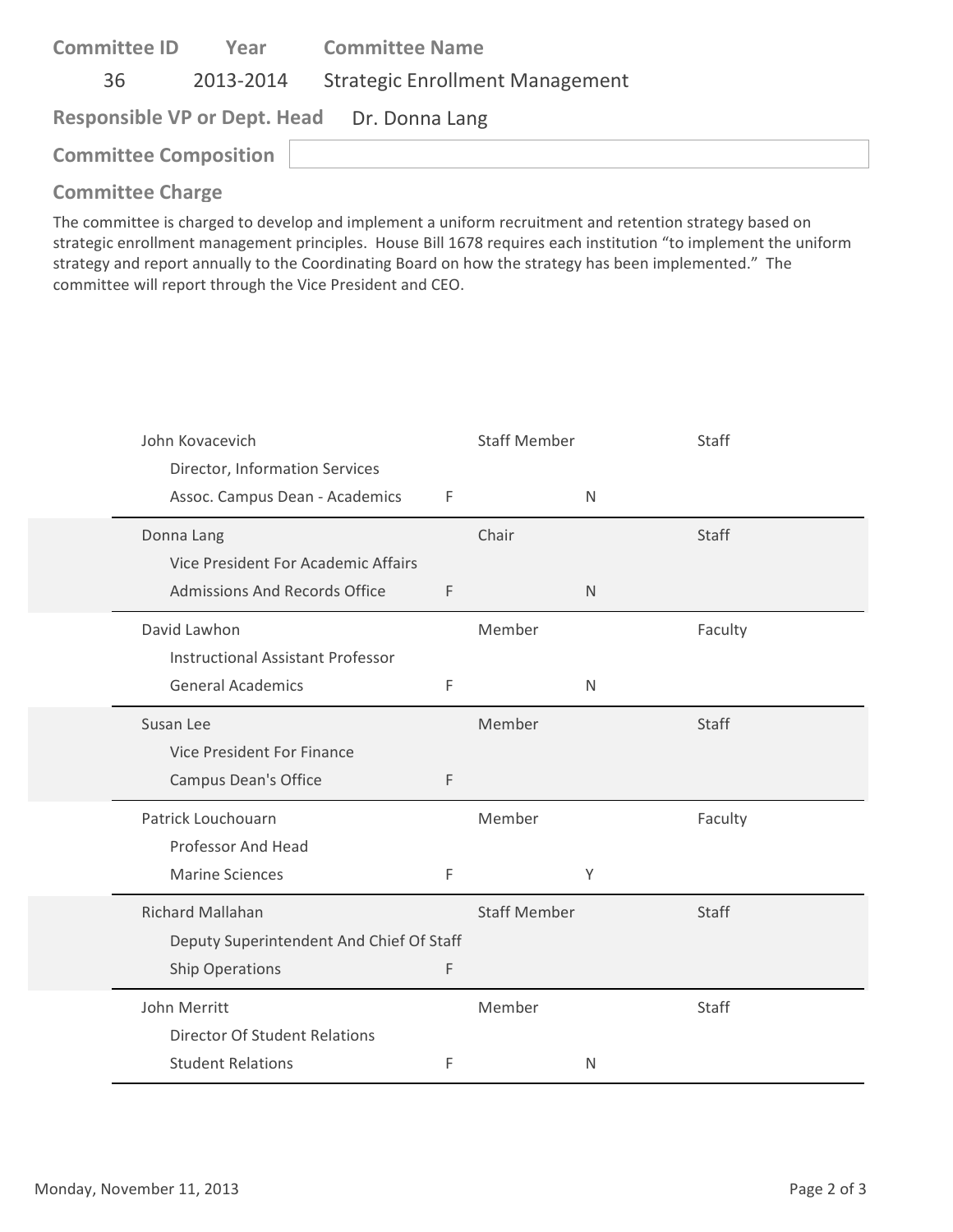| <b>Committee ID</b><br>Year                 | <b>Committee Name</b>                  |
|---------------------------------------------|----------------------------------------|
| 36<br>2013-2014                             | <b>Strategic Enrollment Management</b> |
| Responsible VP or Dept. Head Dr. Donna Lang |                                        |
| <b>Committee Composition</b>                |                                        |

The committee is charged to develop and implement a uniform recruitment and retention strategy based on strategic enrollment management principles. House Bill 1678 requires each institution "to implement the uniform strategy and report annually to the Coordinating Board on how the strategy has been implemented." The committee will report through the Vice President and CEO.

| <b>Grant Shallenberger</b>    |   | Member               | Staff        |
|-------------------------------|---|----------------------|--------------|
| Associate Vice President      |   |                      |              |
| <b>Student Affairs</b>        | F | N                    |              |
| <b>Todd Sutherland</b>        |   | <b>Staff Member</b>  | <b>Staff</b> |
| Assistant Vice President      |   |                      |              |
| Campus Dean's Office          | F |                      |              |
|                               |   |                      |              |
| Paige West                    |   | Undergraduate Member | Student      |
| <b>Student Representative</b> |   |                      |              |
| <b>Student Activities</b>     | P |                      |              |
| Robert Wright                 |   | <b>Staff Member</b>  | <b>Staff</b> |
| <b>Executive Director</b>     |   |                      |              |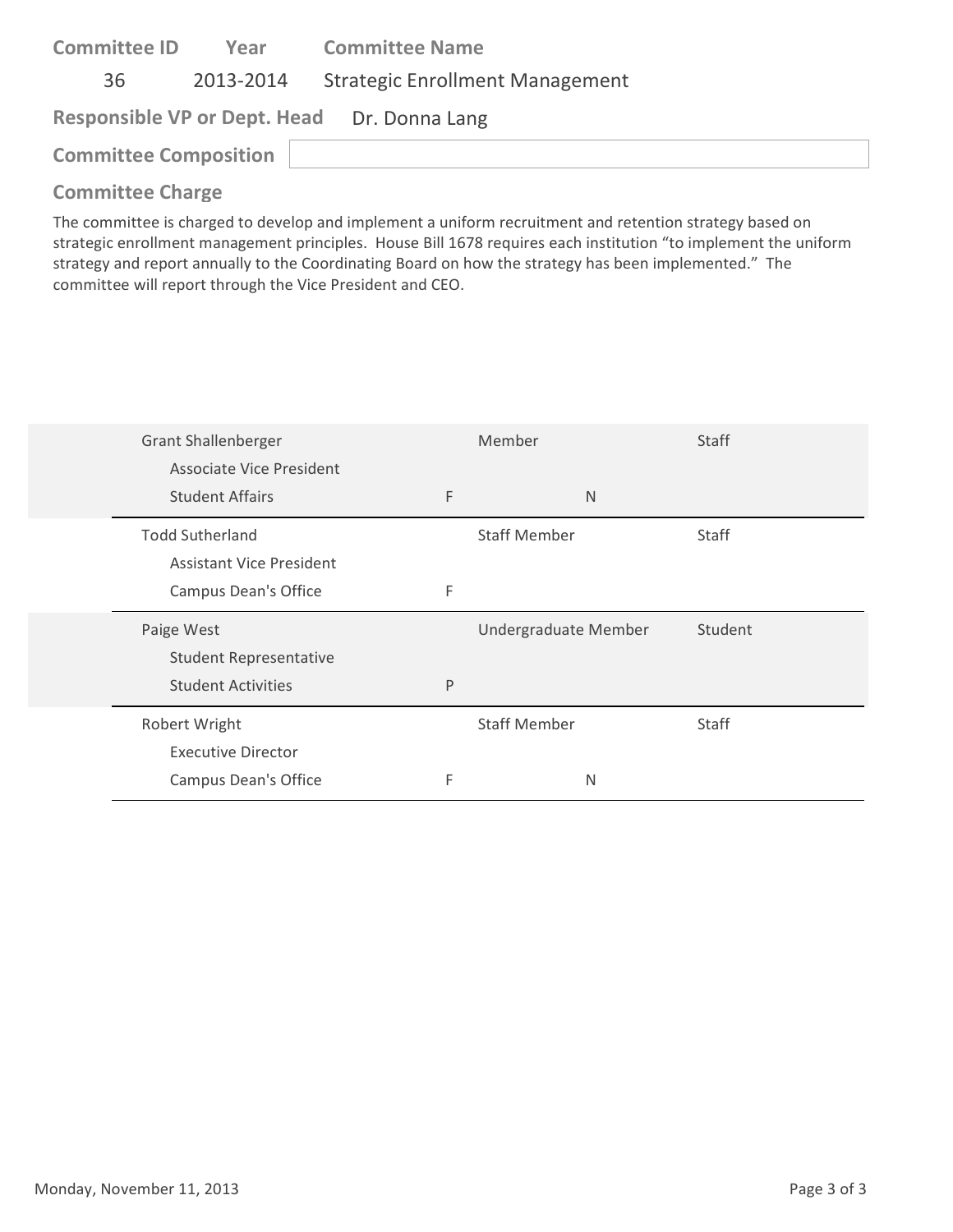| <b>Committee ID</b> | Year      | <b>Committee Name</b>                            |
|---------------------|-----------|--------------------------------------------------|
| -32 ·               | 2013-2014 | <b>Student Disability Review Committee</b>       |
|                     |           | Responsible VP or Dept. Head Mr. Todd Sutherland |

**Committee Composition**

### **Committee Charge**

The Disability Review Committee (DRC) is charged with the oversight of services related to the reviewing of requests by students with disabilities to receive disability accommodations. The committee will review appropriate documentation submitted by students and make determinations regarding whether the requests made are for "reasonable accommodations" that should be afforded to the individual based upon the documentation. The committee may facilitate the routine processing of a request to the office of the Director of Counseling and/or designee and reserve the committee meetings to those decisions that are being appealed or for non-routine requests. The committee will be empowered to convene and make determinations regarding requests with any three members of the committee being present. DRC Committee members should be familiar with federal and state laws and university guidelines regarding disability issues and should make decisions consistent with best practices.

| <b>Full Name of Committee Members</b><br><b>Committe Members' TAMUG Position Title</b><br><b>TAMUG Department</b> |   | Role on Committee<br>Full or Part Time Tenure Status | Faculty / Staff / Student |
|-------------------------------------------------------------------------------------------------------------------|---|------------------------------------------------------|---------------------------|
| Kenneth Bailey                                                                                                    |   | Chair                                                | Staff                     |
| Director Of Counseling And Career Services                                                                        |   |                                                      |                           |
| Student Services-general                                                                                          | F |                                                      |                           |
| <b>Ricky Ertell</b>                                                                                               |   | <b>Staff Member</b>                                  | <b>Staff</b>              |
| <b>Assistant Director</b>                                                                                         |   |                                                      |                           |
| <b>Student Health Services</b>                                                                                    | F |                                                      |                           |
| Susan Knock                                                                                                       |   | Member                                               | Faculty                   |
| <b>Instructional Assistant Professor</b>                                                                          |   |                                                      |                           |
| <b>Marine Sciences</b>                                                                                            | F | N                                                    |                           |
| Daisey Mccloud                                                                                                    |   | <b>Staff Member</b>                                  | Staff                     |
| <b>Assistant Director</b>                                                                                         |   |                                                      |                           |
| <b>Student Health Services</b>                                                                                    | F |                                                      |                           |
| <b>Grace Townsend</b>                                                                                             |   | <b>Faculty Member</b>                                | Faculty                   |
| <b>Instructional Assistant Professor</b>                                                                          |   |                                                      |                           |
| <b>Marine Sciences</b>                                                                                            | F | N                                                    |                           |
| <b>Kelly Weeks</b>                                                                                                |   | <b>Faculty Member</b>                                | Faculty                   |
| <b>Assistant Professor</b>                                                                                        |   |                                                      |                           |
| <b>Maritime Administration</b>                                                                                    | F | $\mathsf{P}$                                         |                           |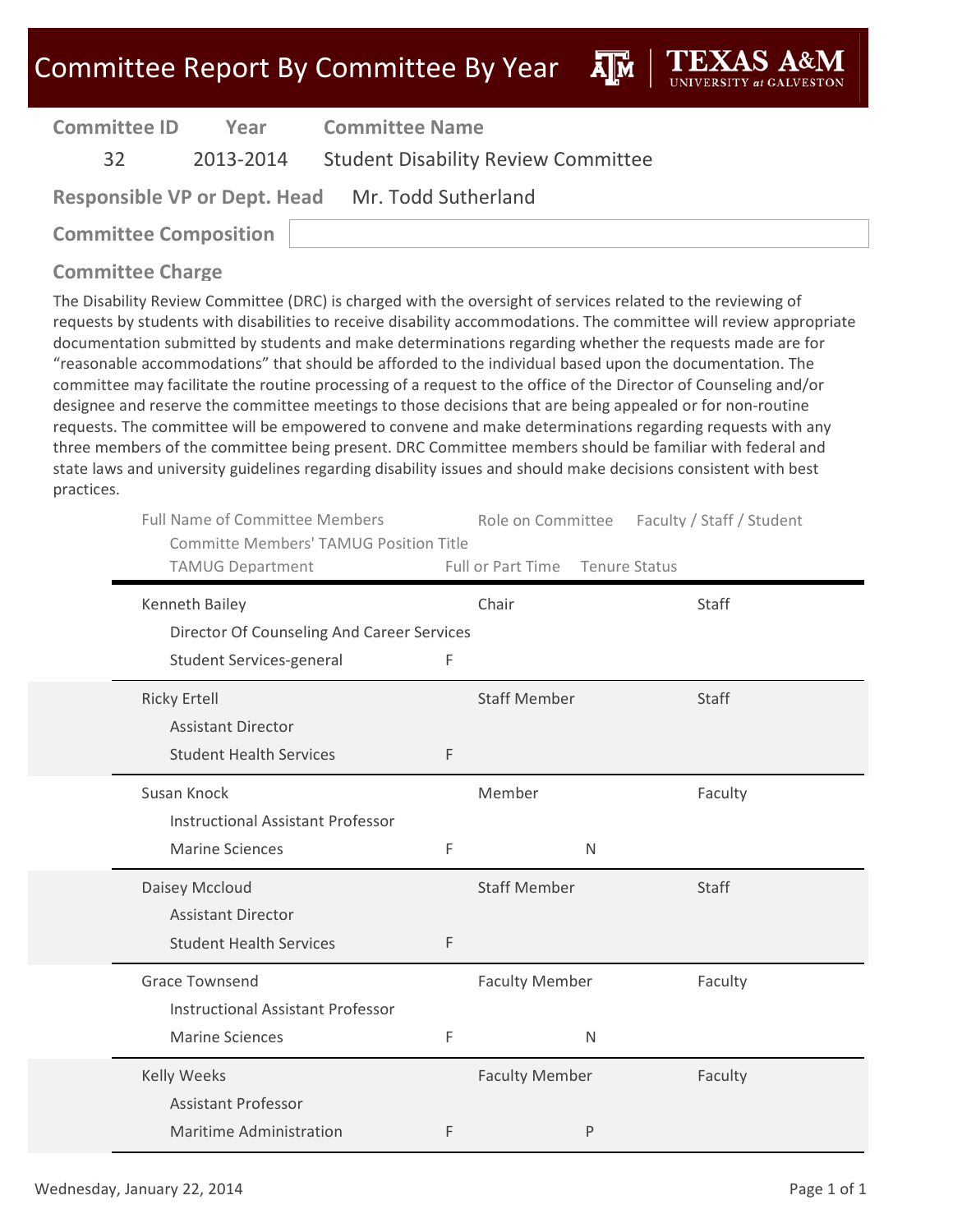ĀlĀ

| <b>Committee ID</b> | Year      | <b>Committee Name</b>                 |
|---------------------|-----------|---------------------------------------|
| 34                  | 2013-2014 | <b>Student Fee Advisory Committee</b> |

**Responsible VP or Dept. Head** Mr. Todd Sutherland

**Committee Composition**

### **Committee Charge**

A student fee advisory committee is established at each component institution of The Texas A&M University System to advise the board of regents and the administration of the institution on the type, amount, and expenditure of compulsory fees for student services under Section 54.503, for student health and medical services under Section 54.507, for student center facilities under Section 54.521, and for recreational sports under Section 54.539. The committee shall: 1) study the type, amount, and expenditure of the compulsory fees imposed under Sections 54.503, 54.507, 54.521, and 54.539; and 2) meet with appropriate administrators of the institution, submit a written report on the study under Subdivision (1), and recommend the type, amount, and expenditure of the compulsory fees to be charged for the next academic year.

| <b>Full Name of Committee Members</b><br><b>Committe Members' TAMUG Position Title</b><br><b>TAMUG Department</b> |   | Role on Committee<br>Full or Part Time Tenure Status | Faculty / Staff / Student |
|-------------------------------------------------------------------------------------------------------------------|---|------------------------------------------------------|---------------------------|
| Kenneth Bailey                                                                                                    |   | Member                                               | <b>Staff</b>              |
| Director Of Counseling And Career Services                                                                        |   |                                                      |                           |
| Student Services-general                                                                                          | F |                                                      |                           |
| Shannon Fordyce                                                                                                   |   | <b>Staff Member</b>                                  | Staff                     |
| <b>Associate Director</b>                                                                                         |   |                                                      |                           |
| <b>Student Affairs</b>                                                                                            | F |                                                      |                           |
| Jonathan Hoag                                                                                                     |   | Undergraduate Member                                 | Student                   |
| <b>Student Representative</b>                                                                                     |   |                                                      |                           |
| <b>Student Activities</b>                                                                                         | P |                                                      |                           |
| Kyle Lonquist                                                                                                     |   | Undergraduate Member                                 | Student                   |
| <b>Student Representative</b>                                                                                     |   |                                                      |                           |
| <b>General Academics</b>                                                                                          | P |                                                      |                           |
| Debra Maceo                                                                                                       |   | Member                                               | Faculty                   |
| <b>Instructional Associate Professor</b>                                                                          |   |                                                      |                           |
| <b>General Academics</b>                                                                                          | F | $\mathsf{N}$                                         |                           |
| <b>Allison Martin</b>                                                                                             |   | Undergraduate Member                                 | Student                   |
| <b>Student Representative</b>                                                                                     |   |                                                      |                           |
|                                                                                                                   |   |                                                      |                           |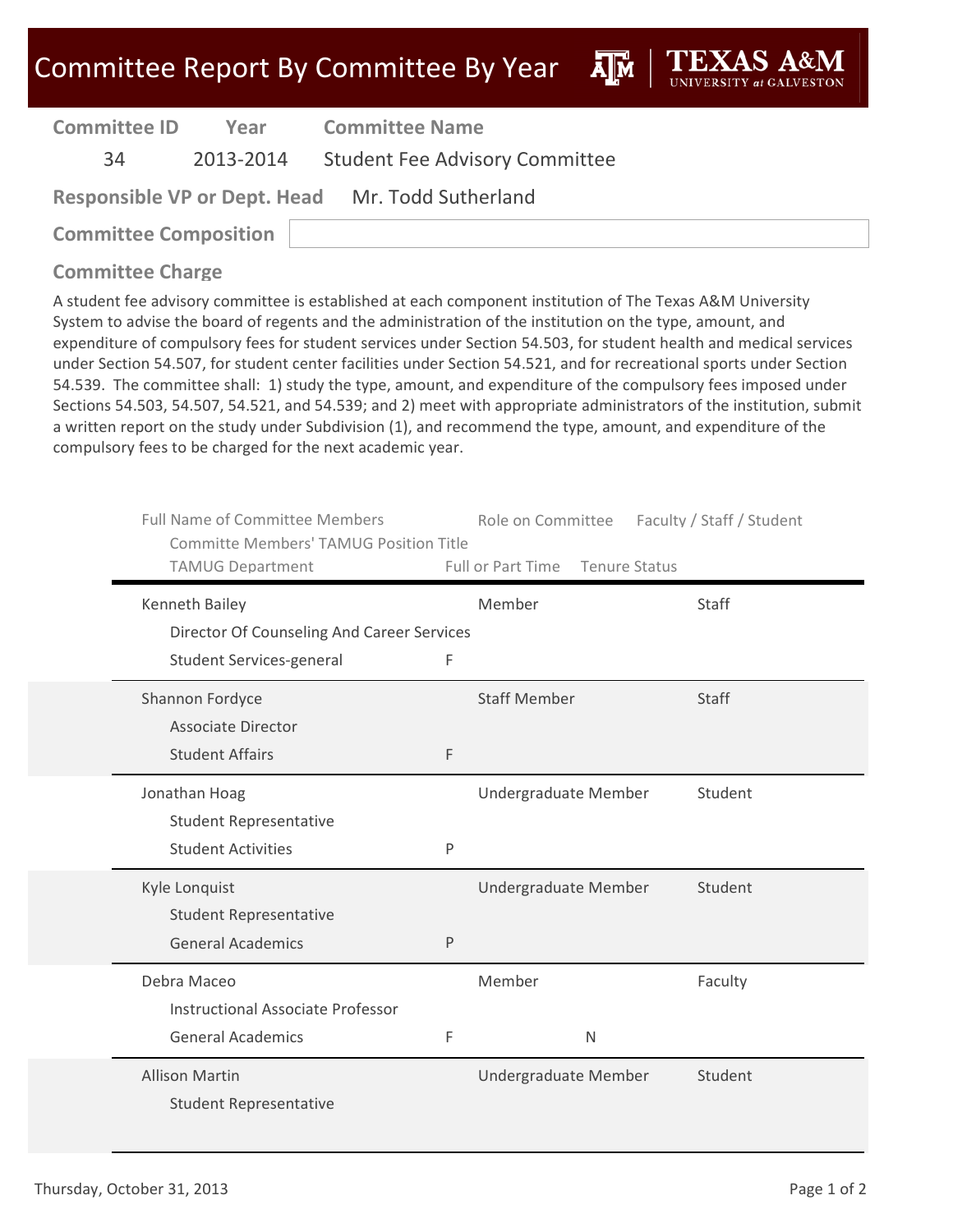| <b>Committee ID</b>          | Year      | <b>Committee Name</b>                            |
|------------------------------|-----------|--------------------------------------------------|
| 34                           | 2013-2014 | <b>Student Fee Advisory Committee</b>            |
|                              |           | Responsible VP or Dept. Head Mr. Todd Sutherland |
| <b>Committee Composition</b> |           |                                                  |
| Arrested to Alexander        |           |                                                  |

A student fee advisory committee is established at each component institution of The Texas A&M University System to advise the board of regents and the administration of the institution on the type, amount, and expenditure of compulsory fees for student services under Section 54.503, for student health and medical services under Section 54.507, for student center facilities under Section 54.521, and for recreational sports under Section 54.539. The committee shall: 1) study the type, amount, and expenditure of the compulsory fees imposed under Sections 54.503, 54.507, 54.521, and 54.539; and 2) meet with appropriate administrators of the institution, submit a written report on the study under Subdivision (1), and recommend the type, amount, and expenditure of the compulsory fees to be charged for the next academic year.

| Zachary Spadoni               |   | Undergraduate Member | Student |
|-------------------------------|---|----------------------|---------|
| <b>Student Representative</b> |   |                      |         |
|                               |   |                      |         |
| Katherine Stclair             |   | Member               | Student |
|                               |   |                      |         |
| <b>Student Representative</b> |   |                      |         |
| <b>Marine Biology</b>         | P | N                    |         |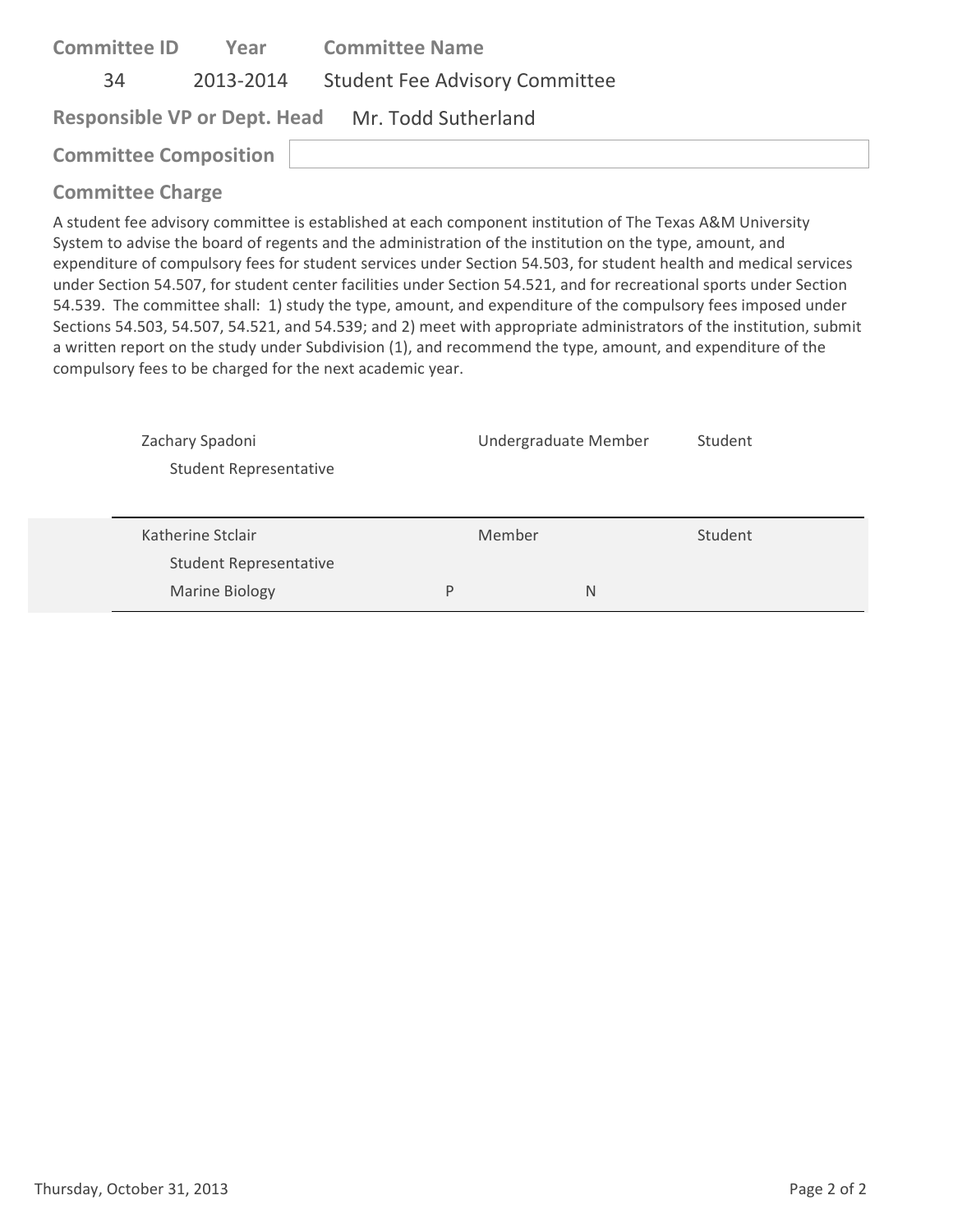ДÑ

| <b>Committee ID</b> | Year      | <b>Committee Name</b>                      |
|---------------------|-----------|--------------------------------------------|
| 48.                 | 2013-2014 | <b>Student Fee Review Committee</b>        |
|                     |           | Responsible VP or Dept. Head Ms. Susan Lee |

**Committee Composition**

### **Committee Charge**

The Student Fee Review Committee advises the President through the Vice President for Finance on the financial resources that will be generated by Student fees and the impact of these fees to our students. You will be charged with reviewing all student fee increase requests submitted for FY2014 and serving will entail your attendance at three to four meetings which should be completed by the end of November 2012.

| <b>Full Name of Committee Members</b><br><b>Committe Members' TAMUG Position Title</b><br><b>TAMUG Department</b> |             | Role on Committee<br>Full or Part Time | Tenure Status | Faculty / Staff / Student |
|-------------------------------------------------------------------------------------------------------------------|-------------|----------------------------------------|---------------|---------------------------|
| Janetta Baldwin                                                                                                   |             | <b>Faculty Member</b>                  |               | Faculty                   |
| <b>Instructional Associate Professor</b><br><b>General Academics</b>                                              | F           |                                        | N             |                           |
| <b>Mary Ferris</b><br>Financial Manager - University                                                              |             | <b>Staff Member</b>                    |               | <b>Staff</b>              |
| <b>Payroll Services</b>                                                                                           | $\mathsf F$ |                                        |               |                           |
| Donna Lang<br>Vice President For Academic Affairs                                                                 |             | <b>Staff Member</b>                    |               | <b>Staff</b>              |
| <b>Admissions And Records Office</b>                                                                              | $\mathsf F$ |                                        | $\mathsf{N}$  |                           |
| Patrick Louchouarn<br>Professor And Head                                                                          |             | <b>Faculty Member</b>                  |               | Faculty                   |
| <b>Marine Sciences</b>                                                                                            | F           |                                        | Y             |                           |
| Richard Mallahan<br>Deputy Superintendent And Chief Of Staff                                                      |             | <b>Staff Member</b>                    |               | Staff                     |
| <b>Ship Operations</b>                                                                                            | F           |                                        |               |                           |
| Anthony Martinez<br><b>University Police Chief</b>                                                                |             | <b>Staff Member</b>                    |               | Staff                     |
| <b>Physical Plant Campus Security</b>                                                                             | F           |                                        |               |                           |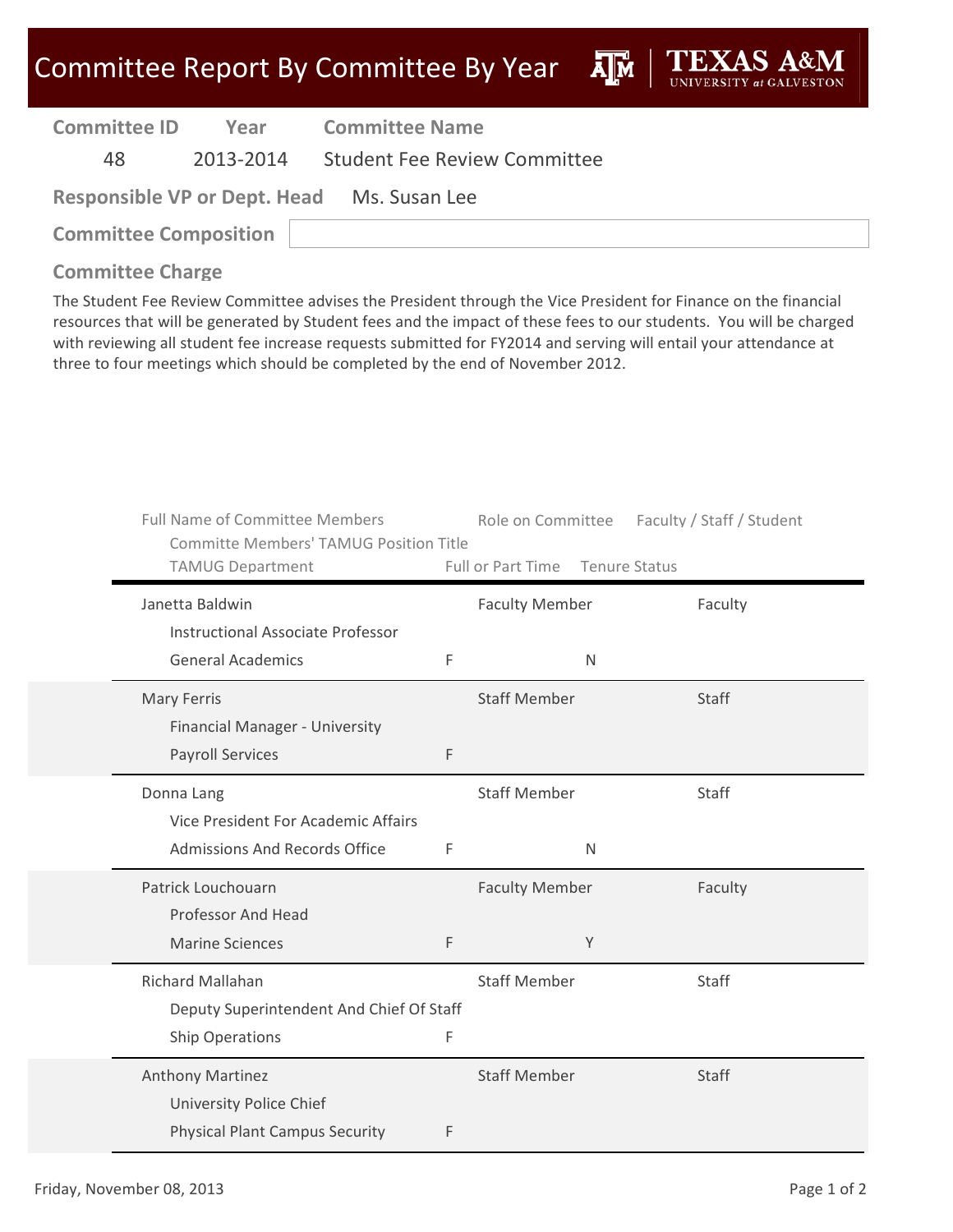| <b>Committee ID</b>                        | Year      | <b>Committee Name</b>        |  |  |  |
|--------------------------------------------|-----------|------------------------------|--|--|--|
| 48                                         | 2013-2014 | Student Fee Review Committee |  |  |  |
| Responsible VP or Dept. Head Ms. Susan Lee |           |                              |  |  |  |
| <b>Committee Composition</b>               |           |                              |  |  |  |

The Student Fee Review Committee advises the President through the Vice President for Finance on the financial resources that will be generated by Student fees and the impact of these fees to our students. You will be charged with reviewing all student fee increase requests submitted for FY2014 and serving will entail your attendance at three to four meetings which should be completed by the end of November 2012.

| <b>Charles Mcclain</b>                       |   | <b>Staff Member</b>   | Staff        |
|----------------------------------------------|---|-----------------------|--------------|
| Special Advisor To The President - Galveston |   |                       |              |
| Campus Dean's Office                         | F |                       |              |
| Joan Mileski                                 |   | <b>Faculty Member</b> | Faculty      |
| <b>Associate Professor</b>                   |   |                       |              |
| Maritime Administration                      | F | Υ                     |              |
| Doralee Rogers                               |   | <b>Staff Member</b>   | Staff        |
| Assistant Financial Manager - University     |   |                       |              |
| <b>Finance And Budgeting</b>                 | F |                       |              |
| <b>Grant Shallenberger</b>                   |   | <b>Staff Member</b>   | <b>Staff</b> |
| <b>Associate Vice President</b>              |   |                       |              |
| <b>Student Affairs</b>                       | F | $\mathsf{N}$          |              |
| <b>Todd Sutherland</b>                       |   | <b>Staff Member</b>   | <b>Staff</b> |
| <b>Assistant Vice President</b>              |   |                       |              |
| <b>Campus Dean's Office</b>                  | F |                       |              |
| Paige West                                   |   | Undergraduate Member  | Student      |
| <b>Student Representative</b>                |   |                       |              |
| <b>Student Activities</b>                    | P |                       |              |
| Robert Wright                                |   | <b>Staff Member</b>   | <b>Staff</b> |
| <b>Executive Director</b>                    |   |                       |              |
| <b>Campus Dean's Office</b>                  | F | $\mathsf{N}$          |              |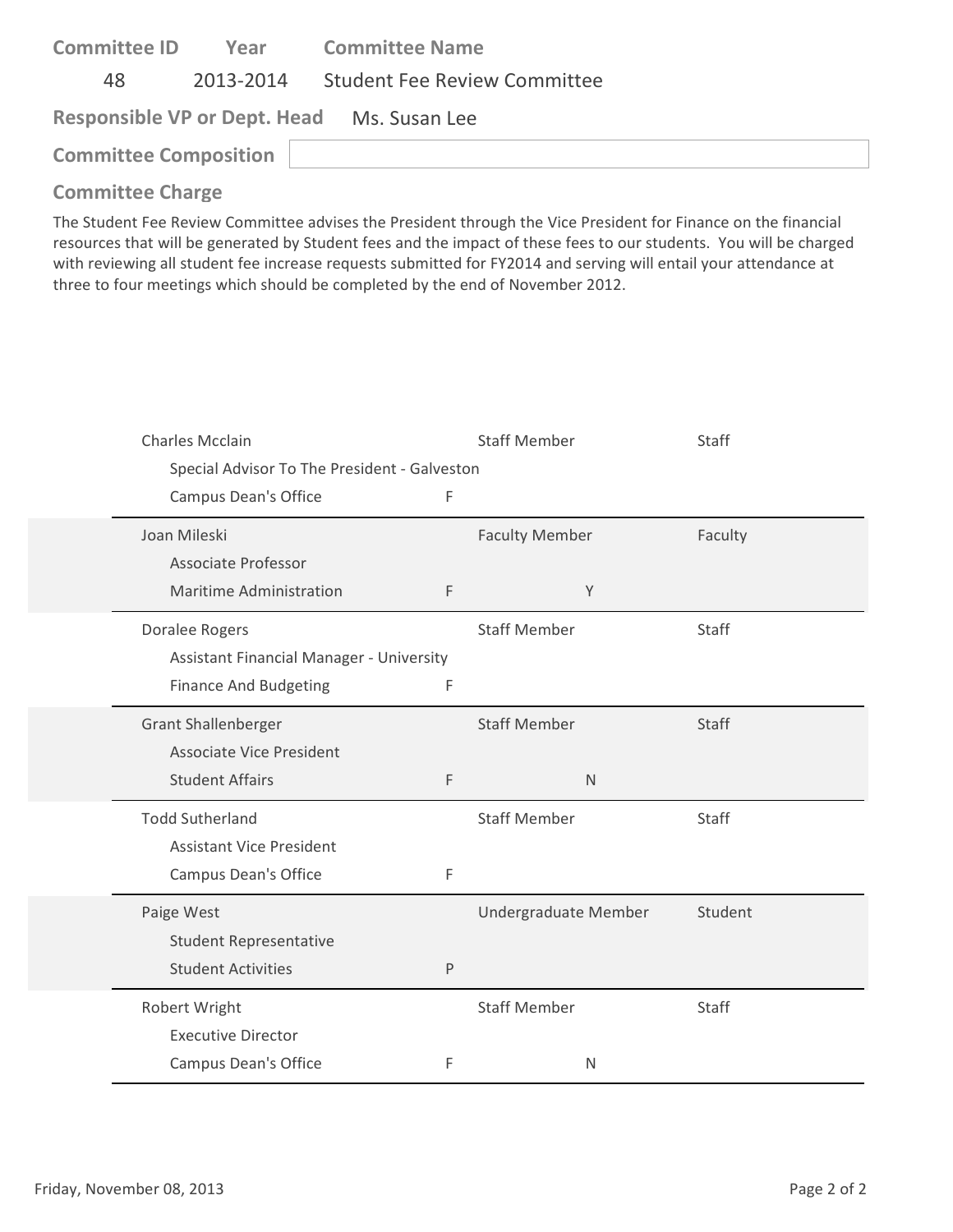| <b>Committee ID</b>                        | Year      | <b>Committee Name</b>                   |  |  |  |
|--------------------------------------------|-----------|-----------------------------------------|--|--|--|
| 43                                         | 2013-2014 | <b>Student Fiscal Appeals Committee</b> |  |  |  |
| Responsible VP or Dept. Head Ms. Susan Lee |           |                                         |  |  |  |
| <b>Committee Composition</b>               |           |                                         |  |  |  |

#### **Committee Charge**

The student fiscal appeals panel serves as the process for students to appeal and ask exemption of fiscal situations pertaining to Texas A&M University. The committee will gather up to twice a semester to hear and discuss appeals by students pertaining to tuition, fees, and financial aid.

| <b>Full Name of Committee Members</b><br><b>Committe Members' TAMUG Position Title</b><br><b>TAMUG Department</b> |   | Role on Committee<br>Full or Part Time<br>Tenure Status | Faculty / Staff / Student |
|-------------------------------------------------------------------------------------------------------------------|---|---------------------------------------------------------|---------------------------|
| Amber Booth<br><b>Associate Director</b>                                                                          |   | <b>Staff Member</b>                                     | Staff                     |
| <b>Admissions And Records Office</b>                                                                              | F |                                                         |                           |
| <b>Gerard Coleman</b><br><b>Instructional Assistant Professor</b>                                                 |   | <b>Faculty Member</b>                                   | Faculty                   |
| <b>Marine Engineering</b>                                                                                         | F | $\mathsf{N}$                                            |                           |
| <b>Ricky Ertell</b><br><b>Assistant Director</b>                                                                  |   | <b>Staff Member</b>                                     | <b>Staff</b>              |
| <b>Student Health Services</b>                                                                                    | F |                                                         |                           |
| <b>Mary Ferris</b><br>Financial Manager - University                                                              |   | <b>Staff Member</b>                                     | <b>Staff</b>              |
| <b>Payroll Services</b>                                                                                           | F |                                                         |                           |
| Adelaide Pangemanan<br><b>Instructional Assistant Professor</b>                                                   |   | <b>Faculty Member</b>                                   | Faculty                   |
| <b>General Academics</b>                                                                                          | F | $\mathsf{N}$                                            |                           |
| Wen-yao Wang<br><b>Assistant Professor</b>                                                                        |   | <b>Faculty Member</b>                                   | Faculty                   |
| <b>Maritime Administration</b>                                                                                    | F | P                                                       |                           |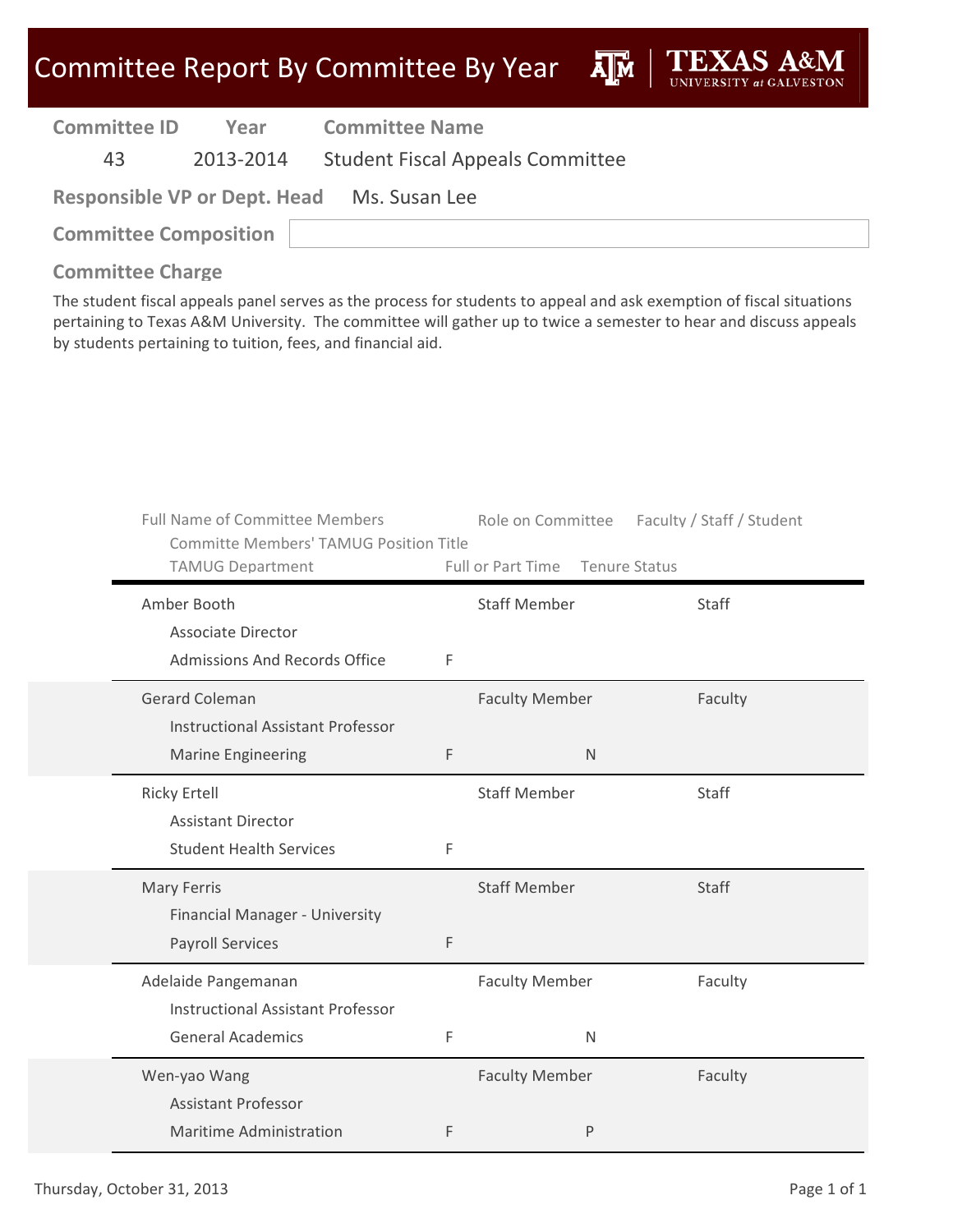|                           |                                                            | <b>Committee Report By Committee By Year</b>  |         |                                                     | Āļм                  | TEXA                      |  |
|---------------------------|------------------------------------------------------------|-----------------------------------------------|---------|-----------------------------------------------------|----------------------|---------------------------|--|
| <b>Committee ID</b><br>35 | Year<br>2013-2014                                          | <b>Committee Name</b>                         |         | <b>Student Government Executive Cabinet Members</b> |                      |                           |  |
|                           | <b>Responsible VP or Dept. Head</b>                        | Mr. Todd Sutherland                           |         |                                                     |                      |                           |  |
|                           | <b>Committee Composition</b>                               |                                               |         |                                                     |                      |                           |  |
| <b>Committee Charge</b>   |                                                            |                                               |         |                                                     |                      |                           |  |
|                           |                                                            |                                               |         |                                                     |                      |                           |  |
|                           |                                                            |                                               |         |                                                     |                      |                           |  |
|                           |                                                            |                                               |         |                                                     |                      |                           |  |
|                           |                                                            |                                               |         |                                                     |                      |                           |  |
|                           |                                                            |                                               |         |                                                     |                      |                           |  |
|                           |                                                            |                                               |         |                                                     |                      |                           |  |
|                           | <b>Full Name of Committee Members</b>                      |                                               |         | Role on Committee                                   |                      | Faculty / Staff / Student |  |
|                           |                                                            | <b>Committe Members' TAMUG Position Title</b> |         |                                                     |                      |                           |  |
| <b>TAMUG Department</b>   |                                                            |                                               |         | Full or Part Time                                   | <b>Tenure Status</b> |                           |  |
|                           | <b>Conner Grimes</b>                                       |                                               |         | Undergraduate Member                                |                      | Student                   |  |
|                           | <b>Student Representative</b><br><b>Student Activities</b> |                                               | $\sf P$ |                                                     |                      |                           |  |
|                           |                                                            |                                               |         |                                                     |                      |                           |  |
| Shelby Hardy              | <b>Student Representative</b>                              |                                               |         | Undergraduate Member                                |                      | Student                   |  |
|                           | <b>General Academics</b>                                   |                                               | P       |                                                     |                      |                           |  |
|                           | Jonathan Hoag                                              |                                               |         | Undergraduate Member                                |                      | Student                   |  |
|                           | <b>Student Representative</b>                              |                                               |         |                                                     |                      |                           |  |
|                           | <b>Student Activities</b>                                  |                                               | $\sf P$ |                                                     |                      |                           |  |
| Jenny Lam                 |                                                            |                                               |         | Undergraduate Member                                |                      | Student                   |  |
|                           | <b>Student Representative</b>                              |                                               |         |                                                     |                      |                           |  |
|                           | <b>Marine Biology</b>                                      |                                               | $\sf P$ |                                                     |                      |                           |  |
| David Russell             |                                                            |                                               |         | Undergraduate Member                                |                      | Student                   |  |
|                           | <b>Student Representative</b>                              |                                               |         |                                                     |                      |                           |  |
|                           |                                                            |                                               |         |                                                     |                      |                           |  |
|                           | Zachary Spadoni                                            |                                               |         | Undergraduate Member                                |                      | Student                   |  |
|                           | <b>Student Representative</b>                              |                                               |         |                                                     |                      |                           |  |
|                           |                                                            |                                               |         |                                                     |                      |                           |  |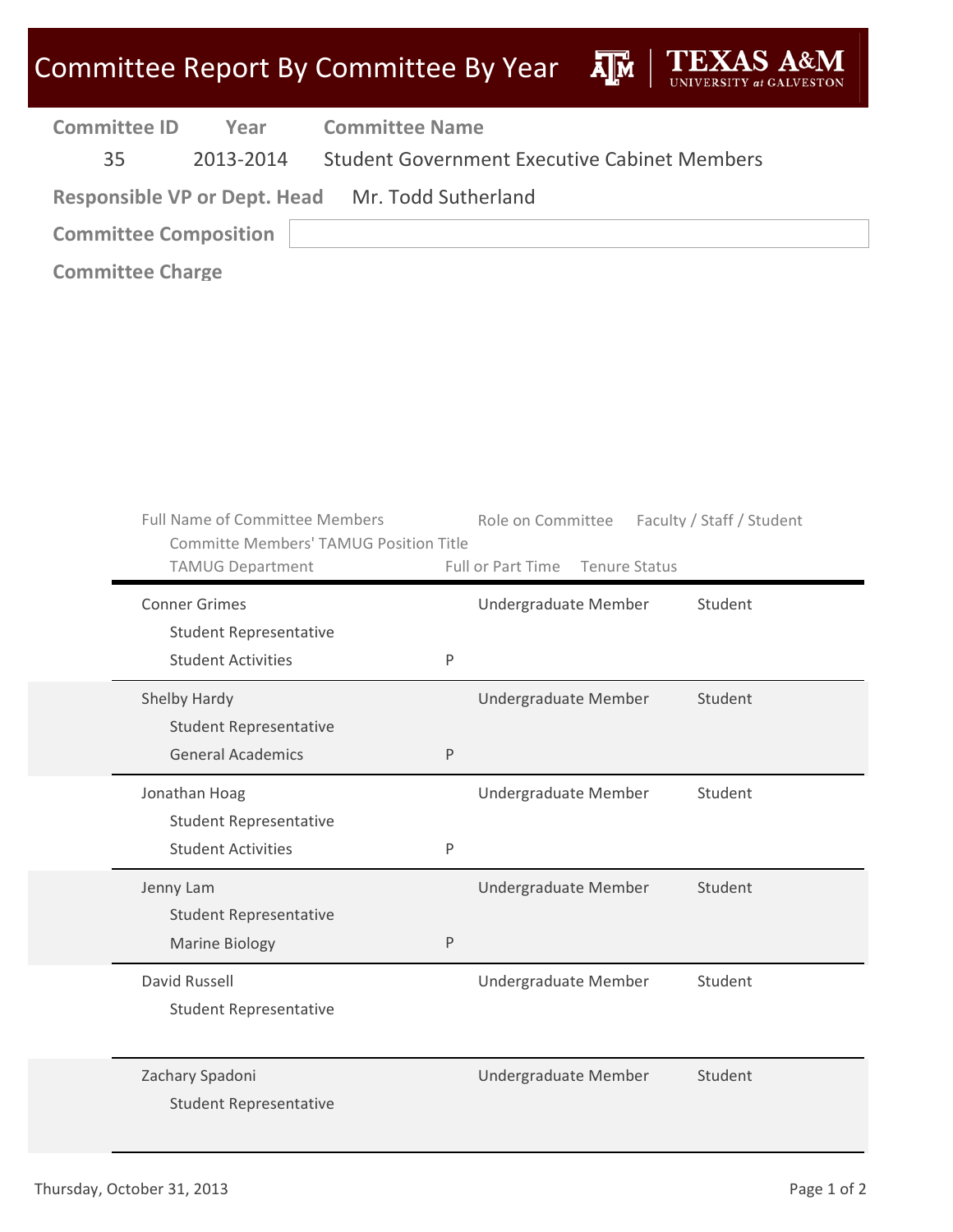| <b>Committee ID</b>                              | Year      | <b>Committee Name</b>                               |  |  |  |
|--------------------------------------------------|-----------|-----------------------------------------------------|--|--|--|
| 35                                               | 2013-2014 | <b>Student Government Executive Cabinet Members</b> |  |  |  |
| Responsible VP or Dept. Head Mr. Todd Sutherland |           |                                                     |  |  |  |
| <b>Committee Composition</b>                     |           |                                                     |  |  |  |
| <b>Committee Charge</b>                          |           |                                                     |  |  |  |

| <b>Richard Stirn</b><br><b>Student Representative</b> |   | Undergraduate Member | Student |
|-------------------------------------------------------|---|----------------------|---------|
| <b>Student Activities</b>                             | P |                      |         |
| Justin West<br><b>Student Representative</b>          |   | Undergraduate Member | Student |
| Paige West<br><b>Student Representative</b>           |   | Undergraduate Member | Student |
| <b>Student Activities</b>                             | P |                      |         |

 $\overline{\phantom{0}}$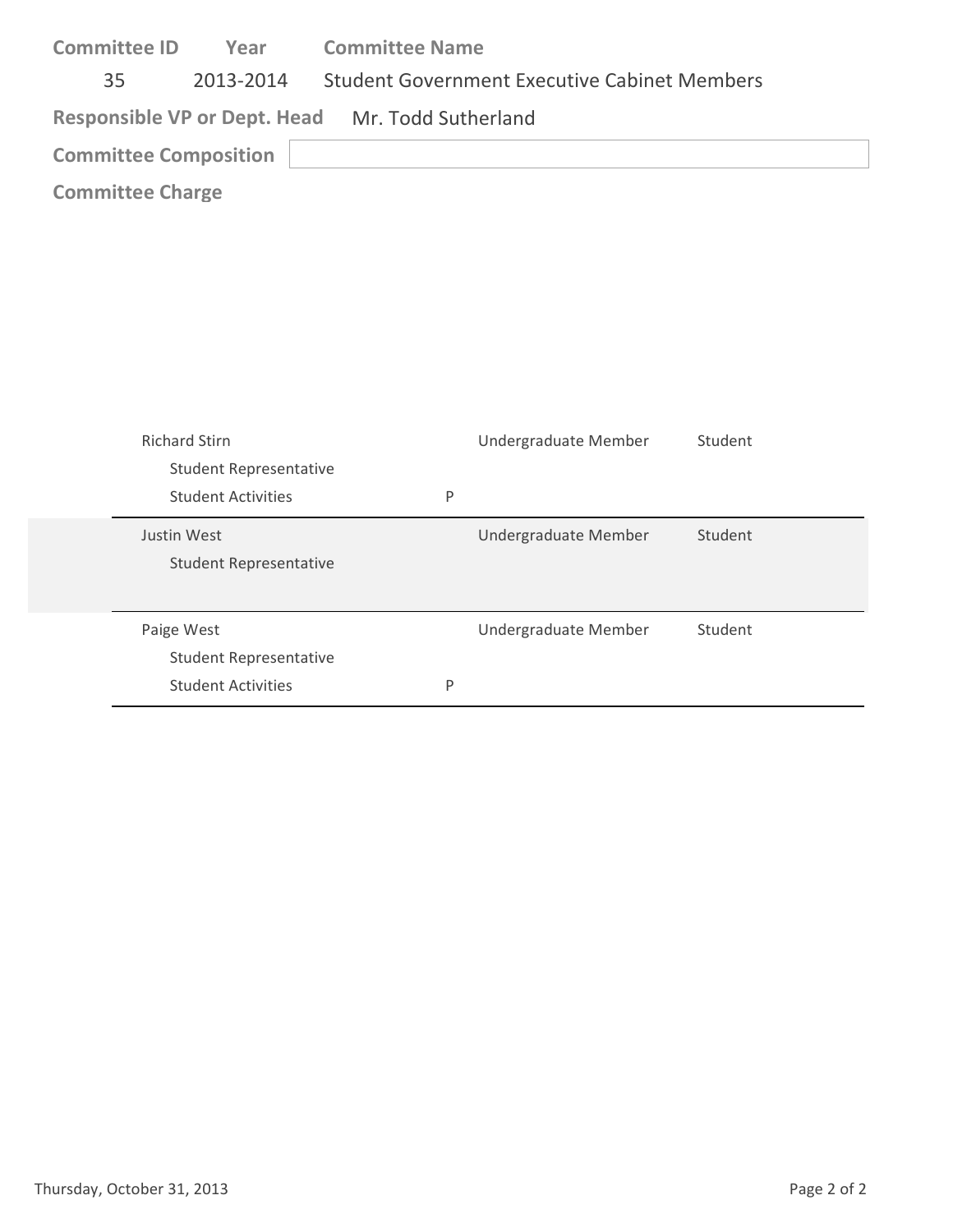# Committee Report By Committee By Year AM TEXAS A&M

| <b>Committee ID</b><br>Year                                                                         | <b>Committee Name</b>                        |                     |                      |                                                      |  |
|-----------------------------------------------------------------------------------------------------|----------------------------------------------|---------------------|----------------------|------------------------------------------------------|--|
| 2013-2014<br>37                                                                                     |                                              |                     |                      | <b>Substance Abuse Prevention Advisory Committee</b> |  |
| <b>Responsible VP or Dept. Head</b>                                                                 |                                              | Mr. Todd Sutherland |                      |                                                      |  |
| <b>Committee Composition</b>                                                                        |                                              |                     |                      |                                                      |  |
| <b>Committee Charge</b>                                                                             |                                              |                     |                      |                                                      |  |
| Advise the Campus Executive Team on campus procedures to prevent substance abuse through education, |                                              |                     |                      |                                                      |  |
| assistance and enforcement.                                                                         |                                              |                     |                      |                                                      |  |
|                                                                                                     |                                              |                     |                      |                                                      |  |
|                                                                                                     |                                              |                     |                      |                                                      |  |
|                                                                                                     |                                              |                     |                      |                                                      |  |
|                                                                                                     |                                              |                     |                      |                                                      |  |
| <b>Full Name of Committee Members</b>                                                               |                                              |                     | Role on Committee    | Faculty / Staff / Student                            |  |
| <b>Committe Members' TAMUG Position Title</b>                                                       |                                              |                     |                      |                                                      |  |
| <b>TAMUG Department</b>                                                                             |                                              | Full or Part Time   | <b>Tenure Status</b> |                                                      |  |
| Kenneth Bailey                                                                                      |                                              | Chair               |                      | Staff                                                |  |
| <b>Student Services-general</b>                                                                     | Director Of Counseling And Career Services   | F                   |                      |                                                      |  |
|                                                                                                     |                                              |                     |                      |                                                      |  |
|                                                                                                     |                                              |                     |                      |                                                      |  |
| Janetta Baldwin                                                                                     |                                              | Member              |                      | Faculty                                              |  |
| <b>General Academics</b>                                                                            | <b>Instructional Associate Professor</b>     | F                   | N                    |                                                      |  |
|                                                                                                     |                                              |                     |                      |                                                      |  |
| Jeffrey Boyer                                                                                       | <b>Executive Director Of Human Resources</b> | Member              |                      | Staff                                                |  |
| Vp Of Administration                                                                                |                                              | F                   |                      |                                                      |  |
| Jasmine Briggs                                                                                      |                                              | <b>Staff Member</b> |                      | Staff                                                |  |
|                                                                                                     | Student Development Specialist Ii            |                     |                      |                                                      |  |
| <b>Student Activities</b>                                                                           |                                              | F                   |                      |                                                      |  |
| David Lawhon                                                                                        |                                              | Member              |                      | Faculty                                              |  |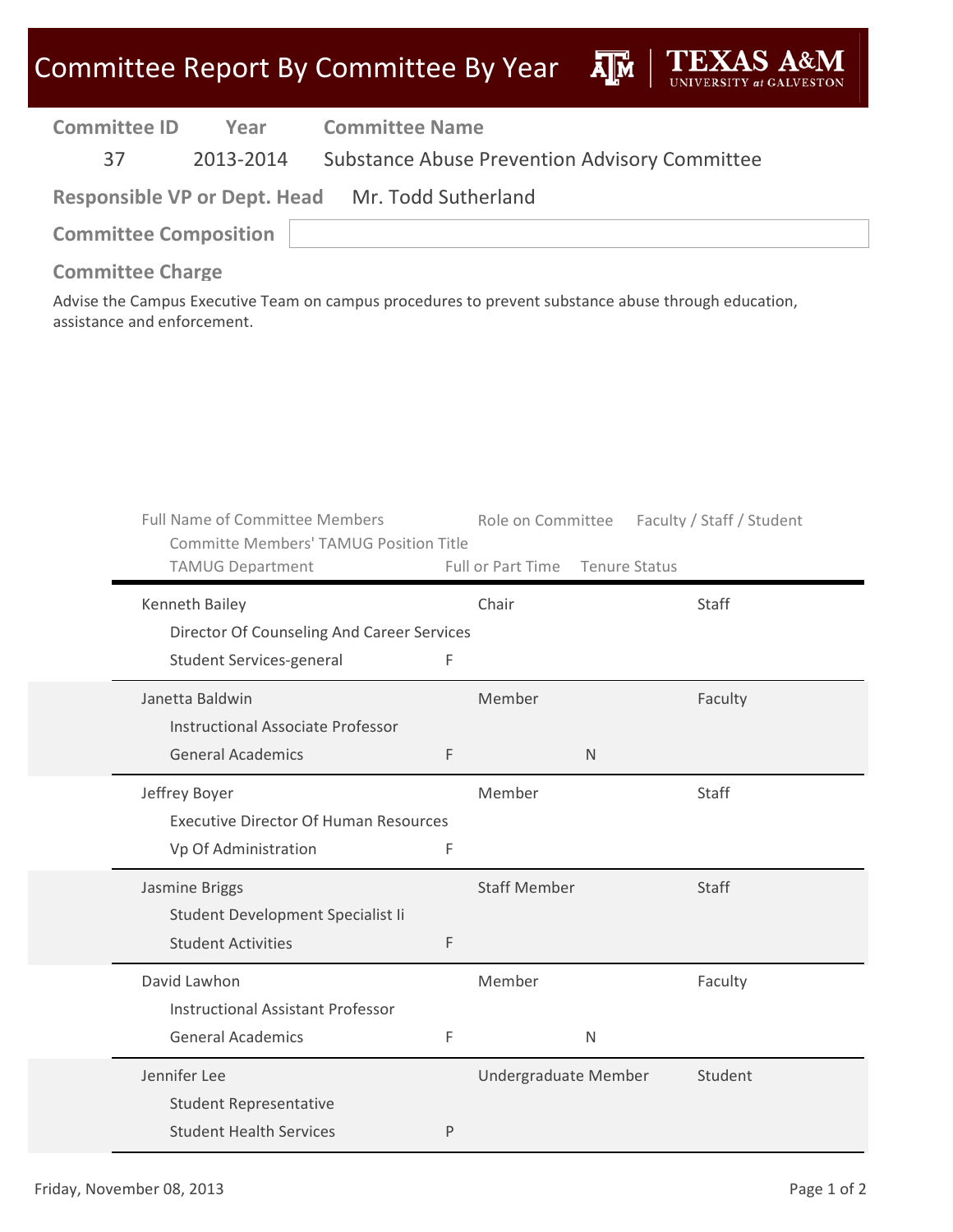| <b>Committee ID</b>                              | Year      | <b>Committee Name</b>                                |  |  |  |
|--------------------------------------------------|-----------|------------------------------------------------------|--|--|--|
| 37                                               | 2013-2014 | <b>Substance Abuse Prevention Advisory Committee</b> |  |  |  |
| Responsible VP or Dept. Head Mr. Todd Sutherland |           |                                                      |  |  |  |
| <b>Committee Composition</b>                     |           |                                                      |  |  |  |
| <b>Committee Charge</b>                          |           |                                                      |  |  |  |

Advise the Campus Executive Team on campus procedures to prevent substance abuse through education, assistance and enforcement.

| Richard Mallahan<br>Deputy Superintendent And Chief Of Staff                 |   | Member               | Staff   |
|------------------------------------------------------------------------------|---|----------------------|---------|
| Ship Operations                                                              | F |                      |         |
| Anthony Martinez<br>University Police Chief                                  |   | Member               | Staff   |
| <b>Physical Plant Campus Security</b>                                        | F |                      |         |
| Leticia Slabaugh<br><b>Instructional Assistant Professor</b>                 |   | Member               | Faculty |
| <b>General Academics</b>                                                     | F | N                    |         |
| <b>Todd Sutherland</b><br><b>Assistant Vice President</b>                    |   | Member               | Staff   |
| Campus Dean's Office                                                         | F |                      |         |
| Jason Way<br><b>Student Representative</b><br><b>Student Health Services</b> | P | Undergraduate Member | Student |
|                                                                              |   |                      |         |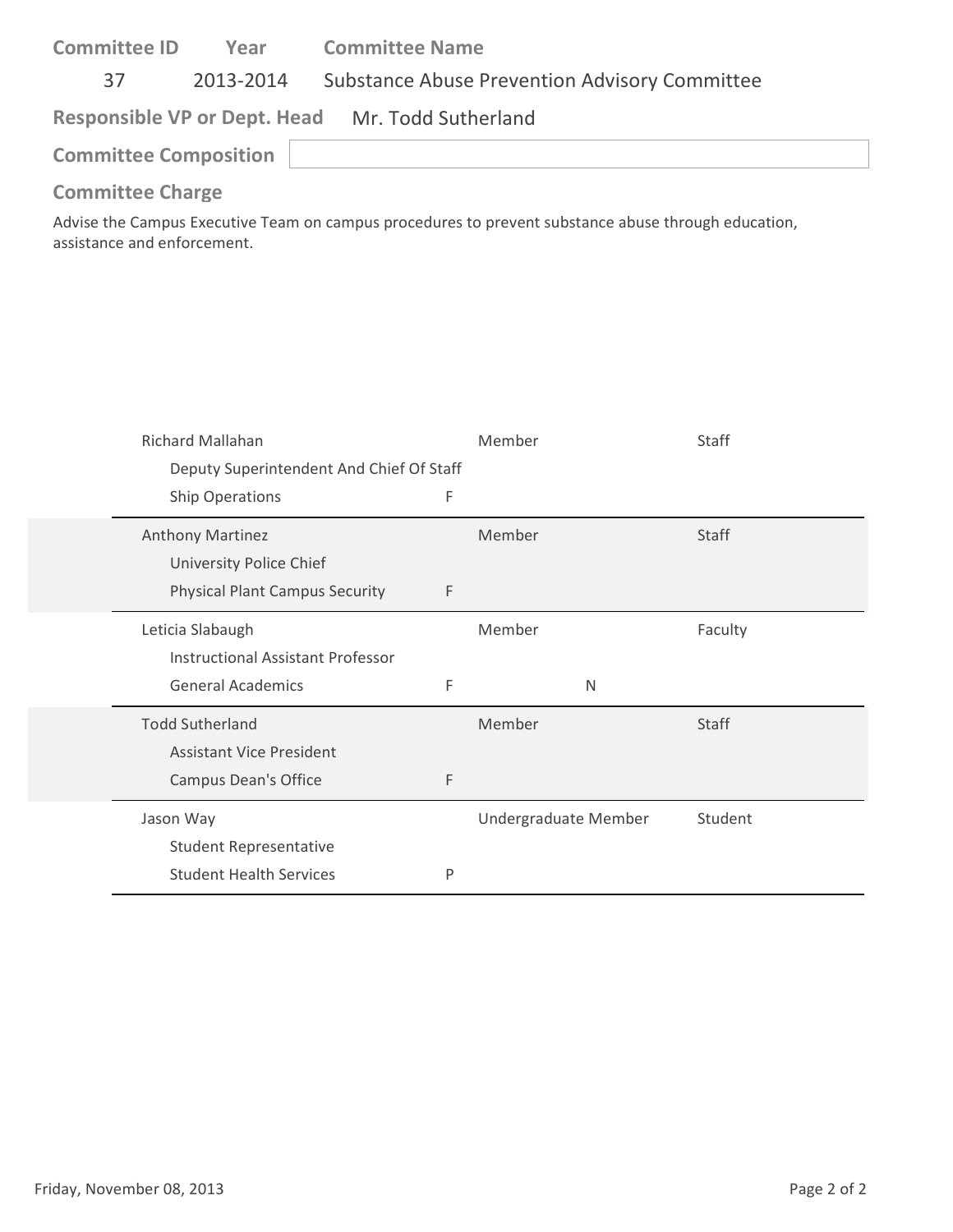ĀĪм

| <b>Committee ID</b>                         | Year | <b>Committee Name</b>                           |  |  |  |  |
|---------------------------------------------|------|-------------------------------------------------|--|--|--|--|
| 45                                          |      | 2013-2014 TAMUG Ethics and Compliance Committee |  |  |  |  |
| Responsible VP or Dept. Head RADM Bob Smith |      |                                                 |  |  |  |  |
| <b>Committee Composition</b>                |      |                                                 |  |  |  |  |

#### **Committee Charge**

Each member of the TAMUS shall be responsible for establishing an organizational culture that encourages ethical conduct and compliance with its legal obligations. Each member shall be responsible for complying with all applicable federal and state laws. Each member shall be responsible for meeting and complying with any reporting requirements required by law. This regulation is required to ensure that all members set up an infrastructure to systematically identify and address risks so that faculty and staff are aware of their ethical and compliance responsibilities.

| <b>Full Name of Committee Members</b><br><b>Committe Members' TAMUG Position Title</b> |   | Role on Committee     | Faculty / Staff / Student |
|----------------------------------------------------------------------------------------|---|-----------------------|---------------------------|
| TAMUG Department                                                                       |   | Full or Part Time     | Tenure Status             |
| Will Heidel                                                                            |   | <b>Staff Member</b>   | Staff                     |
| Director                                                                               |   |                       |                           |
| <b>Facility Services</b>                                                               | F |                       |                           |
| <b>Tammy Holliday</b>                                                                  |   | <b>Staff Member</b>   | Staff                     |
| <b>Associate Vice President</b>                                                        |   |                       |                           |
| Research Management                                                                    | F | N                     |                           |
| John Kovacevich                                                                        |   | <b>Staff Member</b>   | Staff                     |
| Director, Information Services                                                         |   |                       |                           |
| Assoc. Campus Dean - Academics                                                         | F | $\mathsf{N}$          |                           |
| Donna Lang                                                                             |   | <b>Staff Member</b>   | Staff                     |
| Vice President For Academic Affairs                                                    |   |                       |                           |
| Admissions And Records Office                                                          | F | $\mathsf{N}$          |                           |
| Susan Lee                                                                              |   | <b>Staff Member</b>   | Staff                     |
| Vice President For Finance                                                             |   |                       |                           |
| Campus Dean's Office                                                                   | F |                       |                           |
| Patrick Louchouarn                                                                     |   | <b>Faculty Member</b> | Faculty                   |
| Professor And Head                                                                     |   |                       |                           |
| <b>Marine Sciences</b>                                                                 | F | Υ                     |                           |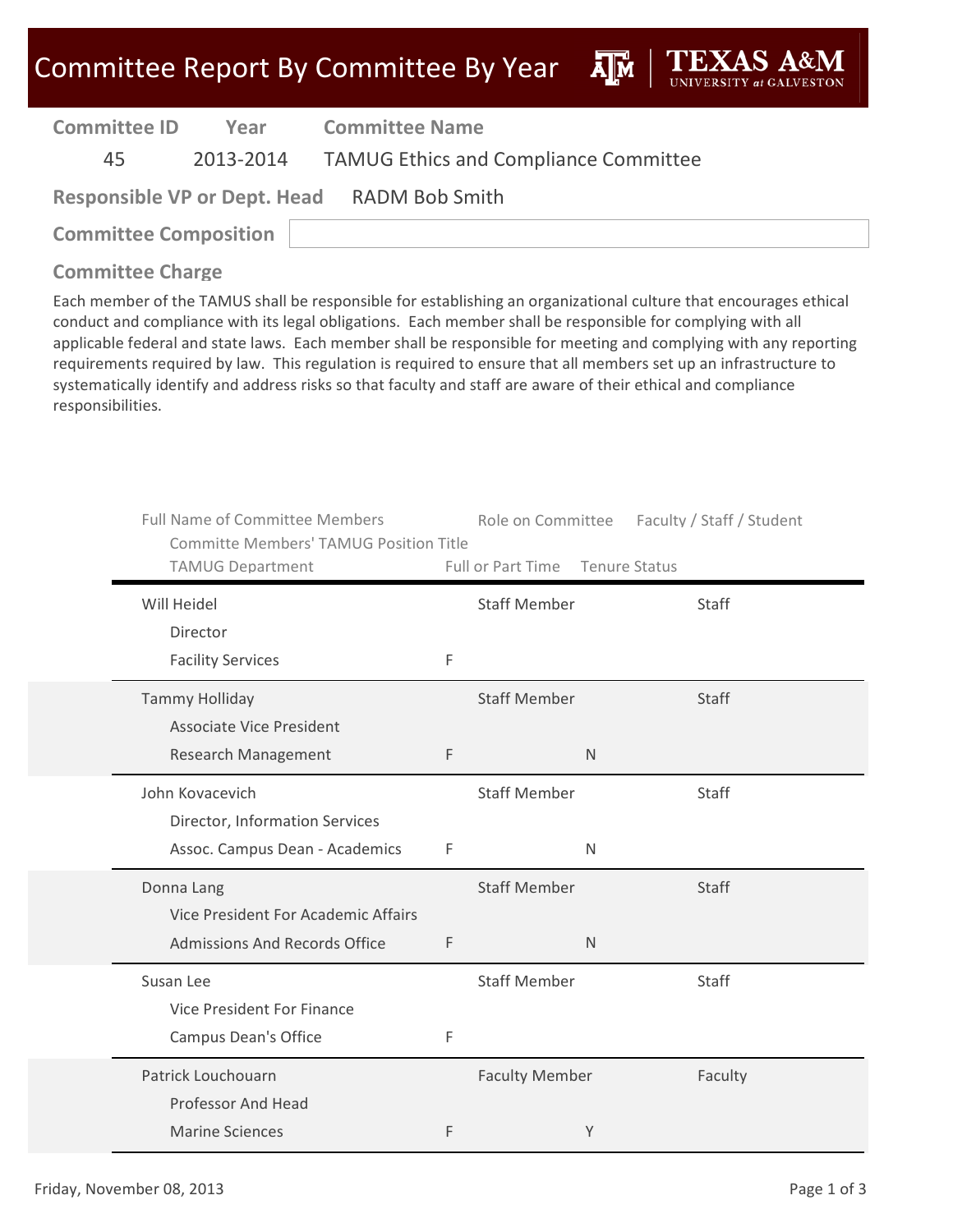| <b>Committee ID</b>                         | Year | <b>Committee Name</b>                           |  |  |  |
|---------------------------------------------|------|-------------------------------------------------|--|--|--|
| 45                                          |      | 2013-2014 TAMUG Ethics and Compliance Committee |  |  |  |
| Responsible VP or Dept. Head RADM Bob Smith |      |                                                 |  |  |  |
| <b>Committee Composition</b>                |      |                                                 |  |  |  |
|                                             |      |                                                 |  |  |  |

Each member of the TAMUS shall be responsible for establishing an organizational culture that encourages ethical conduct and compliance with its legal obligations. Each member shall be responsible for complying with all applicable federal and state laws. Each member shall be responsible for meeting and complying with any reporting requirements required by law. This regulation is required to ensure that all members set up an infrastructure to systematically identify and address risks so that faculty and staff are aware of their ethical and compliance responsibilities.

| Richard Mallahan<br>Deputy Superintendent And Chief Of Staff |             | <b>Staff Member</b>   | Staff        |
|--------------------------------------------------------------|-------------|-----------------------|--------------|
| <b>Ship Operations</b>                                       | F           |                       |              |
| <b>Anthony Martinez</b>                                      |             | <b>Staff Member</b>   | Staff        |
| University Police Chief                                      |             |                       |              |
| <b>Physical Plant Campus Security</b>                        | F           |                       |              |
| <b>Charles Mcclain</b>                                       |             | <b>Staff Member</b>   | <b>Staff</b> |
| Special Advisor To The President - Galveston                 |             |                       |              |
| <b>Campus Dean's Office</b>                                  | F           |                       |              |
| <b>Traci Morris</b>                                          |             | <b>Staff Member</b>   | <b>Staff</b> |
| <b>Business Coordinator lii</b>                              |             |                       |              |
| Campus Dean's Office                                         | F           |                       |              |
| <b>Allan Post</b>                                            |             | <b>Staff Member</b>   | Staff        |
| <b>Director Of Waterfront Operations</b>                     |             |                       |              |
| <b>Campus Dean's Office</b>                                  | F           |                       |              |
| <b>Scott Putty</b>                                           |             | <b>Faculty Member</b> | Faculty      |
| Lecturer                                                     |             |                       |              |
| <b>Ship Operations</b>                                       | $\mathsf F$ |                       |              |
| Antonietta Quigg                                             |             | <b>Faculty Member</b> | Faculty      |
| <b>Associate Vice President</b>                              |             |                       |              |
| Marine Biology                                               | F           | Υ                     |              |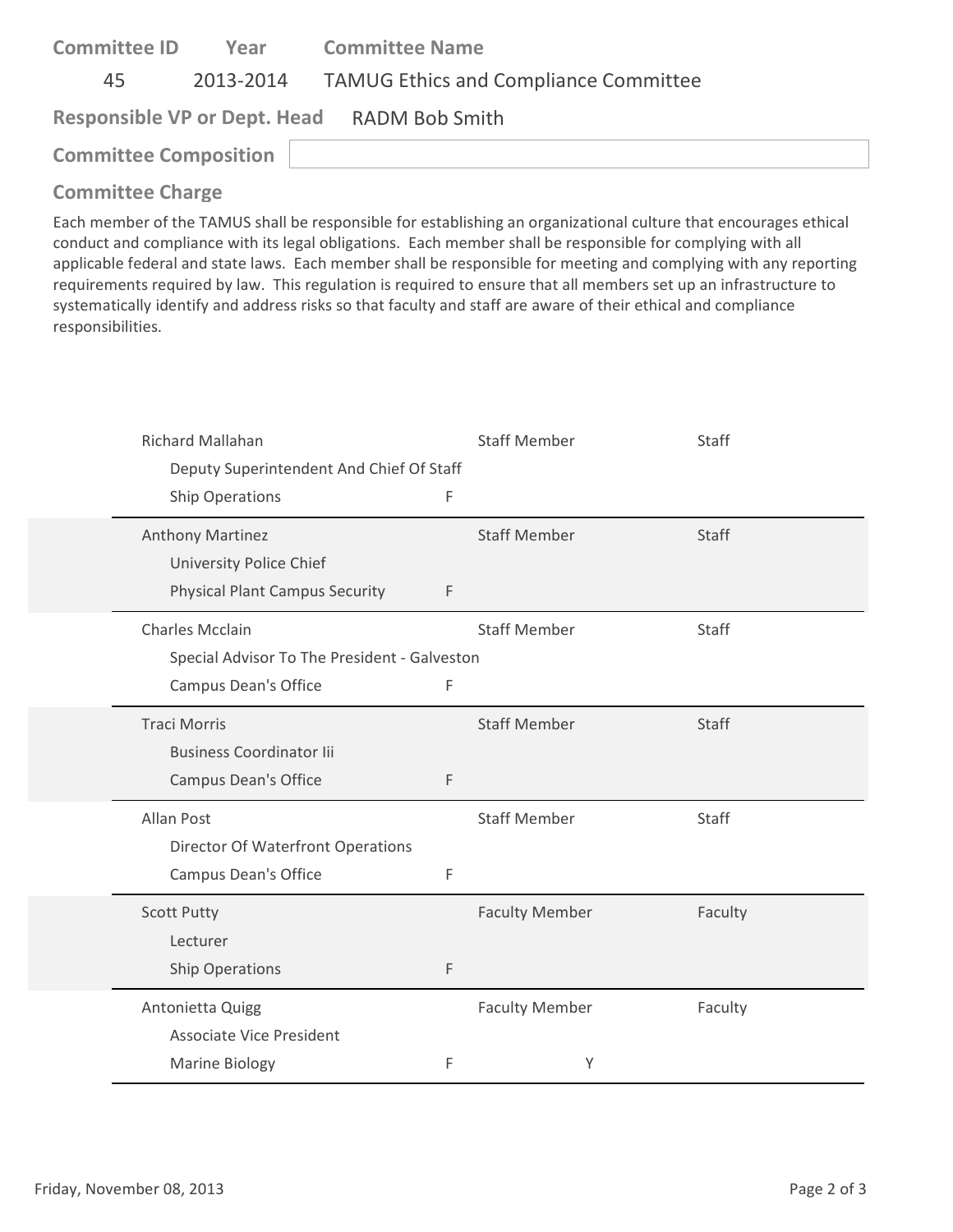| <b>Committee ID</b>          | Year      | <b>Committee Name</b>                        |
|------------------------------|-----------|----------------------------------------------|
| 45                           | 2013-2014 | <b>TAMUG Ethics and Compliance Committee</b> |
|                              |           | Responsible VP or Dept. Head RADM Bob Smith  |
| <b>Committee Composition</b> |           |                                              |
|                              |           |                                              |

Each member of the TAMUS shall be responsible for establishing an organizational culture that encourages ethical conduct and compliance with its legal obligations. Each member shall be responsible for complying with all applicable federal and state laws. Each member shall be responsible for meeting and complying with any reporting requirements required by law. This regulation is required to ensure that all members set up an infrastructure to systematically identify and address risks so that faculty and staff are aware of their ethical and compliance responsibilities.

| <b>Grant Shallenberger</b>                       |   | <b>Staff Member</b> |              | <b>Staff</b> |
|--------------------------------------------------|---|---------------------|--------------|--------------|
| Associate Vice President                         |   |                     |              |              |
| <b>Student Affairs</b>                           | F |                     | $\mathsf{N}$ |              |
| Robert Smith                                     |   | Chair               |              | Staff        |
| Chief Exec Officer, Tamug & Vice President, Tamu |   |                     |              |              |
| Campus Dean's Office                             | F |                     |              |              |
| <b>Todd Sutherland</b>                           |   | <b>Staff Member</b> |              | <b>Staff</b> |
| <b>Assistant Vice President</b>                  |   |                     |              |              |
| Campus Dean's Office                             | F |                     |              |              |
| David Watson                                     |   | <b>Staff Member</b> |              | Staff        |
| Safety Coordinator                               |   |                     |              |              |
| Vp Of Administration                             | F |                     |              |              |
| Robert Wright                                    |   | <b>Staff Member</b> |              | <b>Staff</b> |
| <b>Executive Director</b>                        |   |                     |              |              |
| Campus Dean's Office                             | F |                     | N            |              |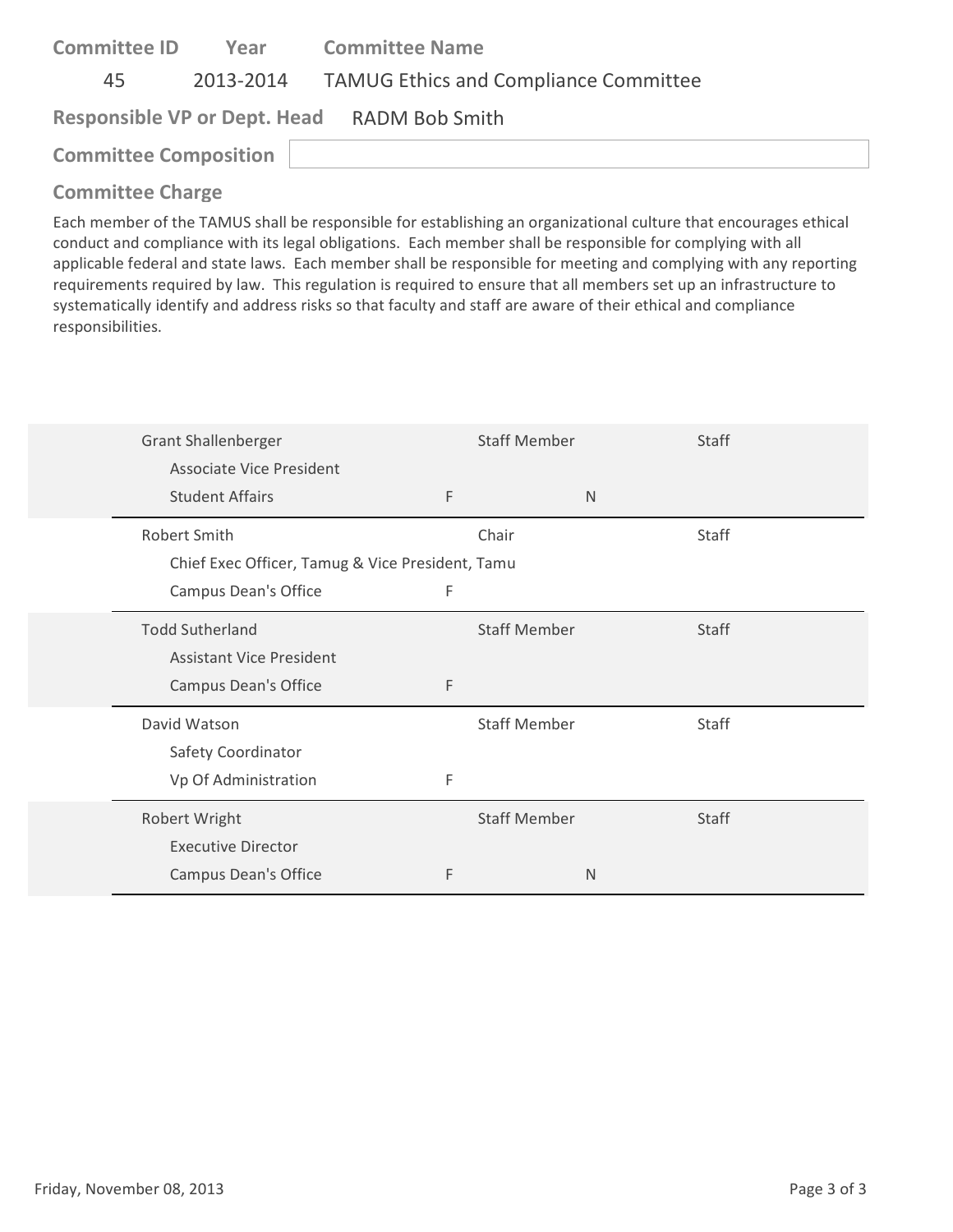

| <b>Committee ID</b>                                 | Year | <b>Committee Name</b>                                      |  |  |
|-----------------------------------------------------|------|------------------------------------------------------------|--|--|
| 49.                                                 |      | 2013-2014 TAMUG Faculty Development Leave Review Committee |  |  |
| Responsible VP or Dept. Head Dr. Patrick Louchouarn |      |                                                            |  |  |
| <b>Committee Composition</b>                        |      |                                                            |  |  |

#### **Committee Charge**

The Committee's purpose is to review individual submitted proposals once approved by their departments and make recommendations to the VPAA for endorsement for TAMUG's two FDL college submission spots. The committee term will be for one academic cycle, starting in the fall. The Chair of the committee will be listed with TAMU as our College FDL Representative.

| <b>Full Name of Committee Members</b><br><b>Committe Members' TAMUG Position Title</b><br><b>TAMUG Department</b> |   | Full or Part Time     | Role on Committee Faculty / Staff / Student<br><b>Tenure Status</b> |
|-------------------------------------------------------------------------------------------------------------------|---|-----------------------|---------------------------------------------------------------------|
| Glenn Jones                                                                                                       |   | <b>Faculty Member</b> | Faculty                                                             |
| Professor                                                                                                         |   |                       |                                                                     |
| <b>Marine Sciences</b>                                                                                            | F | Y                     |                                                                     |
| Thomas Linton                                                                                                     |   | Chair                 | Faculty                                                             |
| <b>Instructional Assistant Professor</b>                                                                          |   |                       |                                                                     |
| <b>Marine Sciences</b>                                                                                            | P | N                     |                                                                     |
| <b>Gilbert Rowe</b>                                                                                               |   | <b>Faculty Member</b> | Faculty                                                             |
| Professor                                                                                                         |   |                       |                                                                     |
| Assoc. Campus Dean - Academics                                                                                    | F | Υ                     |                                                                     |
| Daniel Traber                                                                                                     |   | <b>Faculty Member</b> | Faculty                                                             |
| Associate Professor                                                                                               |   |                       |                                                                     |
| <b>General Academics</b>                                                                                          | F | Y                     |                                                                     |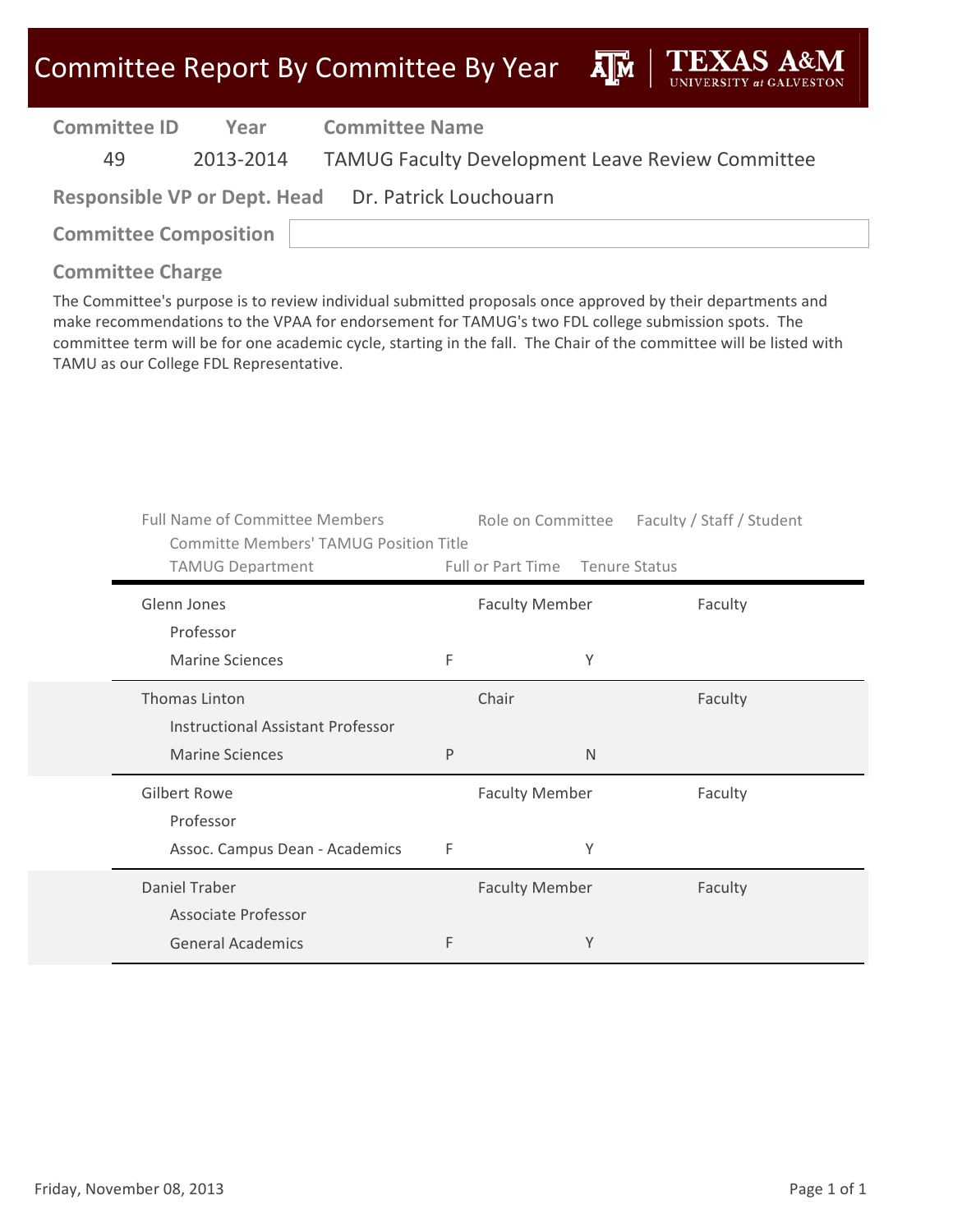**A**<sup>M</sup>

| <b>Committee ID</b>                                 | Year      | <b>Committee Name</b>                                  |  |  |  |
|-----------------------------------------------------|-----------|--------------------------------------------------------|--|--|--|
| 39                                                  | 2013-2014 | <b>TAMUG Joint Admission Medical Program Committee</b> |  |  |  |
| Responsible VP or Dept. Head Dr. Patrick Louchouarn |           |                                                        |  |  |  |
| <b>Committee Composition</b>                        |           |                                                        |  |  |  |

#### **Committee Charge**

The Committee is responsible for general oversight of the Joint Admission Medical Program (JAMP) including recruiting & promotion, scholarship selection, student mentoring, financial management, and program content. The committee will maintain communication and compliance with the JAMP program office through the Director of the Academic Enhancement Office.

| <b>Full Name of Committee Members</b><br><b>Committe Members' TAMUG Position Title</b> |                                 |   | Role on Committee Faculty / Staff / Student |
|----------------------------------------------------------------------------------------|---------------------------------|---|---------------------------------------------|
| <b>TAMUG Department</b>                                                                | Full or Part Time Tenure Status |   |                                             |
| Susan Knock<br>Instructional Assistant Professor                                       | Chair                           |   | Faculty                                     |
| Marine Sciences                                                                        | F                               | N |                                             |
| Debra Maceo<br>Instructional Associate Professor                                       | <b>Faculty Sponsor</b>          |   | Faculty                                     |
| <b>General Academics</b>                                                               | F                               | N |                                             |
| Grace Townsend<br>Instructional Assistant Professor                                    | <b>Faculty Sponsor</b>          |   | Faculty                                     |
| <b>Marine Sciences</b>                                                                 | F                               | N |                                             |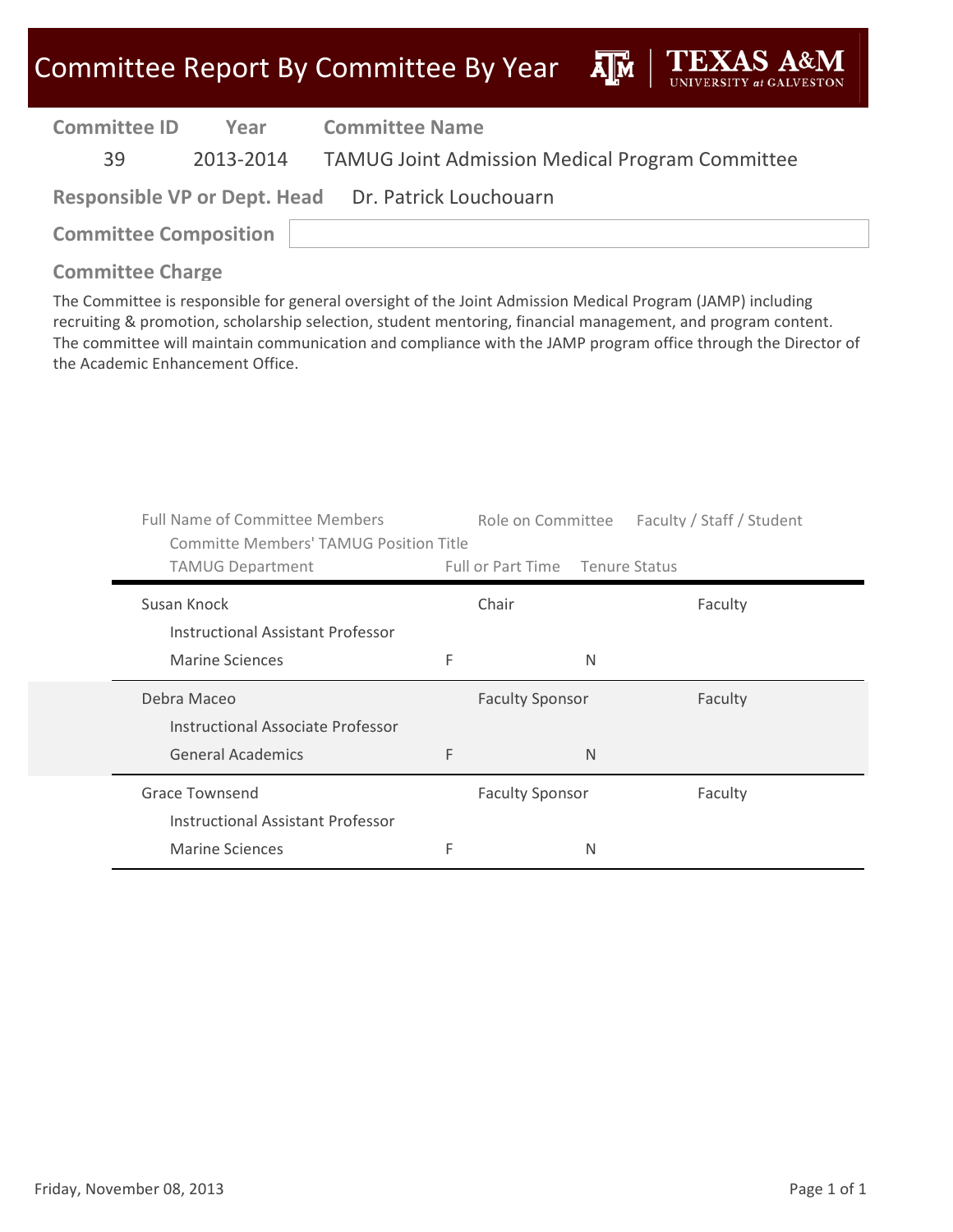**A**M

| <b>Committee ID</b> | Year      | <b>Committee Name</b>                               |  |  |  |
|---------------------|-----------|-----------------------------------------------------|--|--|--|
| 40.                 | 2013-2014 | <b>TAMUG Study Abroad Committee</b>                 |  |  |  |
|                     |           | Responsible VP or Dept. Head Dr. Patrick Louchouarn |  |  |  |

**Committee Composition**

### **Committee Charge**

The Committee is responsible for advising the Vice President and CEO through the Associate Vice President of Academic Affairs on the development of the international experiences. The committee will maintain communication and compliance with the TAMU Study Abroad Program and Planning Committee (SAPPC). Furthermore, the committee is charged with general oversight to foster international field trips, exchange programs, and other models of international experiences.

| <b>Full Name of Committee Members</b><br><b>Committe Members' TAMUG Position Title</b> |   |                                 |              | Role on Committee Faculty / Staff / Student |
|----------------------------------------------------------------------------------------|---|---------------------------------|--------------|---------------------------------------------|
| <b>TAMUG Department</b>                                                                |   | Full or Part Time Tenure Status |              |                                             |
| Kenneth Bailey                                                                         |   | Member                          |              | Staff                                       |
| Director Of Counseling And Career Services                                             |   |                                 |              |                                             |
| Student Services-general                                                               | F |                                 |              |                                             |
| Susan Knock                                                                            |   | Chair                           |              | Faculty                                     |
| Instructional Assistant Professor                                                      |   |                                 |              |                                             |
| <b>Marine Sciences</b>                                                                 | F |                                 | N            |                                             |
| Donna Lang                                                                             |   | Member                          |              | Staff                                       |
| Vice President For Academic Affairs                                                    |   |                                 |              |                                             |
| Admissions And Records Office                                                          | F |                                 | $\mathsf{N}$ |                                             |
| David Lawhon                                                                           |   | <b>Faculty Member</b>           |              | Faculty                                     |
| <b>Instructional Assistant Professor</b>                                               |   |                                 |              |                                             |
| <b>General Academics</b>                                                               | F |                                 | $\mathsf{N}$ |                                             |
| William Seitz                                                                          |   | Member                          |              | Staff                                       |
| Professor                                                                              |   |                                 |              |                                             |
| <b>Marine Sciences</b>                                                                 | F |                                 | Υ            |                                             |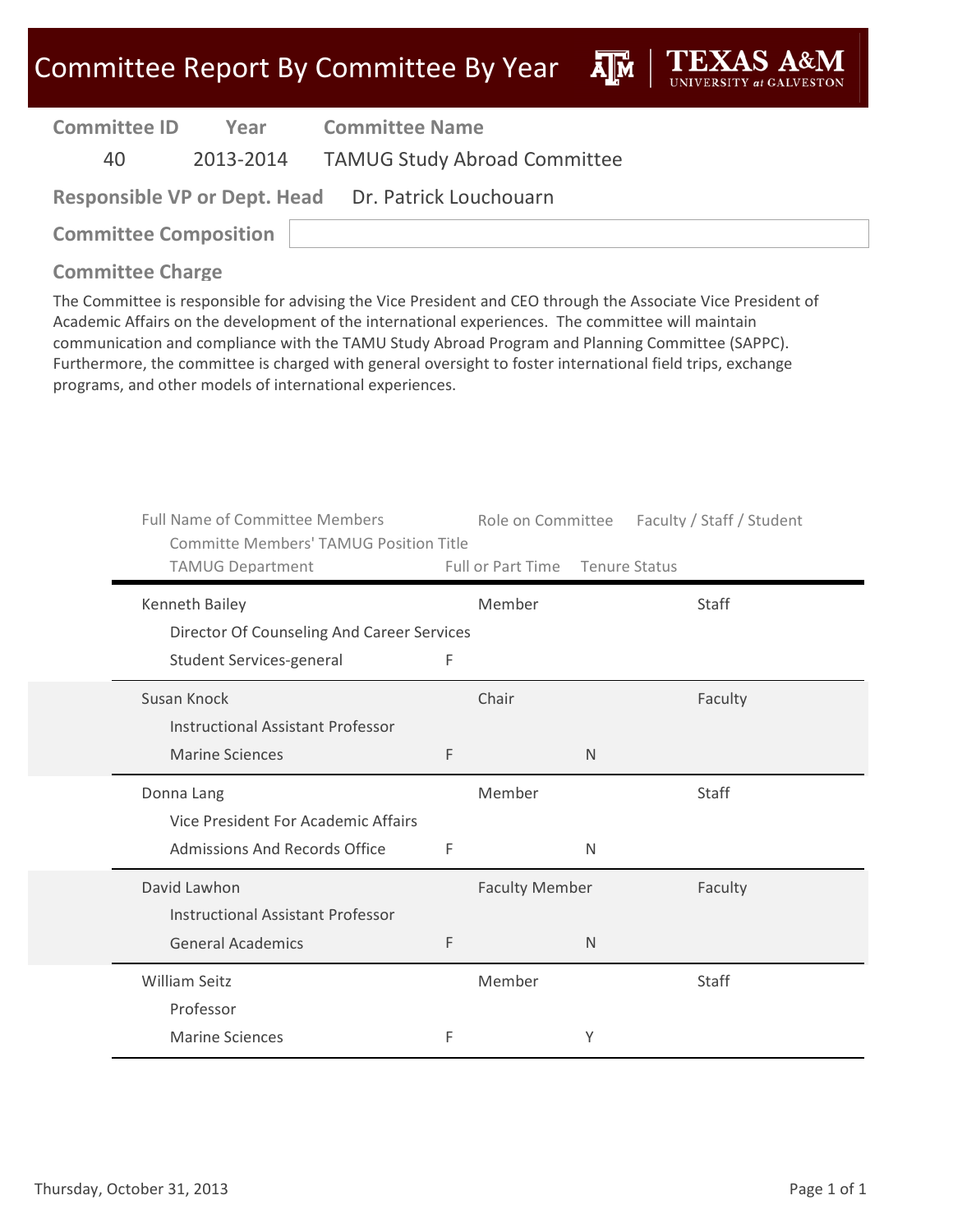| Committee Report By Committee By Year |
|---------------------------------------|
|---------------------------------------|

ĀĪЙ

| <b>Committee ID</b>                         | Year      | <b>Committee Name</b>                |  |  |
|---------------------------------------------|-----------|--------------------------------------|--|--|
| q                                           | 2013-2014 | Undergraduate Academic Appeals Panel |  |  |
| Responsible VP or Dept. Head Dr. Donna Lang |           |                                      |  |  |
| <b>Committee Composition</b>                |           |                                      |  |  |
|                                             |           |                                      |  |  |

#### **Committee Charge**

The panel hears appeals involving suspensions or blocks for scholastic deficiency and disputes over a final course grade, except for a grade assigned by an instructor of a class partially or entirely on the basis of scholastic dishonesty. Appeals will be heard when the student alleges that an arbitrary, capricious or prejudiced evaluation has occurred. Appeals regarding college requirements will not be heard. Questions and appeals involving scholastic dishonesty or violations of the TAMUG Honor Code will be directed to the Honor Council.

| <b>Full Name of Committee Members</b><br><b>Committe Members' TAMUG Position Title</b><br><b>TAMUG Department</b> |   | Role on Committee<br>Full or Part Time | Faculty / Staff / Student<br><b>Tenure Status</b> |  |
|-------------------------------------------------------------------------------------------------------------------|---|----------------------------------------|---------------------------------------------------|--|
| Lowell Boudreaux<br><b>Instructional Assistant Professor</b>                                                      |   | <b>Faculty Member</b>                  | Faculty                                           |  |
| <b>Marine Sciences</b>                                                                                            | F | $\mathsf{N}$                           |                                                   |  |
| <b>Gerald Hite</b><br>Professor                                                                                   |   | Chair                                  | Faculty                                           |  |
| <b>Marine Sciences</b>                                                                                            | F | Y                                      |                                                   |  |
| Glenn Jones<br>Professor<br><b>Marine Sciences</b>                                                                | F | <b>Faculty Member</b><br>Y             | Faculty                                           |  |
| <b>Ryan Murphy</b><br><b>Student Representative</b><br><b>Student Activities</b>                                  | P | Undergraduate Member                   | Student                                           |  |
| Vijaykumar Panchang<br>Professor<br>Maritime Systems Engineering                                                  | F | <b>Faculty Member</b><br>Υ             | Faculty                                           |  |
| David Russell<br><b>Student Representative</b>                                                                    |   | Undergraduate Member                   | Student                                           |  |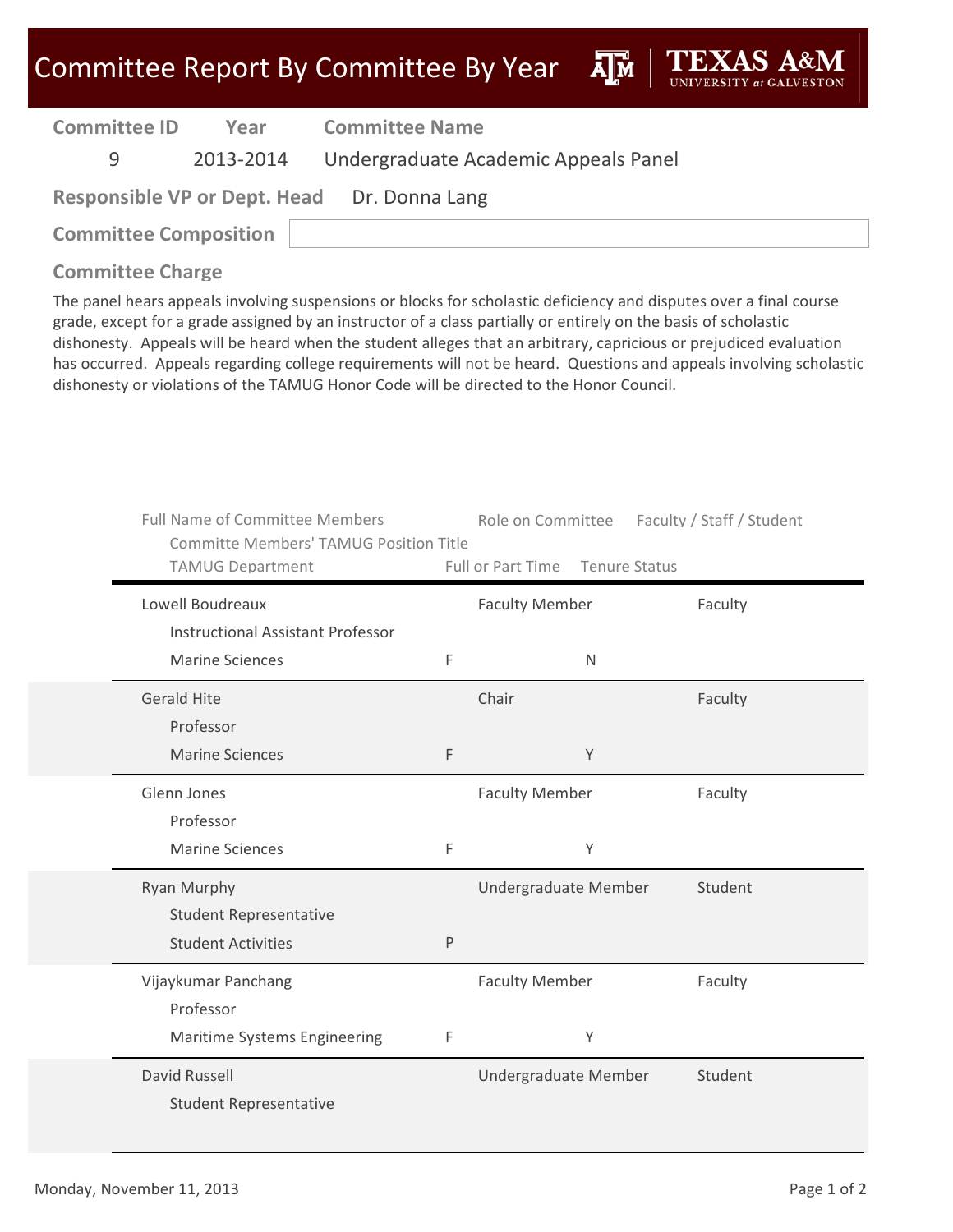| <b>Committee ID</b>          | Year      | <b>Committee Name</b>                       |
|------------------------------|-----------|---------------------------------------------|
| 9                            | 2013-2014 | Undergraduate Academic Appeals Panel        |
|                              |           | Responsible VP or Dept. Head Dr. Donna Lang |
| <b>Committee Composition</b> |           |                                             |
|                              |           |                                             |

#### **Committee Charge**

The panel hears appeals involving suspensions or blocks for scholastic deficiency and disputes over a final course grade, except for a grade assigned by an instructor of a class partially or entirely on the basis of scholastic dishonesty. Appeals will be heard when the student alleges that an arbitrary, capricious or prejudiced evaluation has occurred. Appeals regarding college requirements will not be heard. Questions and appeals involving scholastic dishonesty or violations of the TAMUG Honor Code will be directed to the Honor Council.

| Wen-yao Wang            |   | <b>Faculty Member</b> | Faculty |  |
|-------------------------|---|-----------------------|---------|--|
| Assistant Professor     |   |                       |         |  |
| Maritime Administration | F | P                     |         |  |
|                         |   |                       |         |  |
| Donald Willett          |   | <b>Faculty Member</b> | Faculty |  |
| Professor               |   |                       |         |  |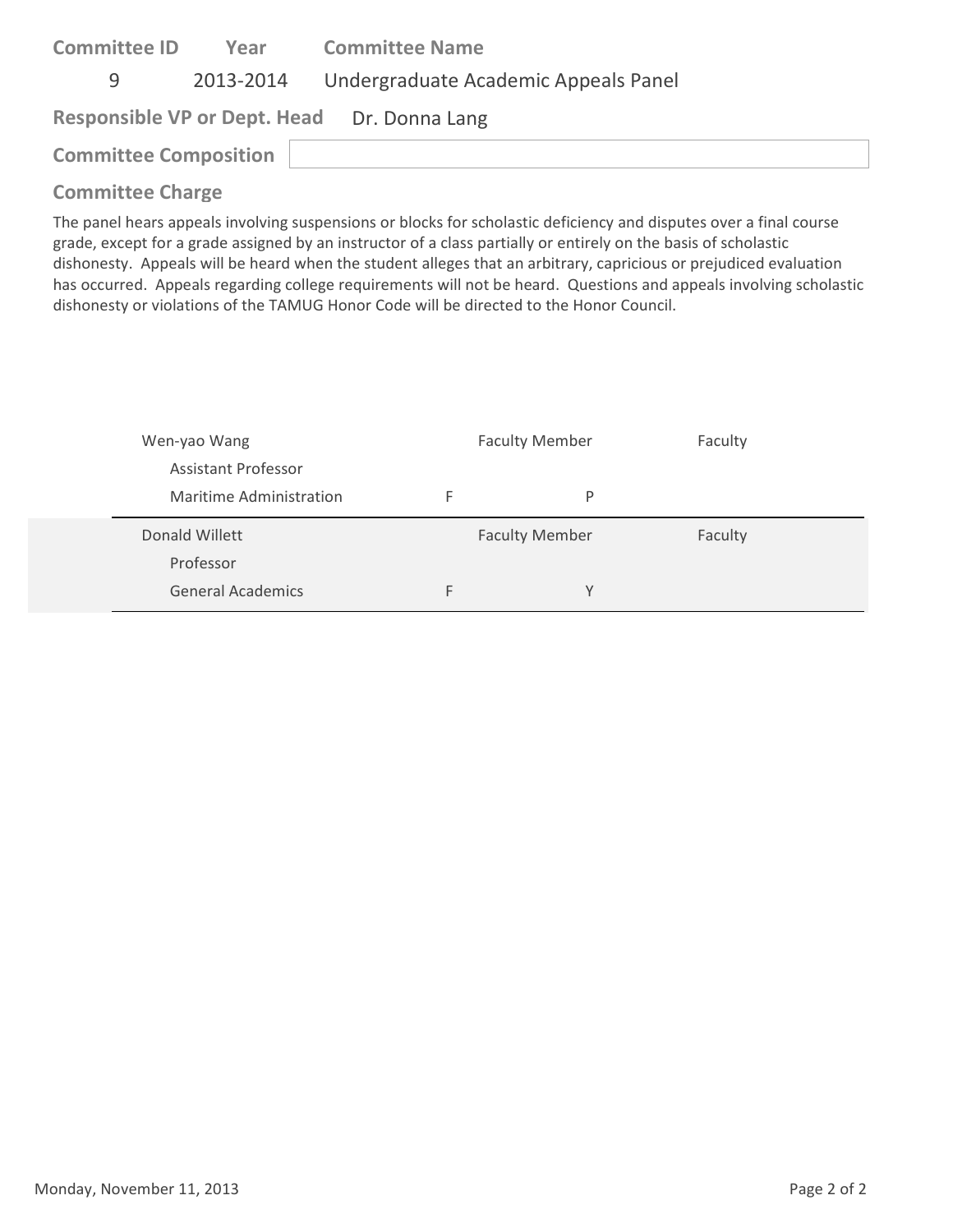## Committee Report By Committee By Year

**A**M

| <b>Committee ID</b> | Year      | Comr  |
|---------------------|-----------|-------|
| 44                  | 2013-2014 | Veter |

**Mittee Name** 

13-2014 Veterans Support Committee

**Responsible VP or Dept. Head** Mr. Todd Sutherland

**Committee Composition**

### **Committee Charge**

The purpose of the committee is to coordinate TAMUG's efforts to provide a welcoming environment, quality education and path to success for veterans, dependents and the military community in line with the TAMU System Best Practices for Military and Veterans Support and Services.

| <b>Full Name of Committee Members</b><br><b>Committe Members' TAMUG Position Title</b><br><b>TAMUG Department</b> |   | Role on Committee<br>Full or Part Time | Faculty / Staff / Student<br><b>Tenure Status</b> |
|-------------------------------------------------------------------------------------------------------------------|---|----------------------------------------|---------------------------------------------------|
| Steven Abrahao<br>Student Development Specialist Ii                                                               |   | <b>Staff Member</b>                    | Staff                                             |
| <b>Financial Aid</b>                                                                                              | F |                                        |                                                   |
| Kenneth Bailey<br>Director Of Counseling And Career Services<br>Student Services-general                          | F | Chair                                  | Staff                                             |
| Wayne Bertrand<br><b>Cadet Training Officer I</b><br><b>Ship Operations</b>                                       | F | Alternate Staff                        | <b>Staff</b>                                      |
| Amber Booth<br><b>Associate Director</b><br><b>Admissions And Records Office</b>                                  | F | <b>Staff Member</b>                    | Staff                                             |
| Rachelle Brignac<br>Assistant Director Of Student Financial Aid<br><b>Financial Aid</b>                           | F | <b>Staff Member</b>                    | <b>Staff</b>                                      |
| <b>Gerard Coleman</b><br><b>Instructional Assistant Professor</b><br><b>Marine Engineering</b>                    | F | <b>Faculty Sponsor</b><br>N            | Faculty                                           |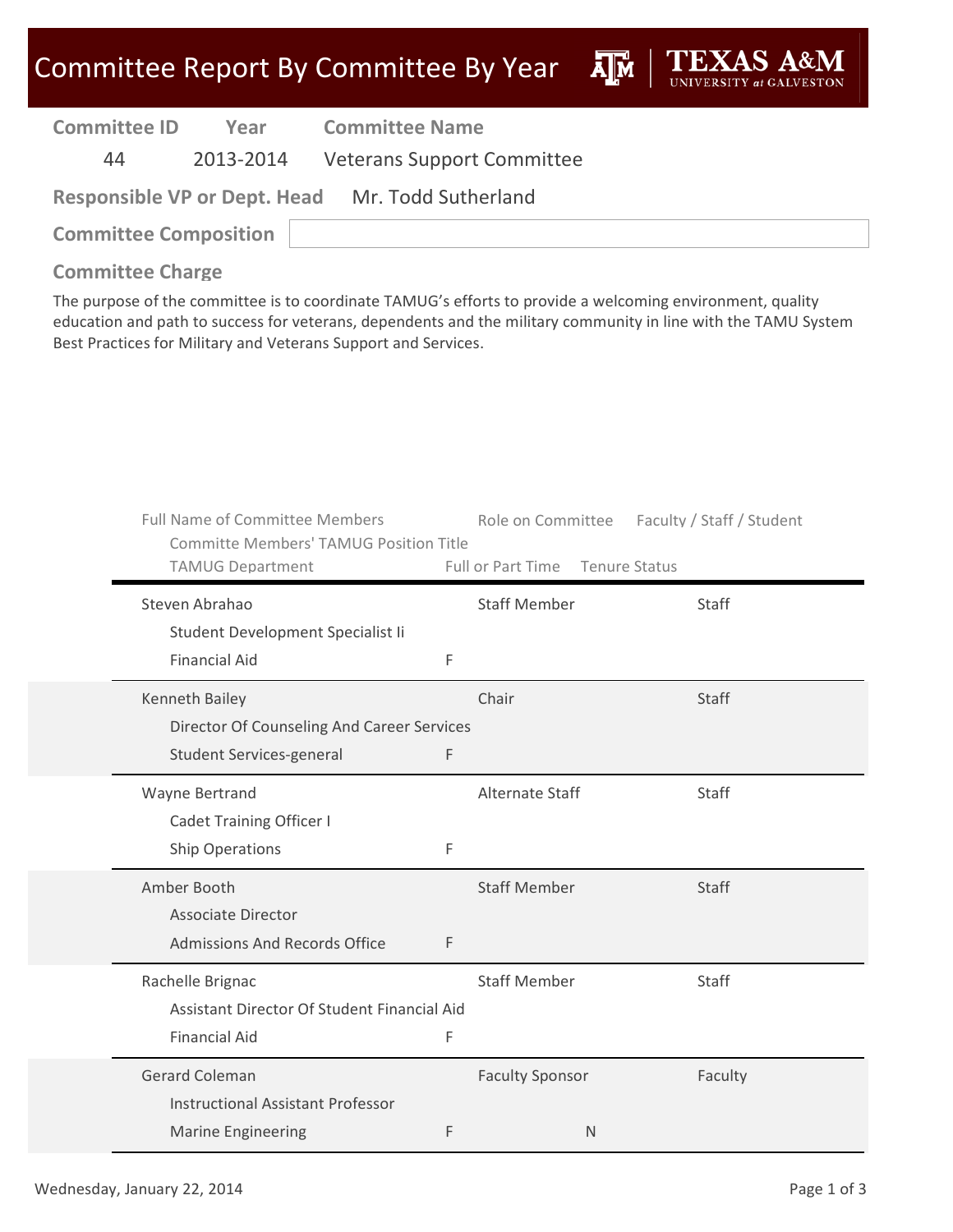| <b>Committee ID</b>          | Year      | <b>Committee Name</b>                            |  |
|------------------------------|-----------|--------------------------------------------------|--|
| 44                           | 2013-2014 | <b>Veterans Support Committee</b>                |  |
|                              |           | Responsible VP or Dept. Head Mr. Todd Sutherland |  |
| <b>Committee Composition</b> |           |                                                  |  |
|                              |           |                                                  |  |

#### **Committee Charge**

The purpose of the committee is to coordinate TAMUG's efforts to provide a welcoming environment, quality education and path to success for veterans, dependents and the military community in line with the TAMU System Best Practices for Military and Veterans Support and Services.

| <b>Stephen Curley</b>                        |   | <b>Faculty Sponsor</b> | Faculty      |
|----------------------------------------------|---|------------------------|--------------|
| Professor                                    |   |                        |              |
| <b>General Academics</b>                     | F | Υ                      |              |
| <b>Bill Elizondo</b>                         |   | Alternate Staff        | Staff        |
| Senior Information Technology Consultant     |   |                        |              |
| Academic Computer Center                     | F |                        |              |
| <b>Ricky Ertell</b>                          |   | Alternate Staff        | Staff        |
| <b>Assistant Director</b>                    |   |                        |              |
| <b>Student Health Services</b>               | F |                        |              |
| Christopher Hall                             |   | <b>Faculty Sponsor</b> | Staff        |
| <b>Technical Laboratory Coordinator</b>      |   |                        |              |
| Marine Biology                               | F | $\mathsf{N}$           |              |
| <b>Richard Mallahan</b>                      |   | <b>Staff Member</b>    | <b>Staff</b> |
| Deputy Superintendent And Chief Of Staff     |   |                        |              |
| <b>Ship Operations</b>                       | F |                        |              |
| <b>Charles Mcclain</b>                       |   | Chair                  | Staff        |
| Special Advisor To The President - Galveston |   |                        |              |
| <b>Campus Dean's Office</b>                  | F |                        |              |
| James Perrigo                                |   | <b>Faculty Sponsor</b> | Faculty      |
| <b>Instructional Assistant Professor</b>     |   |                        |              |
| <b>Marine Sciences</b>                       | F | N                      |              |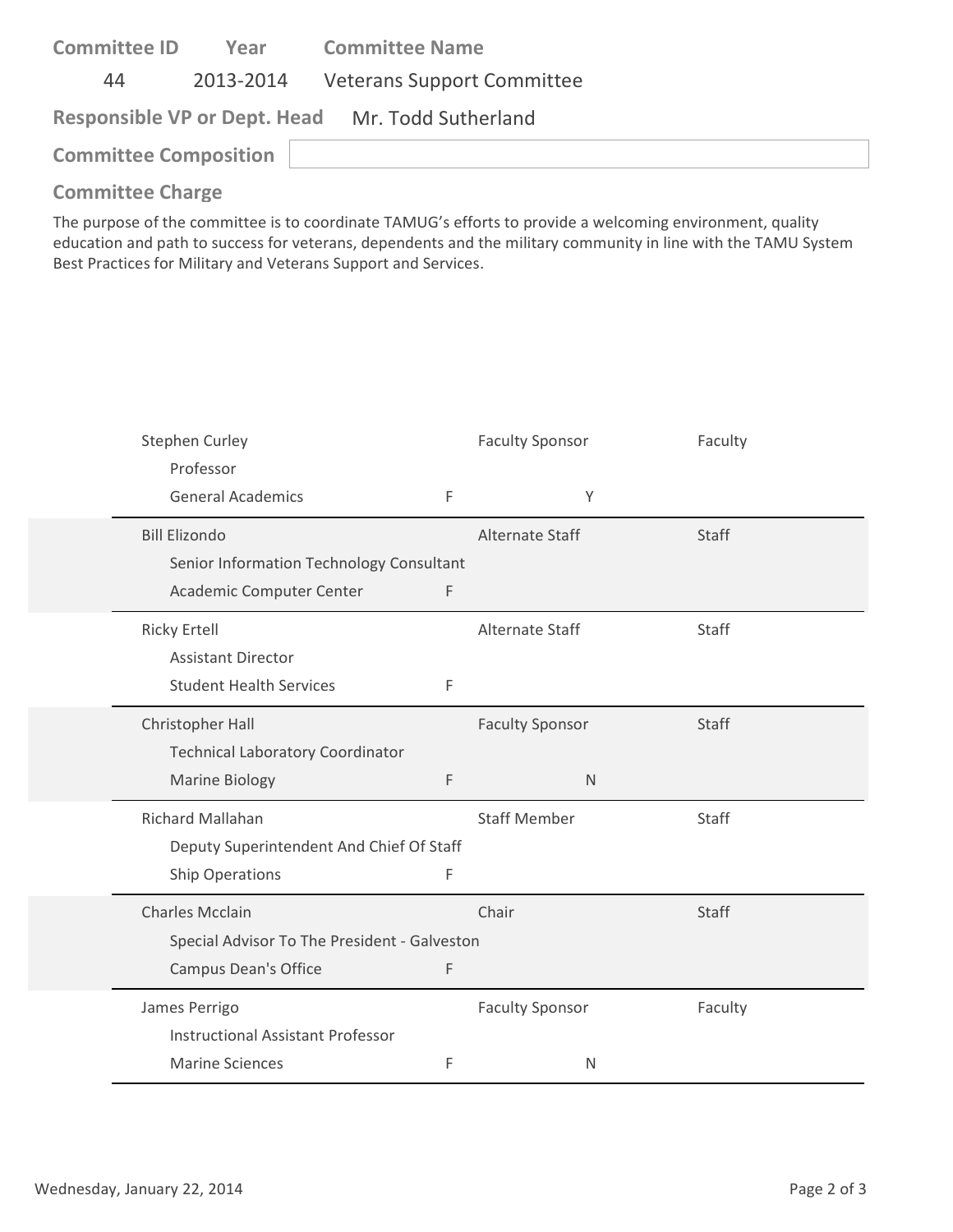| <b>Committee ID</b>          | Year      | <b>Committee Name</b>                            |
|------------------------------|-----------|--------------------------------------------------|
| 44                           | 2013-2014 | <b>Veterans Support Committee</b>                |
|                              |           | Responsible VP or Dept. Head Mr. Todd Sutherland |
| <b>Committee Composition</b> |           |                                                  |
| <b>Committee Charge</b>      |           |                                                  |

The purpose of the committee is to coordinate TAMUG's efforts to provide a welcoming environment, quality education and path to success for veterans, dependents and the military community in line with the TAMU System Best Practices for Military and Veterans Support and Services.

| Susan Stakes                  | Alternate Staff | Staff |  |
|-------------------------------|-----------------|-------|--|
| Customer Service Associate    |                 |       |  |
| Admissions And Records Office |                 |       |  |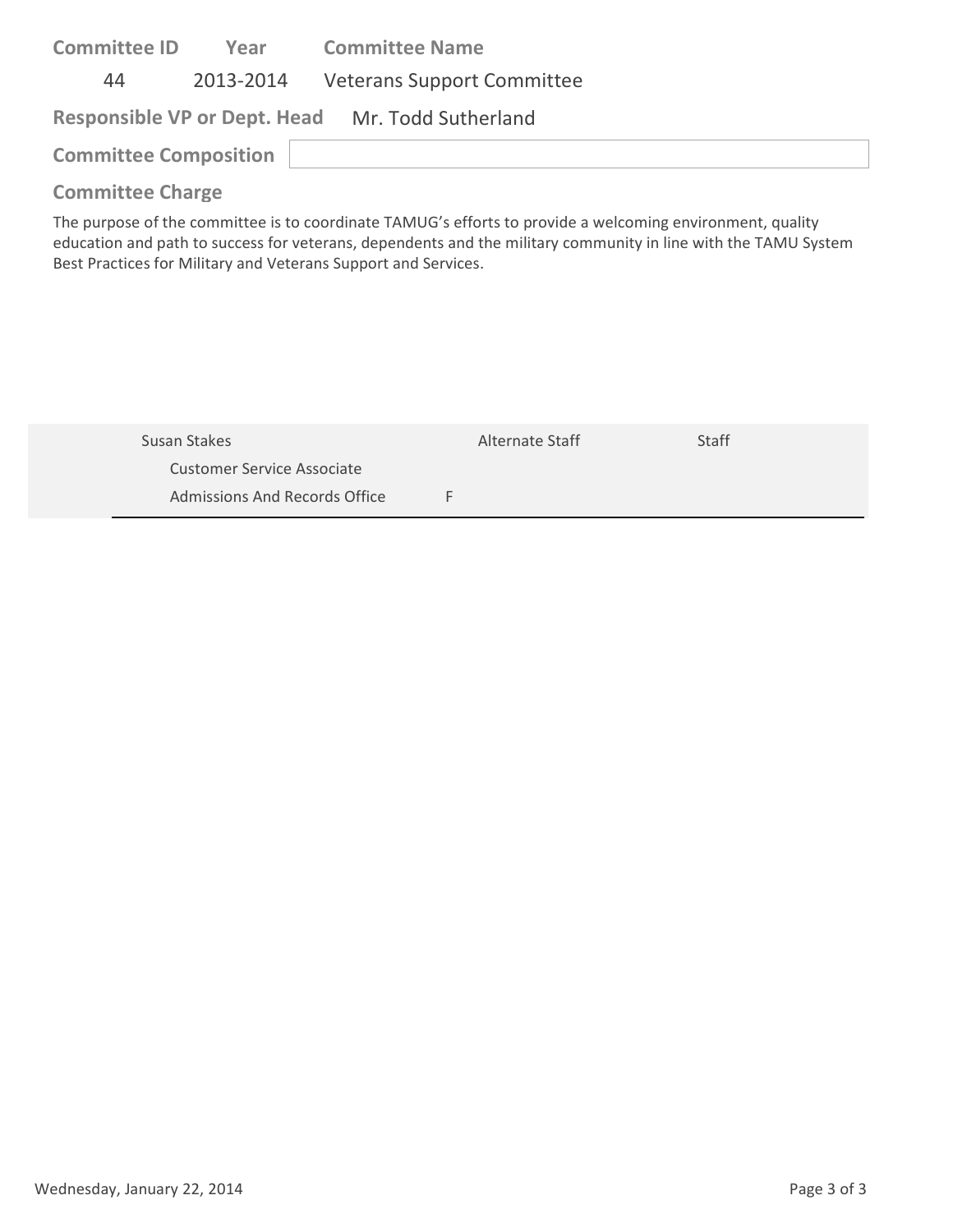# Committee Report By Committee By Year

**A**<sub>M</sub>

| <b>Committee ID</b> | Year      | <b>Committee Name</b>              |
|---------------------|-----------|------------------------------------|
| 51                  | 2013-2014 | <b>Waterfront Operations Board</b> |

**Responsible VP or Dept. Head** Mr. Grant Shallenberger

**Committee Composition**

#### **Committee Charge**

The Waterfront Operations Board (WOB) serves in an advisory capacity for all faculty, staff, and student involvement in the formulation of vessel policy and for continuing evaluation and development of the TAMUG Vessel Operation, Training, and Safety Program.

| <b>Full Name of Committee Members</b>        | <b>Committe Members' TAMUG Position Title</b> |                                 | Role on Committee | Faculty / Staff / Student |  |
|----------------------------------------------|-----------------------------------------------|---------------------------------|-------------------|---------------------------|--|
| <b>TAMUG Department</b>                      |                                               | Full or Part Time Tenure Status |                   |                           |  |
| Daisy Dailey                                 |                                               | Member                          |                   | Staff                     |  |
| Director Of Educational Outreach             |                                               |                                 |                   |                           |  |
| <b>Continuing Education</b>                  | F                                             |                                 |                   |                           |  |
| Susan Knock                                  |                                               | Member                          |                   | Faculty                   |  |
| <b>Instructional Assistant Professor</b>     |                                               |                                 |                   |                           |  |
| <b>Marine Sciences</b>                       | F                                             |                                 | $\mathsf{N}$      |                           |  |
| Donna Lang                                   |                                               | Member                          |                   | Staff                     |  |
| Vice President For Academic Affairs          |                                               |                                 |                   |                           |  |
| <b>Admissions And Records Office</b>         | F                                             |                                 | $\mathsf{N}$      |                           |  |
| Richard Mallahan                             |                                               | Member                          |                   | Staff                     |  |
| Deputy Superintendent And Chief Of Staff     |                                               |                                 |                   |                           |  |
| <b>Ship Operations</b>                       | F                                             |                                 |                   |                           |  |
| <b>Charles Mcclain</b>                       |                                               | Member                          |                   | Staff                     |  |
| Special Advisor To The President - Galveston |                                               |                                 |                   |                           |  |
| <b>Campus Dean's Office</b>                  | F                                             |                                 |                   |                           |  |
| <b>Allan Post</b>                            |                                               | <b>Staff Member</b>             |                   | Staff                     |  |
| <b>Director Of Waterfront Operations</b>     |                                               |                                 |                   |                           |  |
| <b>Campus Dean's Office</b>                  | F                                             |                                 |                   |                           |  |